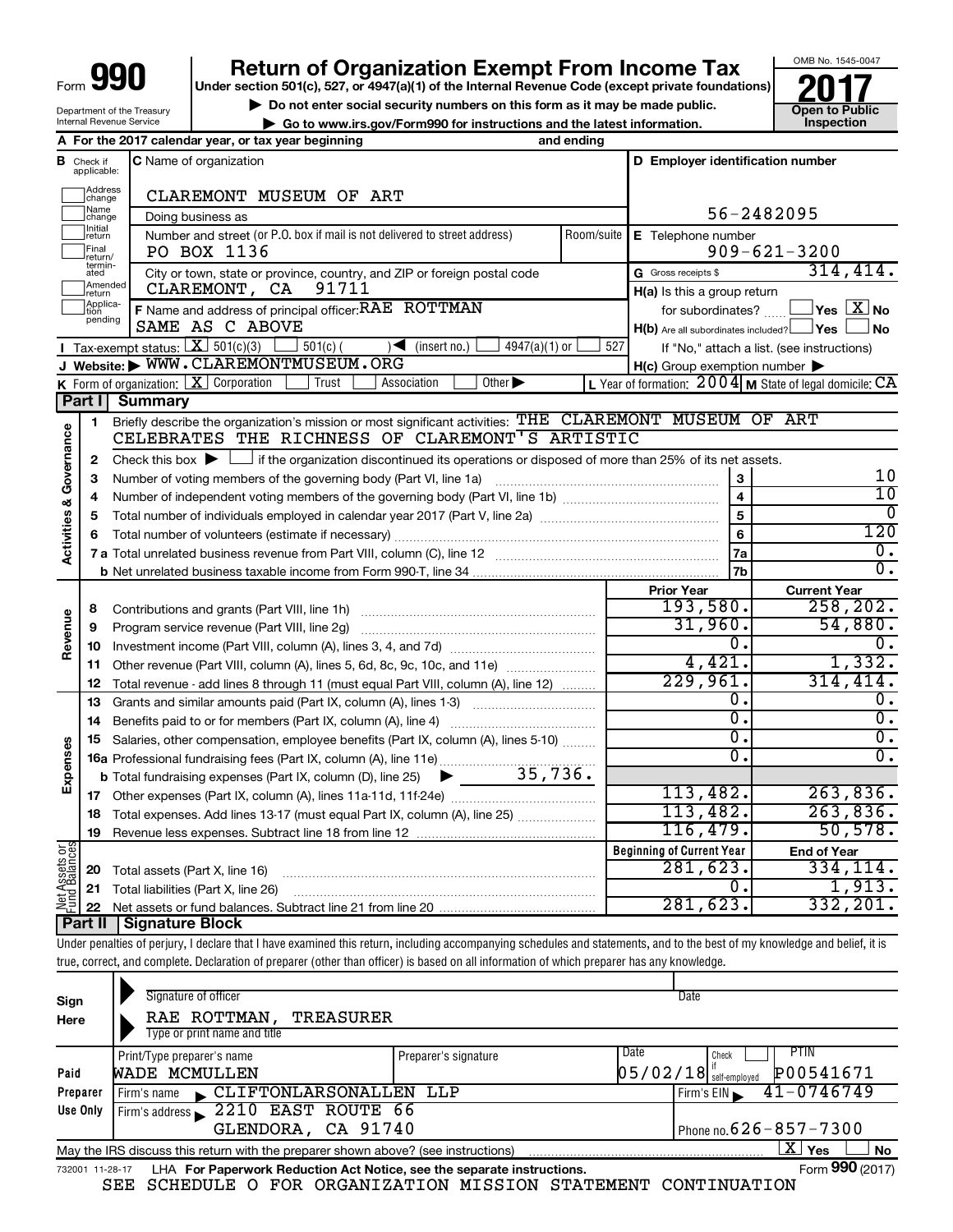| 56-2482095<br>CLAREMONT MUSEUM OF ART<br>Form 990 (2017)<br><b>Statement of Program Service Accomplishments</b><br>Part III<br>Briefly describe the organization's mission:<br>$\mathbf{1}$<br>THE CLAREMONT MUSEUM OF ART CELEBRATES THE RICHNESS OF CLAREMONT'S<br>ARTISTIC LEGACY AND SUPPORTS THE CULTURAL VITALITY OF THE REGION. WE<br>SEEK TO INSPIRE, STIMULATE AND ENHANCE THE COMMUNITY THROUGH OUR<br>COLLECTION, EDUCATION PROGRAMS AND EXHIBITIONS.<br>Did the organization undertake any significant program services during the year which were not listed on the<br>$\mathbf{2}$<br>prior Form 990 or 990-EZ?<br>If "Yes," describe these new services on Schedule O.<br>Did the organization cease conducting, or make significant changes in how it conducts, any program services?<br>3<br>If "Yes," describe these changes on Schedule O.<br>Describe the organization's program service accomplishments for each of its three largest program services, as measured by expenses.<br>4<br>Section 501(c)(3) and 501(c)(4) organizations are required to report the amount of grants and allocations to others, the total expenses, and<br>revenue, if any, for each program service reported.<br>61, 217.<br>including grants of \$<br>$4a$ (Code:<br>(Expenses \$<br>(Revenue \$<br>ARTS EDUCATION PROGRAMS: ARTSTART EDUCATION PROJECT: PROJECT ARTSTART<br>TRAINS HIGH SCHOOL AND COLLEGE STUDENTS TO PROVIDE EXHIBIT-BASED ART<br>LESSONS FOR ELEMENTARY SCHOOL STUDENTS. BY BRINGING HIGH-QUALITY, ART<br>APPRECIATION CLASSES AND ACTIVITIES TO THE CLAREMONT SCHOOL SYSTEM, WE<br>INSPIRE, PROMOTE THE UNDERSTANDING OF ART AND HIGHLIGHT CLAREMONT'S<br>RICH ARTISTIC HISTORY. FAMILY ART: THE FAMILY ART PROGRAM, PRESENTS<br>CREATIVE ART ACTIVITIES FOR CHILDREN AT CITY FESTIVALS. LOCAL ART<br>EDUCATORS AND VOLUNTEERS PLAN, PREPARE AND GUIDE YOUNG VISITORS IN<br>HANDS-ON ART PROJECTS.<br>18,758.<br>including grants of \$<br>4b<br>(Code:<br>(Expenses \$<br>(Revenue \$<br>PADUA HILLS FIESTA: REVIVING A FESTIVAL HELD ANNUALLY IN CLAREMONT IN<br>THE 1950'S.<br>ACTIVITIES INCLUDE SALES BY LOCAL ARTISTS, DEMONSTRATIONS OF DIFFERENT<br>ART MAKING TECHNIQUES, AND MUSIC BY LOCAL MUSICIANS.<br>$130, 267$ . including grants of \$<br>4c (Code:<br>) (Expenses \$<br>) (Revenue \$<br>MUSEUM SPACE AND EXHIBITIONS: THE CLAREMONT MUSEUM OF ART HAS ADAPTED<br>THE HISTORIC TRAIN DEPOT IN DOWNTOWN CLAREMONT AS AN ART EXHIBITION<br>SPACE, MOUNTING THREE TO FOUR EXHIBITIONS A YEAR FOCUSED ON REGIONAL<br>ARTISTS THAT HAVE CONTRIBUTED TO AND INFLUENCED THE RICH ARTISTIC<br>HERITAGE OF THE CLAREMONT COMMUNITY. THE MUSEUM IS OPEN FRIDAY,<br>SATURDAY AND SUNDAY FROM 12:00 PM TO 4:00 PM.<br>Other program services (Describe in Schedule O.)<br>4d<br>(Expenses \$<br>including grants of \$<br>(Revenue \$<br>210, 242.<br>Total program service expenses<br>4е<br>732002 11-28-17<br>$\overline{a}$<br>16070502 135992 213-117750<br>2017.03040 CLAREMONT MUSEUM OF ART |                                                                                                                                                                                                                                                |  |  |
|-------------------------------------------------------------------------------------------------------------------------------------------------------------------------------------------------------------------------------------------------------------------------------------------------------------------------------------------------------------------------------------------------------------------------------------------------------------------------------------------------------------------------------------------------------------------------------------------------------------------------------------------------------------------------------------------------------------------------------------------------------------------------------------------------------------------------------------------------------------------------------------------------------------------------------------------------------------------------------------------------------------------------------------------------------------------------------------------------------------------------------------------------------------------------------------------------------------------------------------------------------------------------------------------------------------------------------------------------------------------------------------------------------------------------------------------------------------------------------------------------------------------------------------------------------------------------------------------------------------------------------------------------------------------------------------------------------------------------------------------------------------------------------------------------------------------------------------------------------------------------------------------------------------------------------------------------------------------------------------------------------------------------------------------------------------------------------------------------------------------------------------------------------------------------------------------------------------------------------------------------------------------------------------------------------------------------------------------------------------------------------------------------------------------------------------------------------------------------------------------------------------------------------------------------------------------------------------------------------------------------------------------------------------------------------------------------------------------------------------------------------------------------------------------------------------------------------------------------------------------------------------------------------------------------------------------------------------------------------------------------------------------------------------|------------------------------------------------------------------------------------------------------------------------------------------------------------------------------------------------------------------------------------------------|--|--|
|                                                                                                                                                                                                                                                                                                                                                                                                                                                                                                                                                                                                                                                                                                                                                                                                                                                                                                                                                                                                                                                                                                                                                                                                                                                                                                                                                                                                                                                                                                                                                                                                                                                                                                                                                                                                                                                                                                                                                                                                                                                                                                                                                                                                                                                                                                                                                                                                                                                                                                                                                                                                                                                                                                                                                                                                                                                                                                                                                                                                                                     | Page 2<br>$\overline{\mathbf{X}}$<br>$\sqrt{\mathsf{Yes}\ \mathbf{X}}$ No<br>$\overline{\ }$ Yes $\overline{\phantom{a}X}$ No<br>27,967.<br>21,845.<br>THE FESTIVAL CLEBRATES THE ARTISTIC HERITAGE OF CLAREMONT.<br>6,400.<br>Form 990 (2017) |  |  |
|                                                                                                                                                                                                                                                                                                                                                                                                                                                                                                                                                                                                                                                                                                                                                                                                                                                                                                                                                                                                                                                                                                                                                                                                                                                                                                                                                                                                                                                                                                                                                                                                                                                                                                                                                                                                                                                                                                                                                                                                                                                                                                                                                                                                                                                                                                                                                                                                                                                                                                                                                                                                                                                                                                                                                                                                                                                                                                                                                                                                                                     |                                                                                                                                                                                                                                                |  |  |
|                                                                                                                                                                                                                                                                                                                                                                                                                                                                                                                                                                                                                                                                                                                                                                                                                                                                                                                                                                                                                                                                                                                                                                                                                                                                                                                                                                                                                                                                                                                                                                                                                                                                                                                                                                                                                                                                                                                                                                                                                                                                                                                                                                                                                                                                                                                                                                                                                                                                                                                                                                                                                                                                                                                                                                                                                                                                                                                                                                                                                                     |                                                                                                                                                                                                                                                |  |  |
|                                                                                                                                                                                                                                                                                                                                                                                                                                                                                                                                                                                                                                                                                                                                                                                                                                                                                                                                                                                                                                                                                                                                                                                                                                                                                                                                                                                                                                                                                                                                                                                                                                                                                                                                                                                                                                                                                                                                                                                                                                                                                                                                                                                                                                                                                                                                                                                                                                                                                                                                                                                                                                                                                                                                                                                                                                                                                                                                                                                                                                     |                                                                                                                                                                                                                                                |  |  |
|                                                                                                                                                                                                                                                                                                                                                                                                                                                                                                                                                                                                                                                                                                                                                                                                                                                                                                                                                                                                                                                                                                                                                                                                                                                                                                                                                                                                                                                                                                                                                                                                                                                                                                                                                                                                                                                                                                                                                                                                                                                                                                                                                                                                                                                                                                                                                                                                                                                                                                                                                                                                                                                                                                                                                                                                                                                                                                                                                                                                                                     |                                                                                                                                                                                                                                                |  |  |
|                                                                                                                                                                                                                                                                                                                                                                                                                                                                                                                                                                                                                                                                                                                                                                                                                                                                                                                                                                                                                                                                                                                                                                                                                                                                                                                                                                                                                                                                                                                                                                                                                                                                                                                                                                                                                                                                                                                                                                                                                                                                                                                                                                                                                                                                                                                                                                                                                                                                                                                                                                                                                                                                                                                                                                                                                                                                                                                                                                                                                                     |                                                                                                                                                                                                                                                |  |  |
|                                                                                                                                                                                                                                                                                                                                                                                                                                                                                                                                                                                                                                                                                                                                                                                                                                                                                                                                                                                                                                                                                                                                                                                                                                                                                                                                                                                                                                                                                                                                                                                                                                                                                                                                                                                                                                                                                                                                                                                                                                                                                                                                                                                                                                                                                                                                                                                                                                                                                                                                                                                                                                                                                                                                                                                                                                                                                                                                                                                                                                     |                                                                                                                                                                                                                                                |  |  |
|                                                                                                                                                                                                                                                                                                                                                                                                                                                                                                                                                                                                                                                                                                                                                                                                                                                                                                                                                                                                                                                                                                                                                                                                                                                                                                                                                                                                                                                                                                                                                                                                                                                                                                                                                                                                                                                                                                                                                                                                                                                                                                                                                                                                                                                                                                                                                                                                                                                                                                                                                                                                                                                                                                                                                                                                                                                                                                                                                                                                                                     |                                                                                                                                                                                                                                                |  |  |
|                                                                                                                                                                                                                                                                                                                                                                                                                                                                                                                                                                                                                                                                                                                                                                                                                                                                                                                                                                                                                                                                                                                                                                                                                                                                                                                                                                                                                                                                                                                                                                                                                                                                                                                                                                                                                                                                                                                                                                                                                                                                                                                                                                                                                                                                                                                                                                                                                                                                                                                                                                                                                                                                                                                                                                                                                                                                                                                                                                                                                                     |                                                                                                                                                                                                                                                |  |  |
|                                                                                                                                                                                                                                                                                                                                                                                                                                                                                                                                                                                                                                                                                                                                                                                                                                                                                                                                                                                                                                                                                                                                                                                                                                                                                                                                                                                                                                                                                                                                                                                                                                                                                                                                                                                                                                                                                                                                                                                                                                                                                                                                                                                                                                                                                                                                                                                                                                                                                                                                                                                                                                                                                                                                                                                                                                                                                                                                                                                                                                     |                                                                                                                                                                                                                                                |  |  |
|                                                                                                                                                                                                                                                                                                                                                                                                                                                                                                                                                                                                                                                                                                                                                                                                                                                                                                                                                                                                                                                                                                                                                                                                                                                                                                                                                                                                                                                                                                                                                                                                                                                                                                                                                                                                                                                                                                                                                                                                                                                                                                                                                                                                                                                                                                                                                                                                                                                                                                                                                                                                                                                                                                                                                                                                                                                                                                                                                                                                                                     |                                                                                                                                                                                                                                                |  |  |
|                                                                                                                                                                                                                                                                                                                                                                                                                                                                                                                                                                                                                                                                                                                                                                                                                                                                                                                                                                                                                                                                                                                                                                                                                                                                                                                                                                                                                                                                                                                                                                                                                                                                                                                                                                                                                                                                                                                                                                                                                                                                                                                                                                                                                                                                                                                                                                                                                                                                                                                                                                                                                                                                                                                                                                                                                                                                                                                                                                                                                                     |                                                                                                                                                                                                                                                |  |  |
|                                                                                                                                                                                                                                                                                                                                                                                                                                                                                                                                                                                                                                                                                                                                                                                                                                                                                                                                                                                                                                                                                                                                                                                                                                                                                                                                                                                                                                                                                                                                                                                                                                                                                                                                                                                                                                                                                                                                                                                                                                                                                                                                                                                                                                                                                                                                                                                                                                                                                                                                                                                                                                                                                                                                                                                                                                                                                                                                                                                                                                     |                                                                                                                                                                                                                                                |  |  |
|                                                                                                                                                                                                                                                                                                                                                                                                                                                                                                                                                                                                                                                                                                                                                                                                                                                                                                                                                                                                                                                                                                                                                                                                                                                                                                                                                                                                                                                                                                                                                                                                                                                                                                                                                                                                                                                                                                                                                                                                                                                                                                                                                                                                                                                                                                                                                                                                                                                                                                                                                                                                                                                                                                                                                                                                                                                                                                                                                                                                                                     |                                                                                                                                                                                                                                                |  |  |
|                                                                                                                                                                                                                                                                                                                                                                                                                                                                                                                                                                                                                                                                                                                                                                                                                                                                                                                                                                                                                                                                                                                                                                                                                                                                                                                                                                                                                                                                                                                                                                                                                                                                                                                                                                                                                                                                                                                                                                                                                                                                                                                                                                                                                                                                                                                                                                                                                                                                                                                                                                                                                                                                                                                                                                                                                                                                                                                                                                                                                                     |                                                                                                                                                                                                                                                |  |  |
|                                                                                                                                                                                                                                                                                                                                                                                                                                                                                                                                                                                                                                                                                                                                                                                                                                                                                                                                                                                                                                                                                                                                                                                                                                                                                                                                                                                                                                                                                                                                                                                                                                                                                                                                                                                                                                                                                                                                                                                                                                                                                                                                                                                                                                                                                                                                                                                                                                                                                                                                                                                                                                                                                                                                                                                                                                                                                                                                                                                                                                     |                                                                                                                                                                                                                                                |  |  |
|                                                                                                                                                                                                                                                                                                                                                                                                                                                                                                                                                                                                                                                                                                                                                                                                                                                                                                                                                                                                                                                                                                                                                                                                                                                                                                                                                                                                                                                                                                                                                                                                                                                                                                                                                                                                                                                                                                                                                                                                                                                                                                                                                                                                                                                                                                                                                                                                                                                                                                                                                                                                                                                                                                                                                                                                                                                                                                                                                                                                                                     |                                                                                                                                                                                                                                                |  |  |
|                                                                                                                                                                                                                                                                                                                                                                                                                                                                                                                                                                                                                                                                                                                                                                                                                                                                                                                                                                                                                                                                                                                                                                                                                                                                                                                                                                                                                                                                                                                                                                                                                                                                                                                                                                                                                                                                                                                                                                                                                                                                                                                                                                                                                                                                                                                                                                                                                                                                                                                                                                                                                                                                                                                                                                                                                                                                                                                                                                                                                                     |                                                                                                                                                                                                                                                |  |  |
|                                                                                                                                                                                                                                                                                                                                                                                                                                                                                                                                                                                                                                                                                                                                                                                                                                                                                                                                                                                                                                                                                                                                                                                                                                                                                                                                                                                                                                                                                                                                                                                                                                                                                                                                                                                                                                                                                                                                                                                                                                                                                                                                                                                                                                                                                                                                                                                                                                                                                                                                                                                                                                                                                                                                                                                                                                                                                                                                                                                                                                     |                                                                                                                                                                                                                                                |  |  |
|                                                                                                                                                                                                                                                                                                                                                                                                                                                                                                                                                                                                                                                                                                                                                                                                                                                                                                                                                                                                                                                                                                                                                                                                                                                                                                                                                                                                                                                                                                                                                                                                                                                                                                                                                                                                                                                                                                                                                                                                                                                                                                                                                                                                                                                                                                                                                                                                                                                                                                                                                                                                                                                                                                                                                                                                                                                                                                                                                                                                                                     |                                                                                                                                                                                                                                                |  |  |
|                                                                                                                                                                                                                                                                                                                                                                                                                                                                                                                                                                                                                                                                                                                                                                                                                                                                                                                                                                                                                                                                                                                                                                                                                                                                                                                                                                                                                                                                                                                                                                                                                                                                                                                                                                                                                                                                                                                                                                                                                                                                                                                                                                                                                                                                                                                                                                                                                                                                                                                                                                                                                                                                                                                                                                                                                                                                                                                                                                                                                                     |                                                                                                                                                                                                                                                |  |  |
|                                                                                                                                                                                                                                                                                                                                                                                                                                                                                                                                                                                                                                                                                                                                                                                                                                                                                                                                                                                                                                                                                                                                                                                                                                                                                                                                                                                                                                                                                                                                                                                                                                                                                                                                                                                                                                                                                                                                                                                                                                                                                                                                                                                                                                                                                                                                                                                                                                                                                                                                                                                                                                                                                                                                                                                                                                                                                                                                                                                                                                     |                                                                                                                                                                                                                                                |  |  |
|                                                                                                                                                                                                                                                                                                                                                                                                                                                                                                                                                                                                                                                                                                                                                                                                                                                                                                                                                                                                                                                                                                                                                                                                                                                                                                                                                                                                                                                                                                                                                                                                                                                                                                                                                                                                                                                                                                                                                                                                                                                                                                                                                                                                                                                                                                                                                                                                                                                                                                                                                                                                                                                                                                                                                                                                                                                                                                                                                                                                                                     |                                                                                                                                                                                                                                                |  |  |
|                                                                                                                                                                                                                                                                                                                                                                                                                                                                                                                                                                                                                                                                                                                                                                                                                                                                                                                                                                                                                                                                                                                                                                                                                                                                                                                                                                                                                                                                                                                                                                                                                                                                                                                                                                                                                                                                                                                                                                                                                                                                                                                                                                                                                                                                                                                                                                                                                                                                                                                                                                                                                                                                                                                                                                                                                                                                                                                                                                                                                                     |                                                                                                                                                                                                                                                |  |  |
|                                                                                                                                                                                                                                                                                                                                                                                                                                                                                                                                                                                                                                                                                                                                                                                                                                                                                                                                                                                                                                                                                                                                                                                                                                                                                                                                                                                                                                                                                                                                                                                                                                                                                                                                                                                                                                                                                                                                                                                                                                                                                                                                                                                                                                                                                                                                                                                                                                                                                                                                                                                                                                                                                                                                                                                                                                                                                                                                                                                                                                     |                                                                                                                                                                                                                                                |  |  |
|                                                                                                                                                                                                                                                                                                                                                                                                                                                                                                                                                                                                                                                                                                                                                                                                                                                                                                                                                                                                                                                                                                                                                                                                                                                                                                                                                                                                                                                                                                                                                                                                                                                                                                                                                                                                                                                                                                                                                                                                                                                                                                                                                                                                                                                                                                                                                                                                                                                                                                                                                                                                                                                                                                                                                                                                                                                                                                                                                                                                                                     |                                                                                                                                                                                                                                                |  |  |
|                                                                                                                                                                                                                                                                                                                                                                                                                                                                                                                                                                                                                                                                                                                                                                                                                                                                                                                                                                                                                                                                                                                                                                                                                                                                                                                                                                                                                                                                                                                                                                                                                                                                                                                                                                                                                                                                                                                                                                                                                                                                                                                                                                                                                                                                                                                                                                                                                                                                                                                                                                                                                                                                                                                                                                                                                                                                                                                                                                                                                                     |                                                                                                                                                                                                                                                |  |  |
|                                                                                                                                                                                                                                                                                                                                                                                                                                                                                                                                                                                                                                                                                                                                                                                                                                                                                                                                                                                                                                                                                                                                                                                                                                                                                                                                                                                                                                                                                                                                                                                                                                                                                                                                                                                                                                                                                                                                                                                                                                                                                                                                                                                                                                                                                                                                                                                                                                                                                                                                                                                                                                                                                                                                                                                                                                                                                                                                                                                                                                     |                                                                                                                                                                                                                                                |  |  |
|                                                                                                                                                                                                                                                                                                                                                                                                                                                                                                                                                                                                                                                                                                                                                                                                                                                                                                                                                                                                                                                                                                                                                                                                                                                                                                                                                                                                                                                                                                                                                                                                                                                                                                                                                                                                                                                                                                                                                                                                                                                                                                                                                                                                                                                                                                                                                                                                                                                                                                                                                                                                                                                                                                                                                                                                                                                                                                                                                                                                                                     |                                                                                                                                                                                                                                                |  |  |
|                                                                                                                                                                                                                                                                                                                                                                                                                                                                                                                                                                                                                                                                                                                                                                                                                                                                                                                                                                                                                                                                                                                                                                                                                                                                                                                                                                                                                                                                                                                                                                                                                                                                                                                                                                                                                                                                                                                                                                                                                                                                                                                                                                                                                                                                                                                                                                                                                                                                                                                                                                                                                                                                                                                                                                                                                                                                                                                                                                                                                                     |                                                                                                                                                                                                                                                |  |  |
|                                                                                                                                                                                                                                                                                                                                                                                                                                                                                                                                                                                                                                                                                                                                                                                                                                                                                                                                                                                                                                                                                                                                                                                                                                                                                                                                                                                                                                                                                                                                                                                                                                                                                                                                                                                                                                                                                                                                                                                                                                                                                                                                                                                                                                                                                                                                                                                                                                                                                                                                                                                                                                                                                                                                                                                                                                                                                                                                                                                                                                     |                                                                                                                                                                                                                                                |  |  |
|                                                                                                                                                                                                                                                                                                                                                                                                                                                                                                                                                                                                                                                                                                                                                                                                                                                                                                                                                                                                                                                                                                                                                                                                                                                                                                                                                                                                                                                                                                                                                                                                                                                                                                                                                                                                                                                                                                                                                                                                                                                                                                                                                                                                                                                                                                                                                                                                                                                                                                                                                                                                                                                                                                                                                                                                                                                                                                                                                                                                                                     |                                                                                                                                                                                                                                                |  |  |
|                                                                                                                                                                                                                                                                                                                                                                                                                                                                                                                                                                                                                                                                                                                                                                                                                                                                                                                                                                                                                                                                                                                                                                                                                                                                                                                                                                                                                                                                                                                                                                                                                                                                                                                                                                                                                                                                                                                                                                                                                                                                                                                                                                                                                                                                                                                                                                                                                                                                                                                                                                                                                                                                                                                                                                                                                                                                                                                                                                                                                                     |                                                                                                                                                                                                                                                |  |  |
|                                                                                                                                                                                                                                                                                                                                                                                                                                                                                                                                                                                                                                                                                                                                                                                                                                                                                                                                                                                                                                                                                                                                                                                                                                                                                                                                                                                                                                                                                                                                                                                                                                                                                                                                                                                                                                                                                                                                                                                                                                                                                                                                                                                                                                                                                                                                                                                                                                                                                                                                                                                                                                                                                                                                                                                                                                                                                                                                                                                                                                     |                                                                                                                                                                                                                                                |  |  |
|                                                                                                                                                                                                                                                                                                                                                                                                                                                                                                                                                                                                                                                                                                                                                                                                                                                                                                                                                                                                                                                                                                                                                                                                                                                                                                                                                                                                                                                                                                                                                                                                                                                                                                                                                                                                                                                                                                                                                                                                                                                                                                                                                                                                                                                                                                                                                                                                                                                                                                                                                                                                                                                                                                                                                                                                                                                                                                                                                                                                                                     |                                                                                                                                                                                                                                                |  |  |
|                                                                                                                                                                                                                                                                                                                                                                                                                                                                                                                                                                                                                                                                                                                                                                                                                                                                                                                                                                                                                                                                                                                                                                                                                                                                                                                                                                                                                                                                                                                                                                                                                                                                                                                                                                                                                                                                                                                                                                                                                                                                                                                                                                                                                                                                                                                                                                                                                                                                                                                                                                                                                                                                                                                                                                                                                                                                                                                                                                                                                                     |                                                                                                                                                                                                                                                |  |  |
|                                                                                                                                                                                                                                                                                                                                                                                                                                                                                                                                                                                                                                                                                                                                                                                                                                                                                                                                                                                                                                                                                                                                                                                                                                                                                                                                                                                                                                                                                                                                                                                                                                                                                                                                                                                                                                                                                                                                                                                                                                                                                                                                                                                                                                                                                                                                                                                                                                                                                                                                                                                                                                                                                                                                                                                                                                                                                                                                                                                                                                     | $213 - 0981$                                                                                                                                                                                                                                   |  |  |
|                                                                                                                                                                                                                                                                                                                                                                                                                                                                                                                                                                                                                                                                                                                                                                                                                                                                                                                                                                                                                                                                                                                                                                                                                                                                                                                                                                                                                                                                                                                                                                                                                                                                                                                                                                                                                                                                                                                                                                                                                                                                                                                                                                                                                                                                                                                                                                                                                                                                                                                                                                                                                                                                                                                                                                                                                                                                                                                                                                                                                                     |                                                                                                                                                                                                                                                |  |  |
|                                                                                                                                                                                                                                                                                                                                                                                                                                                                                                                                                                                                                                                                                                                                                                                                                                                                                                                                                                                                                                                                                                                                                                                                                                                                                                                                                                                                                                                                                                                                                                                                                                                                                                                                                                                                                                                                                                                                                                                                                                                                                                                                                                                                                                                                                                                                                                                                                                                                                                                                                                                                                                                                                                                                                                                                                                                                                                                                                                                                                                     |                                                                                                                                                                                                                                                |  |  |
|                                                                                                                                                                                                                                                                                                                                                                                                                                                                                                                                                                                                                                                                                                                                                                                                                                                                                                                                                                                                                                                                                                                                                                                                                                                                                                                                                                                                                                                                                                                                                                                                                                                                                                                                                                                                                                                                                                                                                                                                                                                                                                                                                                                                                                                                                                                                                                                                                                                                                                                                                                                                                                                                                                                                                                                                                                                                                                                                                                                                                                     |                                                                                                                                                                                                                                                |  |  |
|                                                                                                                                                                                                                                                                                                                                                                                                                                                                                                                                                                                                                                                                                                                                                                                                                                                                                                                                                                                                                                                                                                                                                                                                                                                                                                                                                                                                                                                                                                                                                                                                                                                                                                                                                                                                                                                                                                                                                                                                                                                                                                                                                                                                                                                                                                                                                                                                                                                                                                                                                                                                                                                                                                                                                                                                                                                                                                                                                                                                                                     |                                                                                                                                                                                                                                                |  |  |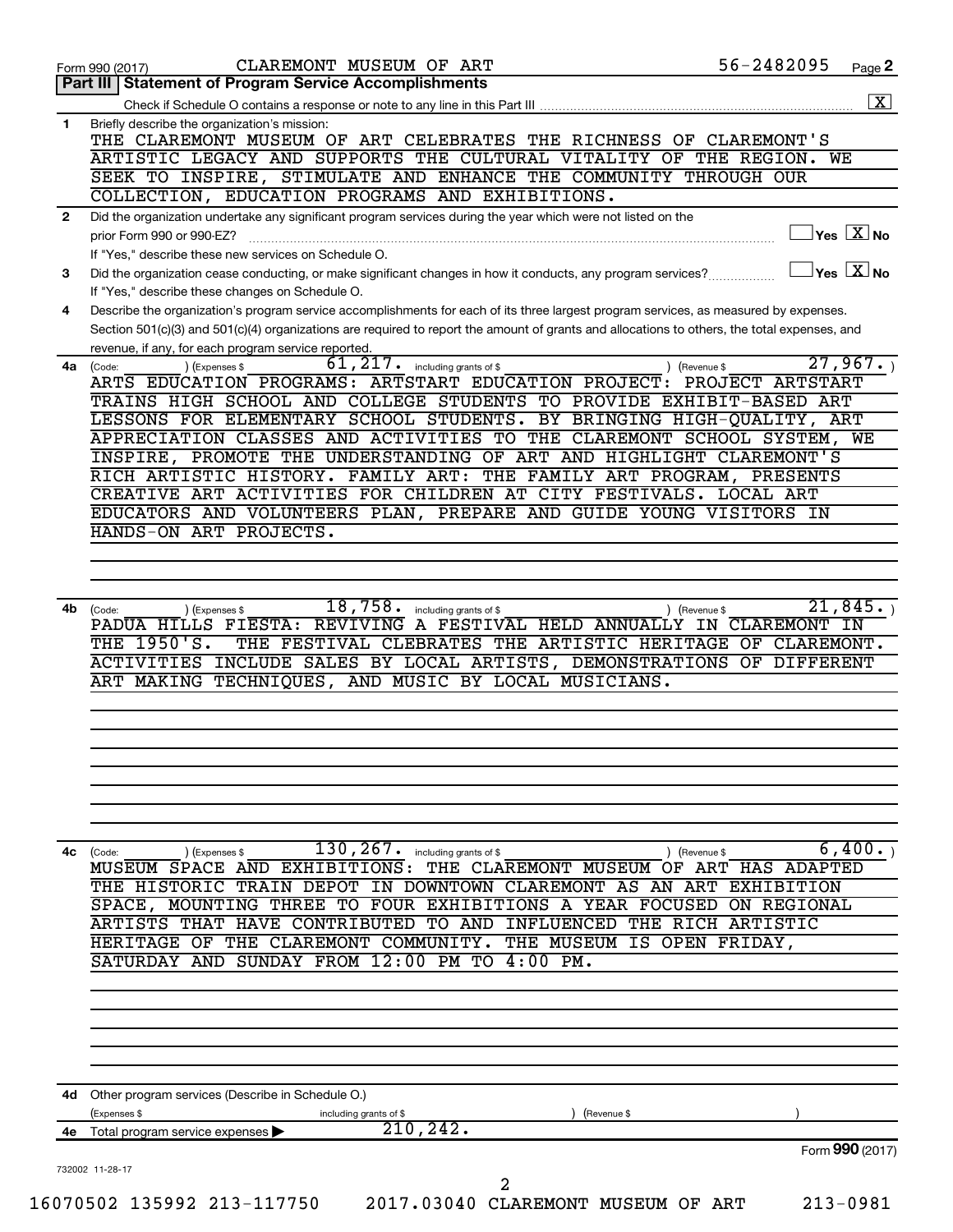|  | Form 990 (2017) |
|--|-----------------|

Form 990 (2017)  $CLAREMONT$   $MUSEUM$  OF  $ART$   $56-2482095$   $Page$ 

|     | <b>Checklist of Required Schedules</b><br><b>Part IV</b>                                                                                                                                                                            |                |                         |                              |
|-----|-------------------------------------------------------------------------------------------------------------------------------------------------------------------------------------------------------------------------------------|----------------|-------------------------|------------------------------|
|     |                                                                                                                                                                                                                                     |                | Yes                     | No.                          |
| 1   | Is the organization described in section $501(c)(3)$ or $4947(a)(1)$ (other than a private foundation)?                                                                                                                             |                |                         |                              |
|     |                                                                                                                                                                                                                                     | 1              | X                       |                              |
| 2   |                                                                                                                                                                                                                                     | $\mathbf{2}$   | $\overline{\textbf{X}}$ |                              |
| 3   | Did the organization engage in direct or indirect political campaign activities on behalf of or in opposition to candidates for                                                                                                     |                |                         |                              |
|     |                                                                                                                                                                                                                                     | 3              |                         | x                            |
| 4   | Section 501(c)(3) organizations. Did the organization engage in lobbying activities, or have a section 501(h) election in effect                                                                                                    |                |                         |                              |
|     |                                                                                                                                                                                                                                     | 4              |                         | х                            |
| 5   | Is the organization a section 501(c)(4), 501(c)(5), or 501(c)(6) organization that receives membership dues, assessments, or                                                                                                        |                |                         |                              |
|     |                                                                                                                                                                                                                                     | 5              |                         | х                            |
| 6   | Did the organization maintain any donor advised funds or any similar funds or accounts for which donors have the right to                                                                                                           |                |                         |                              |
|     | provide advice on the distribution or investment of amounts in such funds or accounts? If "Yes," complete Schedule D, Part I                                                                                                        | 6              |                         | х                            |
| 7   | Did the organization receive or hold a conservation easement, including easements to preserve open space,                                                                                                                           |                |                         |                              |
|     |                                                                                                                                                                                                                                     | $\overline{7}$ |                         | х                            |
| 8   | Did the organization maintain collections of works of art, historical treasures, or other similar assets? If "Yes," complete                                                                                                        |                |                         |                              |
|     | Schedule D, Part III <b>Marting Community</b> Construction of the Construction of the Construction of the Construction of the Construction of the Construction of the Construction of the Construction of the Construction of the C | 8              | X                       |                              |
| 9   | Did the organization report an amount in Part X, line 21, for escrow or custodial account liability, serve as a custodian for                                                                                                       |                |                         |                              |
|     | amounts not listed in Part X; or provide credit counseling, debt management, credit repair, or debt negotiation services?                                                                                                           |                |                         |                              |
|     | If "Yes," complete Schedule D, Part IV                                                                                                                                                                                              | 9              |                         | х                            |
| 10  | Did the organization, directly or through a related organization, hold assets in temporarily restricted endowments, permanent                                                                                                       |                |                         |                              |
|     |                                                                                                                                                                                                                                     | 10             |                         | x                            |
| 11  | If the organization's answer to any of the following questions is "Yes," then complete Schedule D, Parts VI, VII, VIII, IX, or X                                                                                                    |                |                         |                              |
|     | as applicable.                                                                                                                                                                                                                      |                |                         |                              |
|     | a Did the organization report an amount for land, buildings, and equipment in Part X, line 10? If "Yes," complete Schedule D,                                                                                                       |                |                         |                              |
|     | Part VI                                                                                                                                                                                                                             | 11a            | X                       |                              |
|     | <b>b</b> Did the organization report an amount for investments - other securities in Part X, line 12 that is 5% or more of its total                                                                                                |                |                         |                              |
|     |                                                                                                                                                                                                                                     | 11b            |                         | x                            |
|     | c Did the organization report an amount for investments - program related in Part X, line 13 that is 5% or more of its total                                                                                                        |                |                         |                              |
|     |                                                                                                                                                                                                                                     | 11c            |                         | х                            |
|     | d Did the organization report an amount for other assets in Part X, line 15 that is 5% or more of its total assets reported in                                                                                                      |                |                         |                              |
|     |                                                                                                                                                                                                                                     | 11d            |                         | х                            |
|     |                                                                                                                                                                                                                                     | 11e            |                         | $\overline{\texttt{x}}$      |
|     | f Did the organization's separate or consolidated financial statements for the tax year include a footnote that addresses                                                                                                           |                |                         |                              |
|     | the organization's liability for uncertain tax positions under FIN 48 (ASC 740)? If "Yes," complete Schedule D, Part X                                                                                                              | 11f            | X                       |                              |
|     | 12a Did the organization obtain separate, independent audited financial statements for the tax year? If "Yes," complete                                                                                                             |                |                         |                              |
|     | Schedule D, Parts XI and XII                                                                                                                                                                                                        | 12a            | X                       |                              |
|     | <b>b</b> Was the organization included in consolidated, independent audited financial statements for the tax year?                                                                                                                  |                |                         |                              |
|     | If "Yes," and if the organization answered "No" to line 12a, then completing Schedule D, Parts XI and XII is optional                                                                                                               | 12b            |                         | х<br>$\overline{\textbf{x}}$ |
| 13  |                                                                                                                                                                                                                                     | 13             |                         | $\overline{\textbf{X}}$      |
| 14a |                                                                                                                                                                                                                                     | 14a            |                         |                              |
| b   | Did the organization have aggregate revenues or expenses of more than \$10,000 from grantmaking, fundraising, business,                                                                                                             |                |                         |                              |
|     | investment, and program service activities outside the United States, or aggregate foreign investments valued at \$100,000                                                                                                          |                |                         | х                            |
|     | Did the organization report on Part IX, column (A), line 3, more than \$5,000 of grants or other assistance to or for any                                                                                                           | 14b            |                         |                              |
| 15  |                                                                                                                                                                                                                                     |                |                         | х                            |
| 16  | Did the organization report on Part IX, column (A), line 3, more than \$5,000 of aggregate grants or other assistance to                                                                                                            | 15             |                         |                              |
|     |                                                                                                                                                                                                                                     | 16             |                         | х                            |
| 17  | Did the organization report a total of more than \$15,000 of expenses for professional fundraising services on Part IX,                                                                                                             |                |                         |                              |
|     |                                                                                                                                                                                                                                     | 17             |                         | X                            |
| 18  | Did the organization report more than \$15,000 total of fundraising event gross income and contributions on Part VIII, lines                                                                                                        |                |                         |                              |
|     |                                                                                                                                                                                                                                     | 18             |                         | х                            |
| 19  | Did the organization report more than \$15,000 of gross income from gaming activities on Part VIII, line 9a? If "Yes,"                                                                                                              |                |                         |                              |
|     |                                                                                                                                                                                                                                     | 19             |                         | X                            |
|     |                                                                                                                                                                                                                                     |                |                         |                              |

Form (2017) **990**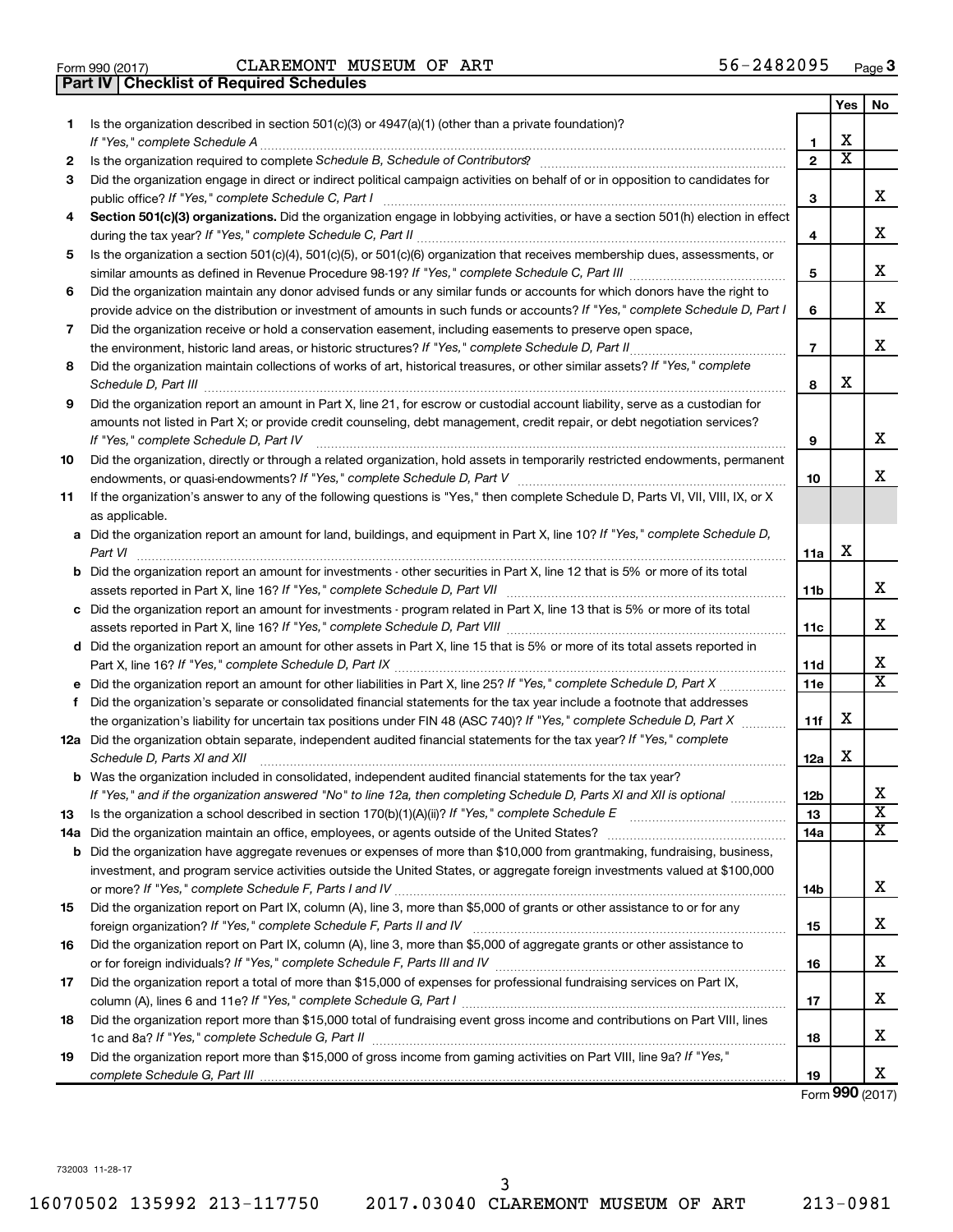|  | Form 990 (2017) |
|--|-----------------|
|  |                 |

Form 990 (2017)  $CLAREMONT$   $MUSEUM$  OF  $ART$   $56-2482095$   $Page$ 

*(continued)* **Part IV Checklist of Required Schedules**

|    |                                                                                                                                                                                                                             |                 | Yes                   | No                           |
|----|-----------------------------------------------------------------------------------------------------------------------------------------------------------------------------------------------------------------------------|-----------------|-----------------------|------------------------------|
|    | 20a Did the organization operate one or more hospital facilities? If "Yes," complete Schedule H                                                                                                                             | 20a             |                       | x                            |
|    |                                                                                                                                                                                                                             | 20 <sub>b</sub> |                       |                              |
| 21 | Did the organization report more than \$5,000 of grants or other assistance to any domestic organization or                                                                                                                 |                 |                       |                              |
|    |                                                                                                                                                                                                                             | 21              |                       | x                            |
| 22 | Did the organization report more than \$5,000 of grants or other assistance to or for domestic individuals on                                                                                                               | 22              |                       | X                            |
| 23 | Did the organization answer "Yes" to Part VII, Section A, line 3, 4, or 5 about compensation of the organization's current                                                                                                  |                 |                       |                              |
|    | and former officers, directors, trustees, key employees, and highest compensated employees? If "Yes," complete                                                                                                              |                 |                       |                              |
|    | Schedule J                                                                                                                                                                                                                  | 23              |                       | x                            |
|    | 24a Did the organization have a tax-exempt bond issue with an outstanding principal amount of more than \$100,000 as of the                                                                                                 |                 |                       |                              |
|    | last day of the year, that was issued after December 31, 2002? If "Yes," answer lines 24b through 24d and complete                                                                                                          |                 |                       |                              |
|    | Schedule K. If "No", go to line 25a                                                                                                                                                                                         | 24a             |                       | x                            |
| b  | Did the organization invest any proceeds of tax-exempt bonds beyond a temporary period exception?                                                                                                                           | 24 <sub>b</sub> |                       |                              |
| с  | Did the organization maintain an escrow account other than a refunding escrow at any time during the year to defease                                                                                                        |                 |                       |                              |
|    |                                                                                                                                                                                                                             | 24c             |                       |                              |
|    |                                                                                                                                                                                                                             | 24d             |                       |                              |
|    | 25a Section 501(c)(3), 501(c)(4), and 501(c)(29) organizations. Did the organization engage in an excess benefit                                                                                                            |                 |                       |                              |
|    | transaction with a disqualified person during the year? If "Yes," complete Schedule L, Part I [ [ [ [ [ [ ] ]                                                                                                               | 25a             |                       | x                            |
|    | <b>b</b> Is the organization aware that it engaged in an excess benefit transaction with a disqualified person in a prior year, and                                                                                         |                 |                       |                              |
|    | that the transaction has not been reported on any of the organization's prior Forms 990 or 990-EZ? If "Yes," complete<br>Schedule L, Part I                                                                                 | 25b             |                       | X                            |
| 26 | Did the organization report any amount on Part X, line 5, 6, or 22 for receivables from or payables to any current or                                                                                                       |                 |                       |                              |
|    | former officers, directors, trustees, key employees, highest compensated employees, or disqualified persons? If "Yes,"                                                                                                      |                 |                       |                              |
|    |                                                                                                                                                                                                                             | 26              |                       | x                            |
| 27 | Did the organization provide a grant or other assistance to an officer, director, trustee, key employee, substantial                                                                                                        |                 |                       |                              |
|    | contributor or employee thereof, a grant selection committee member, or to a 35% controlled entity or family member                                                                                                         |                 |                       |                              |
|    |                                                                                                                                                                                                                             | 27              |                       | х                            |
| 28 | Was the organization a party to a business transaction with one of the following parties (see Schedule L, Part IV                                                                                                           |                 |                       |                              |
|    | instructions for applicable filing thresholds, conditions, and exceptions):                                                                                                                                                 |                 |                       |                              |
| а  | A current or former officer, director, trustee, or key employee? If "Yes," complete Schedule L, Part IV                                                                                                                     | 28a             |                       | x<br>$\overline{\mathtt{x}}$ |
| b  | A family member of a current or former officer, director, trustee, or key employee? If "Yes," complete Schedule L, Part IV                                                                                                  | 28 <sub>b</sub> |                       |                              |
|    | c An entity of which a current or former officer, director, trustee, or key employee (or a family member thereof) was an officer,<br>director, trustee, or direct or indirect owner? If "Yes," complete Schedule L, Part IV | 28c             |                       | X                            |
| 29 |                                                                                                                                                                                                                             | 29              | $\overline{\text{x}}$ |                              |
| 30 | Did the organization receive contributions of art, historical treasures, or other similar assets, or qualified conservation                                                                                                 |                 |                       |                              |
|    |                                                                                                                                                                                                                             | 30              |                       | x                            |
| 31 | Did the organization liquidate, terminate, or dissolve and cease operations?                                                                                                                                                |                 |                       |                              |
|    |                                                                                                                                                                                                                             | 31              |                       | х                            |
| 32 | Did the organization sell, exchange, dispose of, or transfer more than 25% of its net assets? If "Yes," complete                                                                                                            |                 |                       |                              |
|    | Schedule N, Part II                                                                                                                                                                                                         | 32              |                       | x                            |
| 33 | Did the organization own 100% of an entity disregarded as separate from the organization under Regulations                                                                                                                  |                 |                       |                              |
|    |                                                                                                                                                                                                                             | 33              |                       | х                            |
| 34 | Was the organization related to any tax-exempt or taxable entity? If "Yes," complete Schedule R, Part II, III, or IV, and                                                                                                   | 34              |                       | х                            |
|    | Part V, line 1                                                                                                                                                                                                              | 35a             |                       | $\overline{\mathtt{x}}$      |
|    | b If "Yes" to line 35a, did the organization receive any payment from or engage in any transaction with a controlled entity                                                                                                 |                 |                       |                              |
|    |                                                                                                                                                                                                                             | 35 <sub>b</sub> |                       |                              |
| 36 | Section 501(c)(3) organizations. Did the organization make any transfers to an exempt non-charitable related organization?                                                                                                  |                 |                       |                              |
|    |                                                                                                                                                                                                                             | 36              |                       | x                            |
| 37 | Did the organization conduct more than 5% of its activities through an entity that is not a related organization                                                                                                            |                 |                       |                              |
|    |                                                                                                                                                                                                                             | 37              |                       | x                            |
| 38 | Did the organization complete Schedule O and provide explanations in Schedule O for Part VI, lines 11b and 19?                                                                                                              |                 |                       |                              |
|    |                                                                                                                                                                                                                             | 38              | х                     |                              |

Form (2017) **990**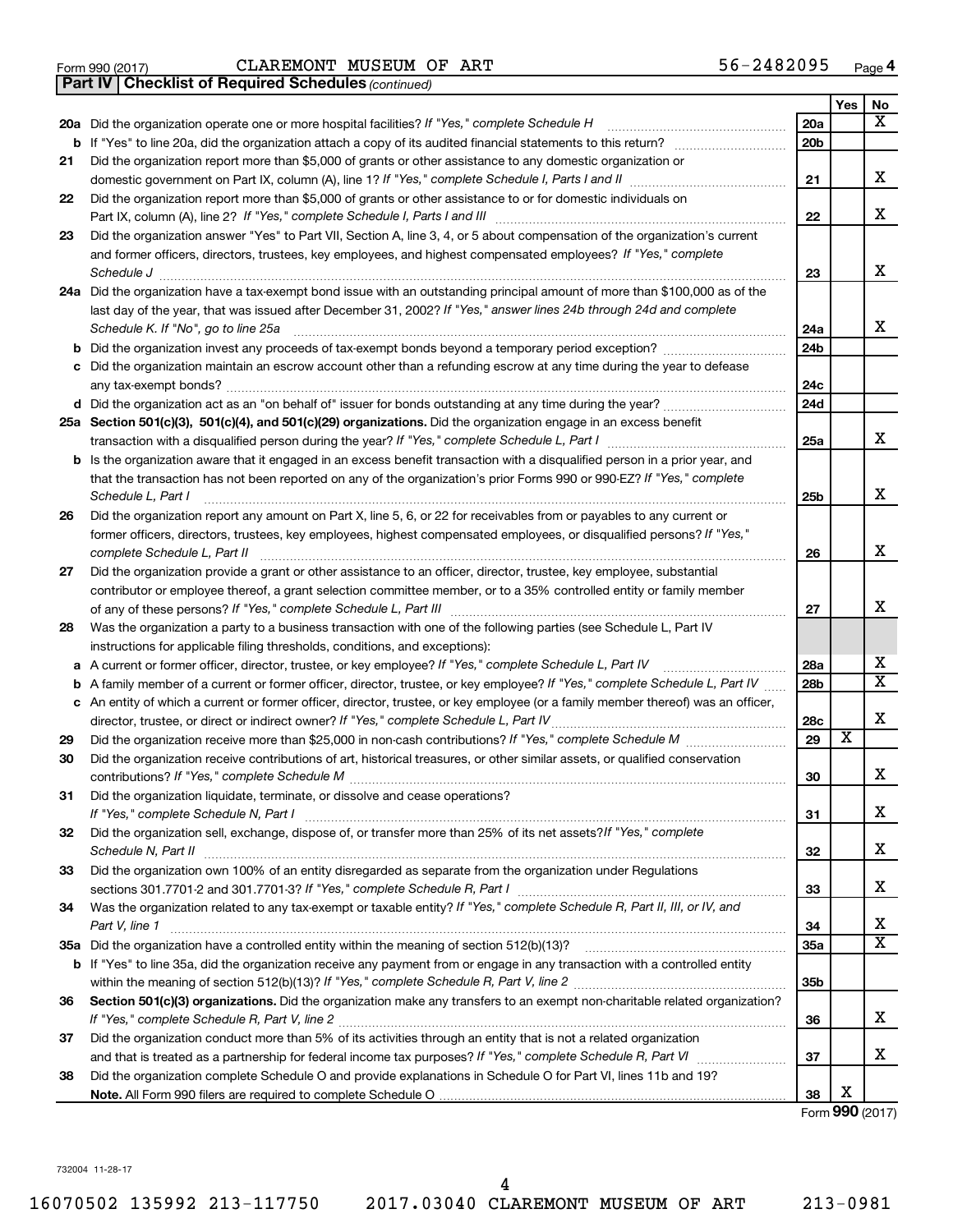|    | 56-2482095<br>CLAREMONT MUSEUM OF ART<br>Form 990 (2017)                                                                                        |                 |                 | Page 5 |
|----|-------------------------------------------------------------------------------------------------------------------------------------------------|-----------------|-----------------|--------|
|    | <b>Statements Regarding Other IRS Filings and Tax Compliance</b><br><b>Part V</b>                                                               |                 |                 |        |
|    | Check if Schedule O contains a response or note to any line in this Part V                                                                      |                 |                 |        |
|    |                                                                                                                                                 |                 | Yes             | No     |
|    | 24<br>1a                                                                                                                                        |                 |                 |        |
| b  | ΩI<br>1 <sub>b</sub><br>Enter the number of Forms W-2G included in line 1a. Enter -0- if not applicable                                         |                 |                 |        |
| с  | Did the organization comply with backup withholding rules for reportable payments to vendors and reportable gaming                              |                 |                 |        |
|    |                                                                                                                                                 | 1c              | х               |        |
|    | 2a Enter the number of employees reported on Form W-3, Transmittal of Wage and Tax Statements,                                                  |                 |                 |        |
|    | <sup>0</sup><br>filed for the calendar year ending with or within the year covered by this return<br>2a                                         |                 |                 |        |
|    |                                                                                                                                                 | 2 <sub>b</sub>  |                 |        |
|    | Note. If the sum of lines 1a and 2a is greater than 250, you may be required to e-file (see instructions) <i></i>                               |                 |                 |        |
|    | 3a Did the organization have unrelated business gross income of \$1,000 or more during the year?                                                | 3a              |                 | x      |
|    | <b>b</b> If "Yes," has it filed a Form 990-T for this year? If "No," to line 3b, provide an explanation in Schedule O manumum                   | 3 <sub>b</sub>  |                 |        |
|    | 4a At any time during the calendar year, did the organization have an interest in, or a signature or other authority over, a                    |                 |                 |        |
|    | financial account in a foreign country (such as a bank account, securities account, or other financial account)?                                | 4a              |                 | х      |
|    | <b>b</b> If "Yes," enter the name of the foreign country: $\blacktriangleright$                                                                 |                 |                 |        |
|    | See instructions for filing requirements for FinCEN Form 114, Report of Foreign Bank and Financial Accounts (FBAR).                             |                 |                 |        |
|    |                                                                                                                                                 | 5a              |                 | х      |
| b  |                                                                                                                                                 | 5 <sub>b</sub>  |                 | X      |
| с  |                                                                                                                                                 | 5c              |                 |        |
|    | 6a Does the organization have annual gross receipts that are normally greater than \$100,000, and did the organization solicit                  |                 |                 |        |
|    |                                                                                                                                                 | 6a              |                 | х      |
|    | <b>b</b> If "Yes," did the organization include with every solicitation an express statement that such contributions or gifts                   |                 |                 |        |
|    | were not tax deductible?                                                                                                                        | 6b              |                 |        |
| 7  | Organizations that may receive deductible contributions under section 170(c).                                                                   |                 |                 |        |
| а  | Did the organization receive a payment in excess of \$75 made partly as a contribution and partly for goods and services provided to the payor? | 7a              | х               |        |
| b  |                                                                                                                                                 | 7b              | х               |        |
|    | c Did the organization sell, exchange, or otherwise dispose of tangible personal property for which it was required                             |                 |                 |        |
|    |                                                                                                                                                 | 7с              |                 | х      |
|    | 7d                                                                                                                                              |                 |                 |        |
| е  |                                                                                                                                                 | 7e              |                 | X      |
| f. | Did the organization, during the year, pay premiums, directly or indirectly, on a personal benefit contract?                                    | 7f              |                 | x      |
| g  | If the organization received a contribution of qualified intellectual property, did the organization file Form 8899 as required?                | 7g              |                 |        |
|    | h If the organization received a contribution of cars, boats, airplanes, or other vehicles, did the organization file a Form 1098-C?            | 7h              |                 |        |
| 8  | Sponsoring organizations maintaining donor advised funds. Did a donor advised fund maintained by the                                            |                 |                 |        |
|    |                                                                                                                                                 | 8               |                 |        |
|    | Sponsoring organizations maintaining donor advised funds.                                                                                       |                 |                 |        |
| а  | Did the sponsoring organization make any taxable distributions under section 4966?                                                              | 9a              |                 |        |
| b  |                                                                                                                                                 | 9b              |                 |        |
| 10 | Section 501(c)(7) organizations. Enter:                                                                                                         |                 |                 |        |
| а  | 10a                                                                                                                                             |                 |                 |        |
| b  | 10 <sub>b</sub><br>Gross receipts, included on Form 990, Part VIII, line 12, for public use of club facilities                                  |                 |                 |        |
| 11 | Section 501(c)(12) organizations. Enter:                                                                                                        |                 |                 |        |
| а  | 11a                                                                                                                                             |                 |                 |        |
| b  | Gross income from other sources (Do not net amounts due or paid to other sources against                                                        |                 |                 |        |
|    | 11b                                                                                                                                             |                 |                 |        |
|    | 12a Section 4947(a)(1) non-exempt charitable trusts. Is the organization filing Form 990 in lieu of Form 1041?                                  | 12a             |                 |        |
|    | 12b<br><b>b</b> If "Yes," enter the amount of tax-exempt interest received or accrued during the year                                           |                 |                 |        |
| 13 | Section 501(c)(29) qualified nonprofit health insurance issuers.                                                                                |                 |                 |        |
|    | a Is the organization licensed to issue qualified health plans in more than one state?                                                          | 13a             |                 |        |
|    | Note. See the instructions for additional information the organization must report on Schedule O.                                               |                 |                 |        |
|    | <b>b</b> Enter the amount of reserves the organization is required to maintain by the states in which the                                       |                 |                 |        |
|    | 13b                                                                                                                                             |                 |                 |        |
|    | 13 <sub>c</sub>                                                                                                                                 |                 |                 |        |
|    | 14a Did the organization receive any payments for indoor tanning services during the tax year?                                                  | 14a             |                 | x      |
|    |                                                                                                                                                 | 14 <sub>b</sub> |                 |        |
|    |                                                                                                                                                 |                 | Form 990 (2017) |        |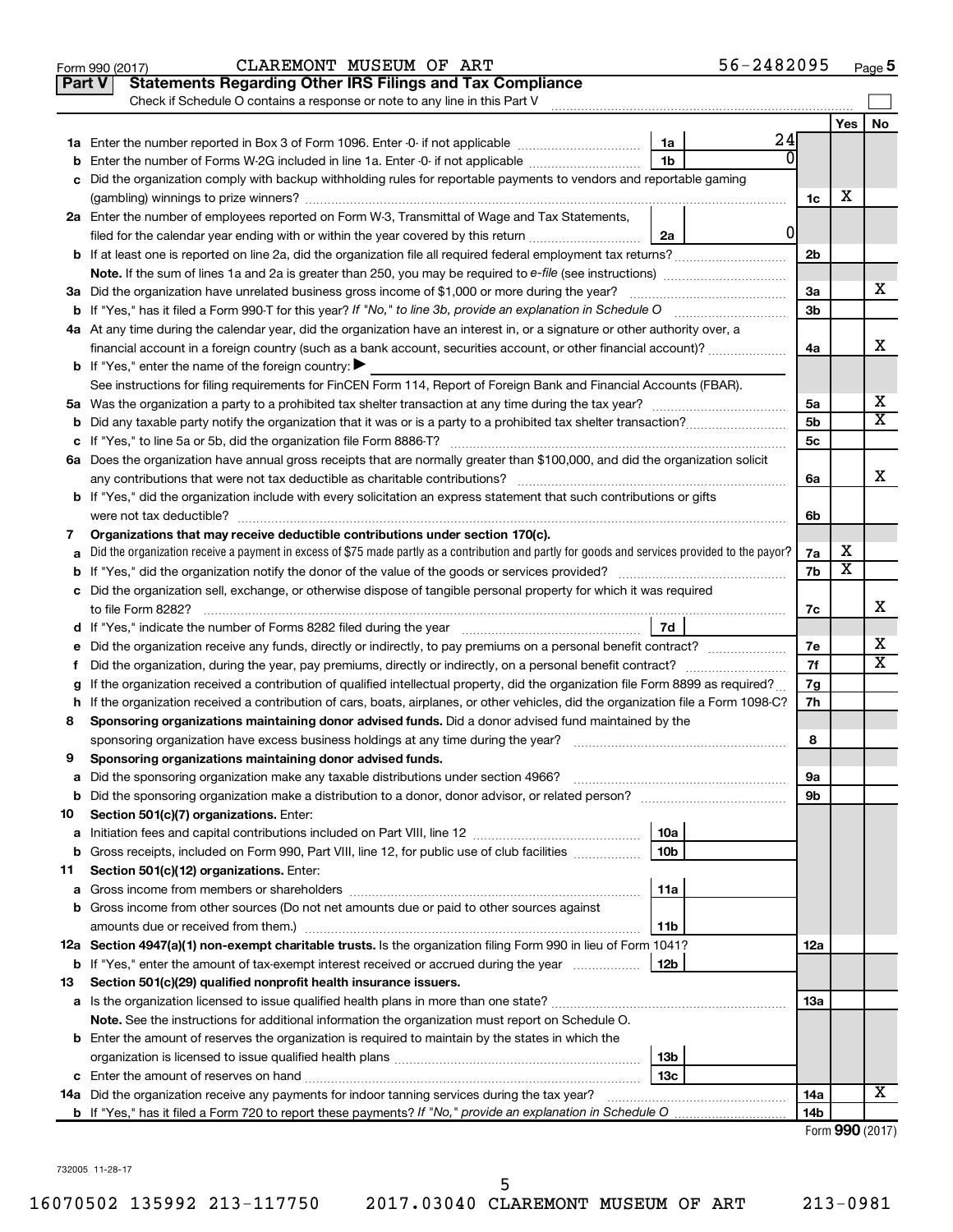| Form 990 (2017) |  |
|-----------------|--|
|-----------------|--|

### Form 990 (2017)  $CLAREMONT$   $MUSEUM$  OF  $ART$   $56-2482095$   $Page$

56-2482095 Page 6

| Part VI   Governance, Management, and Disclosure For each "Yes" response to lines 2 through 7b below, and for a "No" response |  |
|-------------------------------------------------------------------------------------------------------------------------------|--|
| to line 8a, 8b, or 10b below, describe the circumstances, processes, or changes in Schedule O. See instructions.              |  |

|    | Check if Schedule O contains a response or note to any line in this Part VI [11] [12] [12] [12] [12] [12] Check if Schedule O contains a response or note to any line in this Part VI                                          |                 |                         | $\overline{\mathbf{X}}$ |
|----|--------------------------------------------------------------------------------------------------------------------------------------------------------------------------------------------------------------------------------|-----------------|-------------------------|-------------------------|
|    | <b>Section A. Governing Body and Management</b>                                                                                                                                                                                |                 |                         |                         |
|    | 10 <sub>l</sub>                                                                                                                                                                                                                |                 | Yes                     | No                      |
|    | 1a<br>1a Enter the number of voting members of the governing body at the end of the tax year                                                                                                                                   |                 |                         |                         |
|    | If there are material differences in voting rights among members of the governing body, or if the governing                                                                                                                    |                 |                         |                         |
|    | body delegated broad authority to an executive committee or similar committee, explain in Schedule O.<br>10                                                                                                                    |                 |                         |                         |
|    | <b>b</b> Enter the number of voting members included in line 1a, above, who are independent <i>manumum</i><br>1b                                                                                                               |                 |                         |                         |
| 2  | Did any officer, director, trustee, or key employee have a family relationship or a business relationship with any other                                                                                                       |                 |                         |                         |
|    | officer, director, trustee, or key employee?                                                                                                                                                                                   | $\mathbf{2}$    |                         |                         |
| 3  | Did the organization delegate control over management duties customarily performed by or under the direct supervision                                                                                                          |                 |                         |                         |
|    | of officers, directors, or trustees, or key employees to a management company or other person?                                                                                                                                 | 3               |                         |                         |
| 4  | Did the organization make any significant changes to its governing documents since the prior Form 990 was filed?                                                                                                               | $\overline{4}$  |                         |                         |
| 5  |                                                                                                                                                                                                                                | 5               |                         |                         |
| 6  |                                                                                                                                                                                                                                | 6               |                         |                         |
|    | 7a Did the organization have members, stockholders, or other persons who had the power to elect or appoint one or                                                                                                              |                 |                         |                         |
|    |                                                                                                                                                                                                                                | 7a              |                         |                         |
|    | <b>b</b> Are any governance decisions of the organization reserved to (or subject to approval by) members, stockholders, or                                                                                                    |                 |                         |                         |
|    | persons other than the governing body?                                                                                                                                                                                         | 7b              |                         |                         |
| 8  | Did the organization contemporaneously document the meetings held or written actions undertaken during the year by the following:                                                                                              |                 |                         |                         |
|    |                                                                                                                                                                                                                                | 8a              | х                       |                         |
|    |                                                                                                                                                                                                                                | 8b              | $\overline{\mathbf{x}}$ |                         |
| 9  | Is there any officer, director, trustee, or key employee listed in Part VII, Section A, who cannot be reached at the                                                                                                           |                 |                         |                         |
|    |                                                                                                                                                                                                                                | 9               |                         |                         |
|    | Section B. Policies (This Section B requests information about policies not required by the Internal Revenue Code.)                                                                                                            |                 |                         |                         |
|    |                                                                                                                                                                                                                                |                 | Yes                     |                         |
|    |                                                                                                                                                                                                                                |                 |                         |                         |
|    |                                                                                                                                                                                                                                | 10a             |                         |                         |
|    | <b>b</b> If "Yes," did the organization have written policies and procedures governing the activities of such chapters, affiliates,                                                                                            |                 |                         |                         |
|    |                                                                                                                                                                                                                                | 10 <sub>b</sub> |                         |                         |
|    | 11a Has the organization provided a complete copy of this Form 990 to all members of its governing body before filing the form?                                                                                                | 11a             | X                       |                         |
|    | <b>b</b> Describe in Schedule O the process, if any, used by the organization to review this Form 990.                                                                                                                         |                 |                         |                         |
|    | <b>12a</b> Did the organization have a written conflict of interest policy? If "No," go to line 13                                                                                                                             | 12a             |                         |                         |
|    |                                                                                                                                                                                                                                | 12 <sub>b</sub> |                         |                         |
|    | c Did the organization regularly and consistently monitor and enforce compliance with the policy? If "Yes," describe                                                                                                           |                 |                         |                         |
|    | in Schedule O how this was done manufactured and contact the state of the state of the state of the state of t                                                                                                                 | 12c             |                         |                         |
| 13 |                                                                                                                                                                                                                                | 13              |                         |                         |
| 14 |                                                                                                                                                                                                                                | 14              |                         |                         |
| 15 | Did the process for determining compensation of the following persons include a review and approval by independent                                                                                                             |                 |                         |                         |
|    | persons, comparability data, and contemporaneous substantiation of the deliberation and decision?                                                                                                                              |                 |                         |                         |
|    | a The organization's CEO, Executive Director, or top management official manufaction content content content content of the Theorem and The Theorem and The Theorem and The Theorem and The Theorem and The Theorem and The Th | 15a             |                         |                         |
|    |                                                                                                                                                                                                                                | 15b             |                         |                         |
|    | If "Yes" to line 15a or 15b, describe the process in Schedule O (see instructions).                                                                                                                                            |                 |                         |                         |
|    | 16a Did the organization invest in, contribute assets to, or participate in a joint venture or similar arrangement with a                                                                                                      |                 |                         |                         |
|    | taxable entity during the year?                                                                                                                                                                                                | 16a             |                         |                         |
|    | b If "Yes," did the organization follow a written policy or procedure requiring the organization to evaluate its participation                                                                                                 |                 |                         |                         |
|    |                                                                                                                                                                                                                                |                 |                         |                         |
|    | in joint venture arrangements under applicable federal tax law, and take steps to safeguard the organization's                                                                                                                 |                 |                         |                         |
|    |                                                                                                                                                                                                                                | 16b             |                         |                         |
|    | <b>Section C. Disclosure</b>                                                                                                                                                                                                   |                 |                         |                         |
| 17 | List the states with which a copy of this Form 990 is required to be filed $\blacktriangleright$ CA                                                                                                                            |                 |                         |                         |
| 18 | Section 6104 requires an organization to make its Forms 1023 (or 1024 if applicable), 990, and 990-T (Section 501(c)(3)s only) available                                                                                       |                 |                         |                         |
|    | for public inspection. Indicate how you made these available. Check all that apply.                                                                                                                                            |                 |                         |                         |
|    | $X$ Own website<br>$\lfloor x \rfloor$ Upon request<br>Another's website<br>Other (explain in Schedule O)                                                                                                                      |                 |                         |                         |
| 19 | Describe in Schedule O whether (and if so, how) the organization made its governing documents, conflict of interest policy, and financial                                                                                      |                 |                         |                         |
|    | statements available to the public during the tax year.                                                                                                                                                                        |                 |                         |                         |
| 20 | State the name, address, and telephone number of the person who possesses the organization's books and records:                                                                                                                |                 |                         |                         |
|    | THE ORGANZATION - 909-621-3200                                                                                                                                                                                                 |                 |                         |                         |
|    | 91711<br>P.O. BOX 1136, CLAREMONT,<br>CA                                                                                                                                                                                       |                 |                         |                         |
|    | 732006 11-28-17                                                                                                                                                                                                                |                 | Form 990 (2017)         |                         |
|    | 6                                                                                                                                                                                                                              |                 |                         |                         |
|    | 16070502 135992 213-117750<br>2017.03040 CLAREMONT MUSEUM OF ART                                                                                                                                                               |                 | $213 - 0981$            |                         |
|    |                                                                                                                                                                                                                                |                 |                         |                         |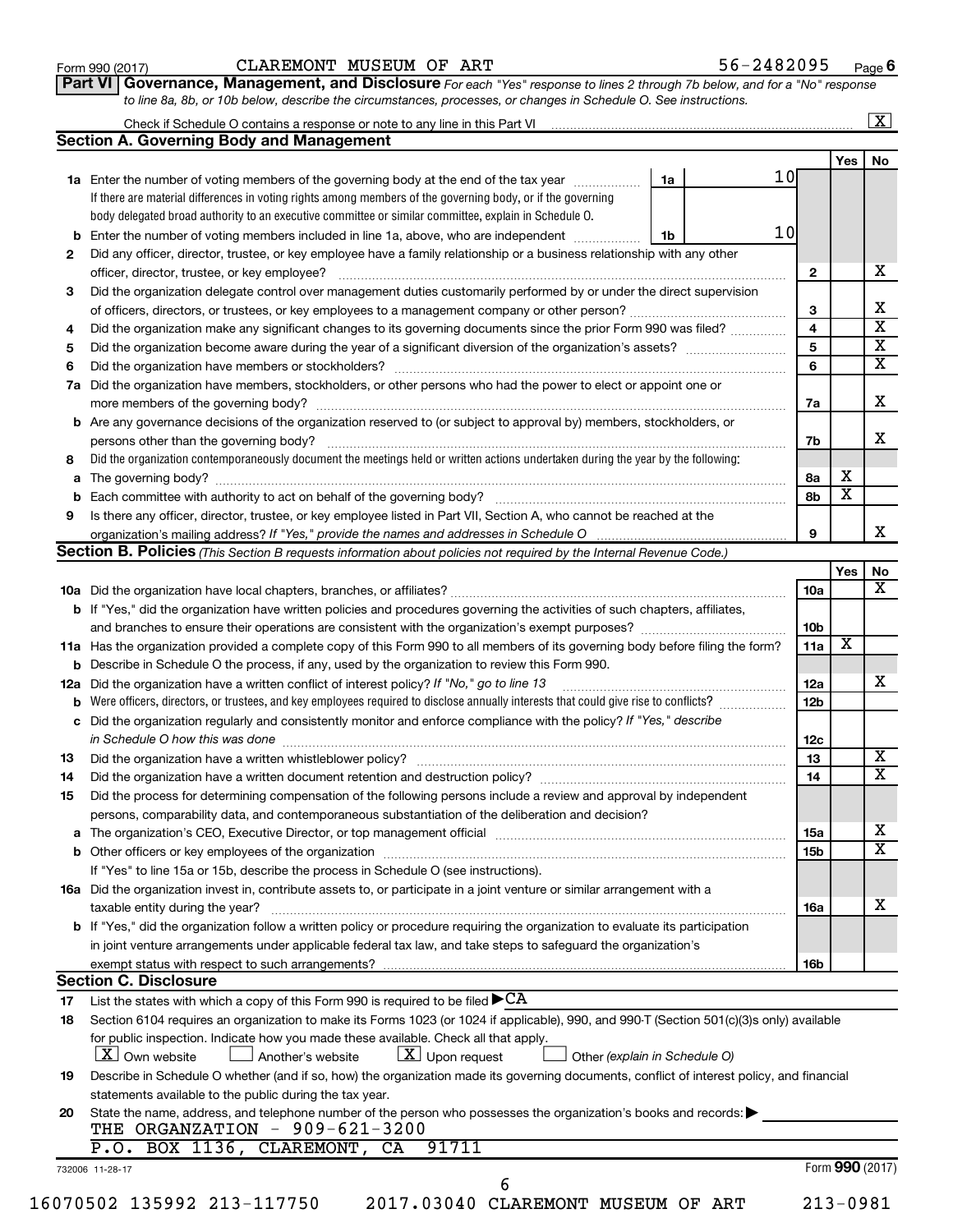$\Box$ 

| Part VII Compensation of Officers, Directors, Trustees, Key Employees, Highest Compensated |
|--------------------------------------------------------------------------------------------|
| <b>Employees, and Independent Contractors</b>                                              |

Check if Schedule O contains a response or note to any line in this Part VII

**Section A. Officers, Directors, Trustees, Key Employees, and Highest Compensated Employees**

**1a**  Complete this table for all persons required to be listed. Report compensation for the calendar year ending with or within the organization's tax year.

**•** List all of the organization's current officers, directors, trustees (whether individuals or organizations), regardless of amount of compensation. Enter -0- in columns  $(D)$ ,  $(E)$ , and  $(F)$  if no compensation was paid.

**•** List all of the organization's **current** key employees, if any. See instructions for definition of "key employee."

**•** List the organization's five current highest compensated employees (other than an officer, director, trustee, or key employee) who received reportable compensation (Box 5 of Form W-2 and/or Box 7 of Form 1099-MISC) of more than \$100,000 from the organization and any related organizations.

**•** List all of the organization's former officers, key employees, and highest compensated employees who received more than \$100,000 of reportable compensation from the organization and any related organizations.

**•** List all of the organization's former directors or trustees that received, in the capacity as a former director or trustee of the organization, more than \$10,000 of reportable compensation from the organization and any related organizations.

List persons in the following order: individual trustees or directors; institutional trustees; officers; key employees; highest compensated employees; and former such persons.

 $\boxed{\textbf{X}}$  Check this box if neither the organization nor any related organization compensated any current officer, director, or trustee.

| (A)                         | (B)                  |                                |                                                                  |             | (C)          |                                 |        | (D)                             | (E)             | (F)                      |
|-----------------------------|----------------------|--------------------------------|------------------------------------------------------------------|-------------|--------------|---------------------------------|--------|---------------------------------|-----------------|--------------------------|
| Name and Title              | Average              |                                | (do not check more than one                                      | Position    |              |                                 |        | Reportable                      | Reportable      | Estimated                |
|                             | hours per            |                                | box, unless person is both an<br>officer and a director/trustee) |             |              |                                 |        | compensation                    | compensation    | amount of                |
|                             | week                 |                                |                                                                  |             |              |                                 |        | from                            | from related    | other                    |
|                             | (list any            |                                |                                                                  |             |              |                                 |        | the                             | organizations   | compensation             |
|                             | hours for<br>related |                                |                                                                  |             |              |                                 |        | organization<br>(W-2/1099-MISC) | (W-2/1099-MISC) | from the<br>organization |
|                             | organizations        |                                |                                                                  |             |              |                                 |        |                                 |                 | and related              |
|                             | below                |                                |                                                                  |             |              |                                 |        |                                 |                 | organizations            |
|                             | line)                | Individual trustee or director | Institutional trustee                                            | Officer     | Key employee | Highest compensated<br>employee | Former |                                 |                 |                          |
| SANDRA BALDONADO<br>(1)     | 10.00                |                                |                                                                  |             |              |                                 |        |                                 |                 |                          |
| PRESIDENT                   |                      | $\mathbf X$                    |                                                                  | $\mathbf X$ |              |                                 |        | $\mathbf 0$ .                   | 0.              | $\mathbf 0$ .            |
| <b>MARILYN RAY</b><br>(2)   | 20.00                |                                |                                                                  |             |              |                                 |        |                                 |                 |                          |
| VICE-PRESIDENT              |                      | $\overline{\mathbf{X}}$        |                                                                  | $\mathbf X$ |              |                                 |        | $\mathbf 0$ .                   | $\mathbf 0$ .   | $\mathbf 0$ .            |
| RAE ROTTMAN<br>(3)          | 14.00                |                                |                                                                  |             |              |                                 |        |                                 |                 |                          |
| <b>TREASURER</b>            |                      | $\mathbf X$                    |                                                                  | $\mathbf X$ |              |                                 |        | $\mathbf 0$ .                   | 0.              | $\mathbf 0$ .            |
| (4)<br>CATHERINE MCINTOSH   | 24.00                |                                |                                                                  |             |              |                                 |        |                                 |                 |                          |
| <b>SECRETARY</b>            |                      | $\mathbf X$                    |                                                                  | $\mathbf X$ |              |                                 |        | 0.                              | 0.              | $\mathbf 0$ .            |
| <b>BARBARA BROWN</b><br>(5) | 7.00                 |                                |                                                                  |             |              |                                 |        |                                 |                 |                          |
| <b>DIRECTOR</b>             |                      | X                              |                                                                  |             |              |                                 |        | $\mathbf 0$ .                   | $\mathbf 0$ .   | $\mathbf 0$ .            |
| (6)<br><b>JANET MYHRE</b>   | 2.00                 |                                |                                                                  |             |              |                                 |        |                                 |                 |                          |
| <b>DIRECTOR</b>             |                      | $\mathbf X$                    |                                                                  |             |              |                                 |        | $\mathbf 0$ .                   | $\mathbf 0$ .   | $\mathbf 0$ .            |
| <b>ELAINE TURNER</b><br>(7) | 20.00                |                                |                                                                  |             |              |                                 |        |                                 |                 |                          |
| <b>DIRECTOR</b>             |                      | $\mathbf X$                    |                                                                  |             |              |                                 |        | 0.                              | $\mathbf 0$ .   | $\mathbf 0$ .            |
| (8)<br>MARY WEIS            | 15.00                |                                |                                                                  |             |              |                                 |        |                                 |                 |                          |
| <b>DIRECTOR</b>             |                      | $\mathbf X$                    |                                                                  |             |              |                                 |        | 0.                              | $\mathbf{0}$ .  | $\mathbf 0$ .            |
| RYAN ZIMMERMAN<br>(9)       | 2.00                 |                                |                                                                  |             |              |                                 |        |                                 |                 |                          |
| <b>DIRECTOR</b>             |                      | X                              |                                                                  |             |              |                                 |        | $\mathbf 0$ .                   | 0.              | 0.                       |
| (10) SUSAN GUNTNER          | 10.00                |                                |                                                                  |             |              |                                 |        |                                 |                 |                          |
| <b>DIRECTOR</b>             |                      | $\mathbf X$                    |                                                                  |             |              |                                 |        | 0.                              | 0.              | $\mathbf 0$ .            |
|                             |                      |                                |                                                                  |             |              |                                 |        |                                 |                 |                          |
|                             |                      |                                |                                                                  |             |              |                                 |        |                                 |                 |                          |
|                             |                      |                                |                                                                  |             |              |                                 |        |                                 |                 |                          |
|                             |                      |                                |                                                                  |             |              |                                 |        |                                 |                 |                          |
|                             |                      |                                |                                                                  |             |              |                                 |        |                                 |                 |                          |
|                             |                      |                                |                                                                  |             |              |                                 |        |                                 |                 |                          |
|                             |                      |                                |                                                                  |             |              |                                 |        |                                 |                 |                          |
|                             |                      |                                |                                                                  |             |              |                                 |        |                                 |                 |                          |
|                             |                      |                                |                                                                  |             |              |                                 |        |                                 |                 |                          |
|                             |                      |                                |                                                                  |             |              |                                 |        |                                 |                 |                          |
|                             |                      |                                |                                                                  |             |              |                                 |        |                                 |                 |                          |
|                             |                      |                                |                                                                  |             |              |                                 |        |                                 |                 |                          |
|                             |                      |                                |                                                                  |             |              |                                 |        |                                 |                 |                          |
|                             |                      |                                |                                                                  |             |              |                                 |        |                                 |                 | $\overline{a}$           |

732007 11-28-17

7

Form (2017) **990**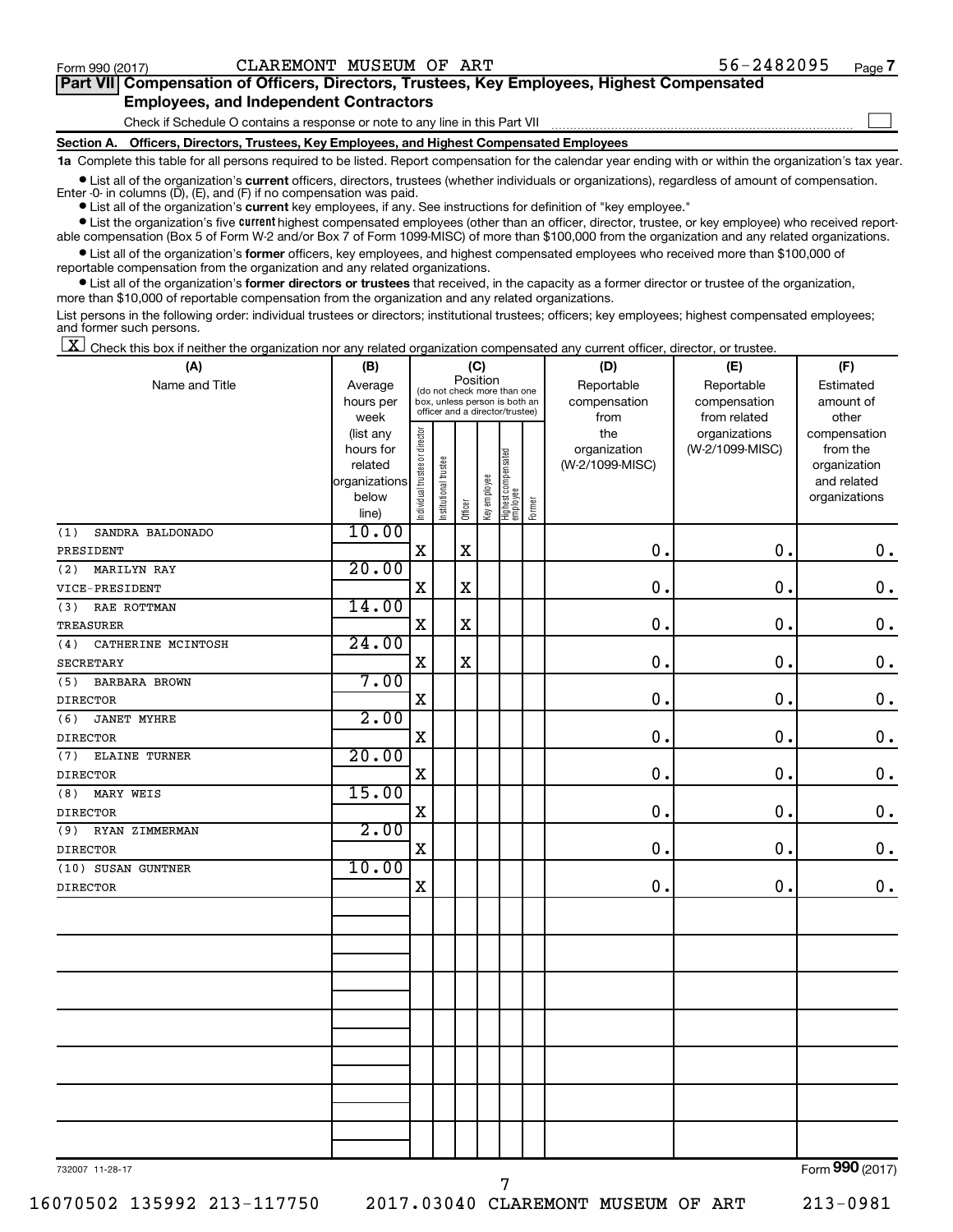|                 | CLAREMONT MUSEUM OF ART<br>Form 990 (2017)                                                                                           |               |                                |                       |          |              |                                   |        |                         | 56-2482095      |    |                 |               | Page 8           |
|-----------------|--------------------------------------------------------------------------------------------------------------------------------------|---------------|--------------------------------|-----------------------|----------|--------------|-----------------------------------|--------|-------------------------|-----------------|----|-----------------|---------------|------------------|
| <b>Part VII</b> | Section A. Officers, Directors, Trustees, Key Employees, and Highest Compensated Employees (continued)                               |               |                                |                       |          |              |                                   |        |                         |                 |    |                 |               |                  |
|                 | (A)                                                                                                                                  | (B)           |                                |                       | (C)      |              |                                   |        | (D)                     | (E)             |    |                 | (F)           |                  |
|                 | Name and title                                                                                                                       | Average       |                                |                       | Position |              | (do not check more than one       |        | Reportable              | Reportable      |    |                 | Estimated     |                  |
|                 |                                                                                                                                      | hours per     |                                |                       |          |              | box, unless person is both an     |        | compensation            | compensation    |    |                 | amount of     |                  |
|                 |                                                                                                                                      | week          |                                |                       |          |              | officer and a director/trustee)   |        | from                    | from related    |    |                 | other         |                  |
|                 |                                                                                                                                      | (list any     |                                |                       |          |              |                                   |        | the                     | organizations   |    |                 | compensation  |                  |
|                 |                                                                                                                                      | hours for     | Individual trustee or director |                       |          |              |                                   |        | organization            | (W-2/1099-MISC) |    |                 | from the      |                  |
|                 |                                                                                                                                      | related       |                                | Institutional trustee |          |              | Highest compensated<br>  employee |        | (W-2/1099-MISC)         |                 |    |                 | organization  |                  |
|                 |                                                                                                                                      | organizations |                                |                       |          | Key employee |                                   |        |                         |                 |    |                 | and related   |                  |
|                 |                                                                                                                                      | below         |                                |                       |          |              |                                   | Former |                         |                 |    |                 | organizations |                  |
|                 |                                                                                                                                      | line)         |                                |                       | Officer  |              |                                   |        |                         |                 |    |                 |               |                  |
|                 |                                                                                                                                      |               |                                |                       |          |              |                                   |        |                         |                 |    |                 |               |                  |
|                 |                                                                                                                                      |               |                                |                       |          |              |                                   |        |                         |                 |    |                 |               |                  |
|                 |                                                                                                                                      |               |                                |                       |          |              |                                   |        |                         |                 |    |                 |               |                  |
|                 |                                                                                                                                      |               |                                |                       |          |              |                                   |        |                         |                 |    |                 |               |                  |
|                 |                                                                                                                                      |               |                                |                       |          |              |                                   |        |                         |                 |    |                 |               |                  |
|                 |                                                                                                                                      |               |                                |                       |          |              |                                   |        |                         |                 |    |                 |               |                  |
|                 |                                                                                                                                      |               |                                |                       |          |              |                                   |        |                         |                 |    |                 |               |                  |
|                 |                                                                                                                                      |               |                                |                       |          |              |                                   |        |                         |                 |    |                 |               |                  |
|                 |                                                                                                                                      |               |                                |                       |          |              |                                   |        |                         |                 |    |                 |               |                  |
|                 |                                                                                                                                      |               |                                |                       |          |              |                                   |        |                         |                 |    |                 |               |                  |
|                 |                                                                                                                                      |               |                                |                       |          |              |                                   |        |                         |                 |    |                 |               |                  |
|                 |                                                                                                                                      |               |                                |                       |          |              |                                   |        |                         |                 |    |                 |               |                  |
|                 |                                                                                                                                      |               |                                |                       |          |              |                                   |        |                         |                 |    |                 |               |                  |
|                 |                                                                                                                                      |               |                                |                       |          |              |                                   |        |                         |                 |    |                 |               |                  |
|                 |                                                                                                                                      |               |                                |                       |          |              |                                   |        |                         |                 |    |                 |               |                  |
|                 |                                                                                                                                      |               |                                |                       |          |              |                                   |        |                         |                 |    |                 |               |                  |
|                 |                                                                                                                                      |               |                                |                       |          |              |                                   |        |                         |                 |    |                 |               |                  |
|                 |                                                                                                                                      |               |                                |                       |          |              |                                   |        |                         |                 |    |                 |               |                  |
|                 |                                                                                                                                      |               |                                |                       |          |              |                                   |        | $\mathbf{0}$ .          |                 | 0. |                 |               | $\overline{0}$ . |
|                 | 1b Sub-total                                                                                                                         |               |                                |                       |          |              |                                   |        | $\overline{0}$ .        |                 | σ. |                 |               |                  |
|                 | c Total from continuation sheets to Part VII, Section A manufactured by                                                              |               |                                |                       |          |              |                                   |        | $0$ .                   |                 |    |                 |               | $\overline{0}$ . |
|                 |                                                                                                                                      |               |                                |                       |          |              |                                   |        |                         |                 | О. |                 |               | $\overline{0}$ . |
| 2               | Total number of individuals (including but not limited to those listed above) who received more than \$100,000 of reportable         |               |                                |                       |          |              |                                   |        |                         |                 |    |                 |               |                  |
|                 | compensation from the organization $\blacktriangleright$                                                                             |               |                                |                       |          |              |                                   |        |                         |                 |    |                 |               | 0                |
|                 |                                                                                                                                      |               |                                |                       |          |              |                                   |        |                         |                 |    |                 | Yes           | No               |
| 3               | Did the organization list any former officer, director, or trustee, key employee, or highest compensated employee on                 |               |                                |                       |          |              |                                   |        |                         |                 |    |                 |               |                  |
|                 | line 1a? If "Yes," complete Schedule J for such individual manufactured content to the set of the set of the s                       |               |                                |                       |          |              |                                   |        |                         |                 |    | 3               |               | х                |
|                 | For any individual listed on line 1a, is the sum of reportable compensation and other compensation from the organization             |               |                                |                       |          |              |                                   |        |                         |                 |    |                 |               |                  |
|                 | and related organizations greater than \$150,000? If "Yes," complete Schedule J for such individual                                  |               |                                |                       |          |              |                                   |        |                         |                 |    | 4               |               | х                |
| 5               | Did any person listed on line 1a receive or accrue compensation from any unrelated organization or individual for services           |               |                                |                       |          |              |                                   |        |                         |                 |    |                 |               |                  |
|                 |                                                                                                                                      |               |                                |                       |          |              |                                   |        |                         |                 |    | 5               |               | х                |
|                 | <b>Section B. Independent Contractors</b>                                                                                            |               |                                |                       |          |              |                                   |        |                         |                 |    |                 |               |                  |
| 1.              | Complete this table for your five highest compensated independent contractors that received more than \$100,000 of compensation from |               |                                |                       |          |              |                                   |        |                         |                 |    |                 |               |                  |
|                 | the organization. Report compensation for the calendar year ending with or within the organization's tax year.                       |               |                                |                       |          |              |                                   |        |                         |                 |    |                 |               |                  |
|                 | (A)                                                                                                                                  |               |                                |                       |          |              |                                   |        | (B)                     |                 |    | (C)             |               |                  |
|                 | Name and business address                                                                                                            |               |                                | <b>NONE</b>           |          |              |                                   |        | Description of services |                 |    | Compensation    |               |                  |
|                 |                                                                                                                                      |               |                                |                       |          |              |                                   |        |                         |                 |    |                 |               |                  |
|                 |                                                                                                                                      |               |                                |                       |          |              |                                   |        |                         |                 |    |                 |               |                  |
|                 |                                                                                                                                      |               |                                |                       |          |              |                                   |        |                         |                 |    |                 |               |                  |
|                 |                                                                                                                                      |               |                                |                       |          |              |                                   |        |                         |                 |    |                 |               |                  |
|                 |                                                                                                                                      |               |                                |                       |          |              |                                   |        |                         |                 |    |                 |               |                  |
|                 |                                                                                                                                      |               |                                |                       |          |              |                                   |        |                         |                 |    |                 |               |                  |
|                 |                                                                                                                                      |               |                                |                       |          |              |                                   |        |                         |                 |    |                 |               |                  |
|                 |                                                                                                                                      |               |                                |                       |          |              |                                   |        |                         |                 |    |                 |               |                  |
|                 |                                                                                                                                      |               |                                |                       |          |              |                                   |        |                         |                 |    |                 |               |                  |
|                 |                                                                                                                                      |               |                                |                       |          |              |                                   |        |                         |                 |    |                 |               |                  |
|                 |                                                                                                                                      |               |                                |                       |          |              |                                   |        |                         |                 |    |                 |               |                  |
| 2               | Total number of independent contractors (including but not limited to those listed above) who received more than                     |               |                                |                       |          |              | 0                                 |        |                         |                 |    |                 |               |                  |
|                 | \$100,000 of compensation from the organization                                                                                      |               |                                |                       |          |              |                                   |        |                         |                 |    |                 |               |                  |
|                 |                                                                                                                                      |               |                                |                       |          |              |                                   |        |                         |                 |    | Form 990 (2017) |               |                  |

732008 11-28-17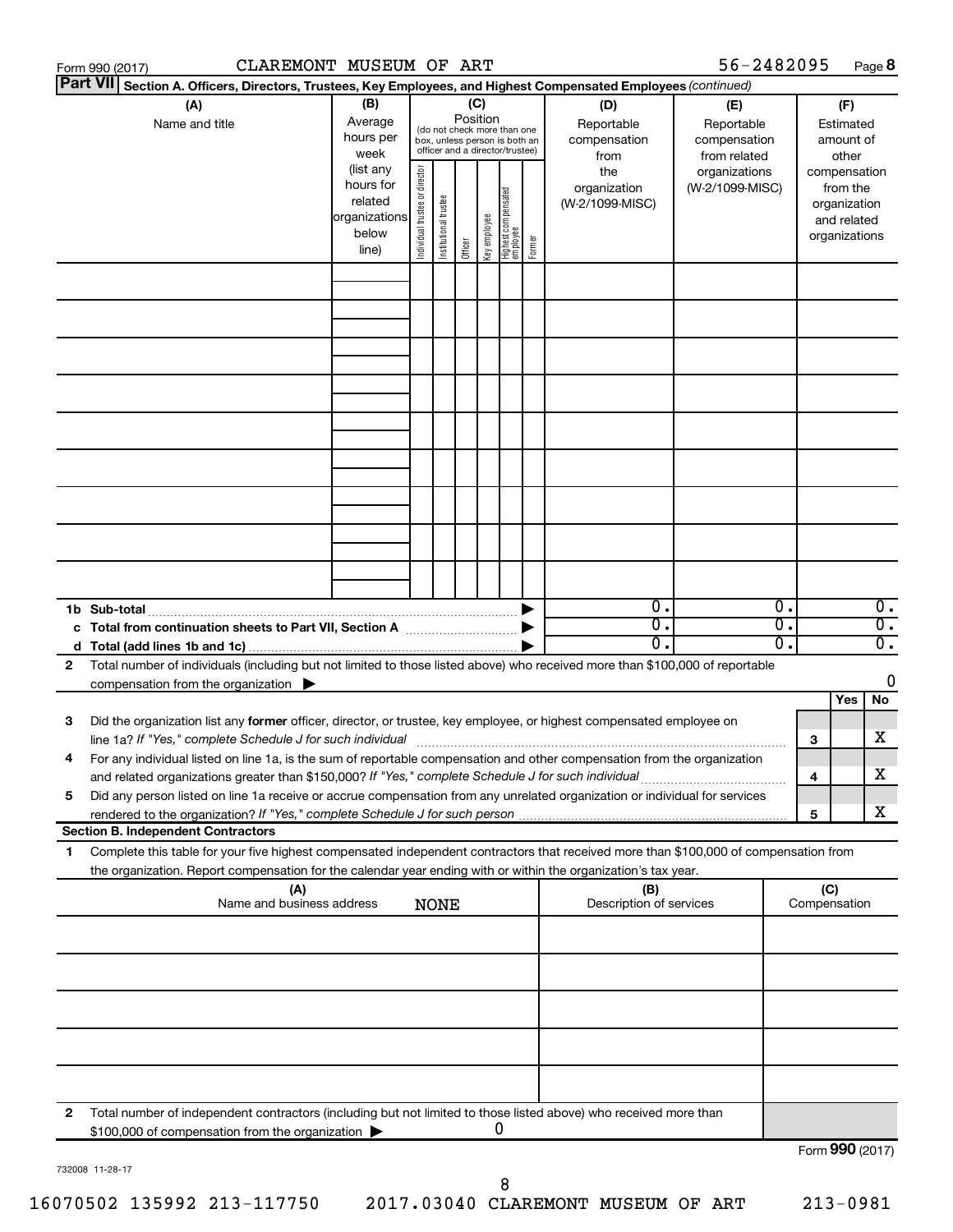|                                                           |                 |                                                                                                |                |                       | Total revenue | (B)<br>Related or<br>exempt function<br>revenue | (C)<br>Unrelated<br>business<br>revenue | (D)<br>Revenue excluded<br>from tax under<br>sections<br>512 - 514 |
|-----------------------------------------------------------|-----------------|------------------------------------------------------------------------------------------------|----------------|-----------------------|---------------|-------------------------------------------------|-----------------------------------------|--------------------------------------------------------------------|
|                                                           |                 | 1 a Federated campaigns                                                                        | 1a             |                       |               |                                                 |                                         |                                                                    |
| Contributions, Gifts, Grants<br>and Other Similar Amounts |                 | <b>b</b> Membership dues                                                                       | 1 <sub>b</sub> | 18, 230.              |               |                                                 |                                         |                                                                    |
|                                                           |                 | c Fundraising events                                                                           | 1c             |                       |               |                                                 |                                         |                                                                    |
|                                                           |                 | d Related organizations                                                                        | 1 <sub>d</sub> |                       |               |                                                 |                                         |                                                                    |
|                                                           |                 | e Government grants (contributions)                                                            | 1e             | 22,000.               |               |                                                 |                                         |                                                                    |
|                                                           |                 | f All other contributions, gifts, grants, and                                                  |                |                       |               |                                                 |                                         |                                                                    |
|                                                           |                 | similar amounts not included above                                                             | 1f             | 217,972.              |               |                                                 |                                         |                                                                    |
|                                                           |                 | g Noncash contributions included in lines 1a-1f: \$                                            |                | 80, 238.              |               |                                                 |                                         |                                                                    |
|                                                           |                 |                                                                                                |                |                       | 258,202.      |                                                 |                                         |                                                                    |
|                                                           |                 |                                                                                                |                | <b>Business Code</b>  |               |                                                 |                                         |                                                                    |
|                                                           |                 | 2 a EVENTS                                                                                     |                | 713990                | 26,635.       | 26,635.                                         |                                         |                                                                    |
|                                                           |                 | <b>b PADUA HILLS FIESTA</b>                                                                    |                | 453220                | 21,845.       | 21,845.                                         |                                         |                                                                    |
|                                                           |                 | <b>ADMISSIONS</b>                                                                              |                | 713990                | 6,400.        | 6,400.                                          |                                         |                                                                    |
| Program Service<br>Revenue                                | d               |                                                                                                |                |                       |               |                                                 |                                         |                                                                    |
|                                                           | е               |                                                                                                |                |                       |               |                                                 |                                         |                                                                    |
|                                                           |                 | All other program service revenue                                                              |                |                       |               |                                                 |                                         |                                                                    |
|                                                           |                 |                                                                                                |                |                       | 54,880.       |                                                 |                                         |                                                                    |
|                                                           | 3               | Investment income (including dividends, interest, and                                          |                |                       |               |                                                 |                                         |                                                                    |
|                                                           |                 |                                                                                                |                |                       |               |                                                 |                                         |                                                                    |
|                                                           | 4               | Income from investment of tax-exempt bond proceeds                                             |                |                       |               |                                                 |                                         |                                                                    |
|                                                           | 5               |                                                                                                |                |                       |               |                                                 |                                         |                                                                    |
|                                                           |                 |                                                                                                | (i) Real       | (ii) Personal         |               |                                                 |                                         |                                                                    |
|                                                           |                 | 6 a Gross rents<br>. 1                                                                         |                |                       |               |                                                 |                                         |                                                                    |
|                                                           |                 | <b>b</b> Less: rental expenses                                                                 |                |                       |               |                                                 |                                         |                                                                    |
|                                                           |                 | Rental income or (loss)                                                                        |                |                       |               |                                                 |                                         |                                                                    |
|                                                           |                 |                                                                                                |                |                       |               |                                                 |                                         |                                                                    |
|                                                           |                 | 7 a Gross amount from sales of                                                                 | (i) Securities | (ii) Other            |               |                                                 |                                         |                                                                    |
|                                                           |                 | assets other than inventory                                                                    |                |                       |               |                                                 |                                         |                                                                    |
|                                                           |                 | <b>b</b> Less: cost or other basis                                                             |                |                       |               |                                                 |                                         |                                                                    |
|                                                           |                 | and sales expenses                                                                             |                |                       |               |                                                 |                                         |                                                                    |
|                                                           |                 |                                                                                                |                |                       |               |                                                 |                                         |                                                                    |
|                                                           |                 |                                                                                                |                | ▶                     |               |                                                 |                                         |                                                                    |
| ٩                                                         |                 | 8 a Gross income from fundraising events (not                                                  |                |                       |               |                                                 |                                         |                                                                    |
|                                                           |                 | including \$                                                                                   | of             |                       |               |                                                 |                                         |                                                                    |
|                                                           |                 | contributions reported on line 1c). See                                                        |                |                       |               |                                                 |                                         |                                                                    |
| Other Rever                                               |                 |                                                                                                |                |                       |               |                                                 |                                         |                                                                    |
|                                                           |                 |                                                                                                | b              |                       |               |                                                 |                                         |                                                                    |
|                                                           |                 | c Net income or (loss) from fundraising events<br>9 a Gross income from gaming activities. See |                |                       |               |                                                 |                                         |                                                                    |
|                                                           |                 |                                                                                                |                |                       |               |                                                 |                                         |                                                                    |
|                                                           |                 |                                                                                                | b              |                       |               |                                                 |                                         |                                                                    |
|                                                           |                 | c Net income or (loss) from gaming activities                                                  |                |                       |               |                                                 |                                         |                                                                    |
|                                                           |                 | 10 a Gross sales of inventory, less returns                                                    |                |                       |               |                                                 |                                         |                                                                    |
|                                                           |                 |                                                                                                |                |                       |               |                                                 |                                         |                                                                    |
|                                                           |                 |                                                                                                |                |                       |               |                                                 |                                         |                                                                    |
|                                                           |                 | c Net income or (loss) from sales of inventory                                                 |                |                       |               |                                                 |                                         |                                                                    |
|                                                           |                 | Miscellaneous Revenue                                                                          |                | <b>Business Code</b>  |               |                                                 |                                         |                                                                    |
|                                                           |                 | 11 a OTHER REVENUE                                                                             |                | 713990                | 1,332.        | 1,332.                                          |                                         |                                                                    |
|                                                           | b               |                                                                                                |                |                       |               |                                                 |                                         |                                                                    |
|                                                           | c               |                                                                                                |                |                       |               |                                                 |                                         |                                                                    |
|                                                           | d               |                                                                                                |                |                       |               |                                                 |                                         |                                                                    |
|                                                           |                 |                                                                                                |                | $\blacktriangleright$ | 1,332.        |                                                 |                                         |                                                                    |
|                                                           | 12              |                                                                                                |                |                       | 314, 414.     | 56, 212.                                        | 0.                                      | $\overline{0}$ .                                                   |
|                                                           | 732009 11-28-17 |                                                                                                |                |                       |               |                                                 |                                         | Form 990 (2017)                                                    |

16070502 135992 213-117750 2017.03040 CLAREMONT MUSEUM OF ART 213-0981

**Part VIII Statement of Revenue**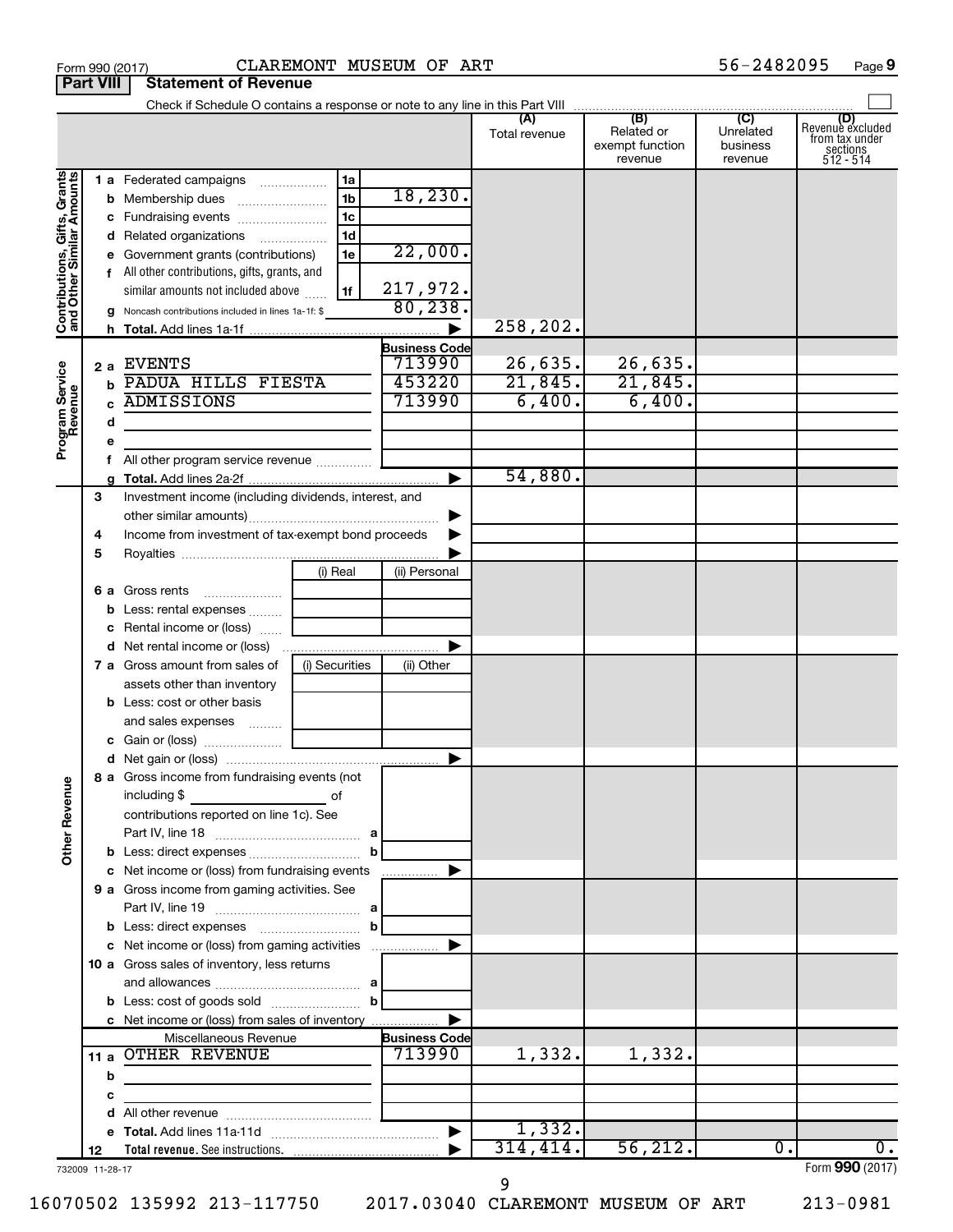**Part IX | Statement of Functional Expenses** 

|              | Section 501(c)(3) and 501(c)(4) organizations must complete all columns. All other organizations must complete column (A). |                          |                                    |                                           |                                |
|--------------|----------------------------------------------------------------------------------------------------------------------------|--------------------------|------------------------------------|-------------------------------------------|--------------------------------|
|              |                                                                                                                            |                          |                                    |                                           | $\overline{\mathbf{x}}$        |
|              | Do not include amounts reported on lines 6b,<br>7b, 8b, 9b, and 10b of Part VIII.                                          | (A)<br>Total expenses    | (B)<br>Program service<br>expenses | (C)<br>Management and<br>general expenses | (D)<br>Fundraising<br>expenses |
| 1.           | Grants and other assistance to domestic organizations                                                                      |                          |                                    |                                           |                                |
|              | and domestic governments. See Part IV, line 21                                                                             |                          |                                    |                                           |                                |
| $\mathbf{2}$ | Grants and other assistance to domestic                                                                                    |                          |                                    |                                           |                                |
|              | individuals. See Part IV, line 22                                                                                          |                          |                                    |                                           |                                |
| 3            | Grants and other assistance to foreign                                                                                     |                          |                                    |                                           |                                |
|              | organizations, foreign governments, and foreign                                                                            |                          |                                    |                                           |                                |
|              | individuals. See Part IV, lines 15 and 16                                                                                  |                          |                                    |                                           |                                |
| 4            | Benefits paid to or for members                                                                                            |                          |                                    |                                           |                                |
| 5            |                                                                                                                            |                          |                                    |                                           |                                |
|              | Compensation of current officers, directors,                                                                               |                          |                                    |                                           |                                |
|              | trustees, and key employees                                                                                                |                          |                                    |                                           |                                |
| 6            | Compensation not included above, to disqualified                                                                           |                          |                                    |                                           |                                |
|              | persons (as defined under section 4958(f)(1)) and                                                                          |                          |                                    |                                           |                                |
|              | persons described in section 4958(c)(3)(B)                                                                                 |                          |                                    |                                           |                                |
| 7            |                                                                                                                            |                          |                                    |                                           |                                |
| 8            | Pension plan accruals and contributions (include                                                                           |                          |                                    |                                           |                                |
|              | section 401(k) and 403(b) employer contributions)                                                                          |                          |                                    |                                           |                                |
| 9            |                                                                                                                            |                          |                                    |                                           |                                |
| 10           |                                                                                                                            |                          |                                    |                                           |                                |
| 11           | Fees for services (non-employees):                                                                                         |                          |                                    |                                           |                                |
| а            |                                                                                                                            |                          |                                    |                                           |                                |
| b            |                                                                                                                            | 3,750.                   |                                    | 3,750.                                    |                                |
|              |                                                                                                                            |                          |                                    |                                           |                                |
| d            |                                                                                                                            |                          |                                    |                                           |                                |
| е            | Professional fundraising services. See Part IV, line 17                                                                    |                          |                                    |                                           |                                |
| f            | Investment management fees                                                                                                 |                          |                                    |                                           |                                |
| g            | Other. (If line 11g amount exceeds 10% of line 25,                                                                         |                          |                                    |                                           | 35,736.                        |
|              | column (A) amount, list line 11g expenses on Sch O.)                                                                       | $\frac{88,412.}{7,369.}$ | $\frac{49,313.}{5,624.}$           | $\frac{3,363}{1,745}$                     |                                |
| 12           |                                                                                                                            | 2,955.                   |                                    | 2,955.                                    |                                |
| 13           |                                                                                                                            |                          |                                    |                                           |                                |
| 14           |                                                                                                                            |                          |                                    |                                           |                                |
| 15           |                                                                                                                            | 74,040.                  | 74,040.                            |                                           |                                |
| 16           |                                                                                                                            |                          |                                    |                                           |                                |
| 17           |                                                                                                                            |                          |                                    |                                           |                                |
| 18           | Payments of travel or entertainment expenses                                                                               |                          |                                    |                                           |                                |
|              | for any federal, state, or local public officials                                                                          |                          |                                    |                                           |                                |
| 19           | Conferences, conventions, and meetings                                                                                     |                          |                                    |                                           |                                |
| 20           | Interest                                                                                                                   |                          |                                    |                                           |                                |
| 21<br>22     | Depreciation, depletion, and amortization                                                                                  | 18,823.                  | 18,823.                            |                                           |                                |
| 23           | Insurance                                                                                                                  | 3,896.                   |                                    | 3,896.                                    |                                |
| 24           | Other expenses. Itemize expenses not covered                                                                               |                          |                                    |                                           |                                |
|              | above. (List miscellaneous expenses in line 24e. If line                                                                   |                          |                                    |                                           |                                |
|              | 24e amount exceeds 10% of line 25, column (A)<br>amount, list line 24e expenses on Schedule O.)                            |                          |                                    |                                           |                                |
| a            | PROGRAM AND EXHIBITS                                                                                                       | 61,031.                  | 61,031.                            |                                           |                                |
| b            | OTHER EXPENSES                                                                                                             | 3,560.                   | 1,411.                             | 2,149.                                    |                                |
| с            |                                                                                                                            |                          |                                    |                                           |                                |
| d            |                                                                                                                            |                          |                                    |                                           |                                |
|              | e All other expenses                                                                                                       |                          |                                    |                                           |                                |
| 25           | Total functional expenses. Add lines 1 through 24e                                                                         | 263,836.                 | 210, 242.                          | 17,858.                                   | 35,736.                        |
| 26           | Joint costs. Complete this line only if the organization                                                                   |                          |                                    |                                           |                                |
|              | reported in column (B) joint costs from a combined                                                                         |                          |                                    |                                           |                                |
|              | educational campaign and fundraising solicitation.                                                                         |                          |                                    |                                           |                                |
|              | Check here $\blacktriangleright$<br>if following SOP 98-2 (ASC 958-720)                                                    |                          |                                    |                                           |                                |

732010 11-28-17

Form (2017) **990**

16070502 135992 213-117750 2017.03040 CLAREMONT MUSEUM OF ART 213-0981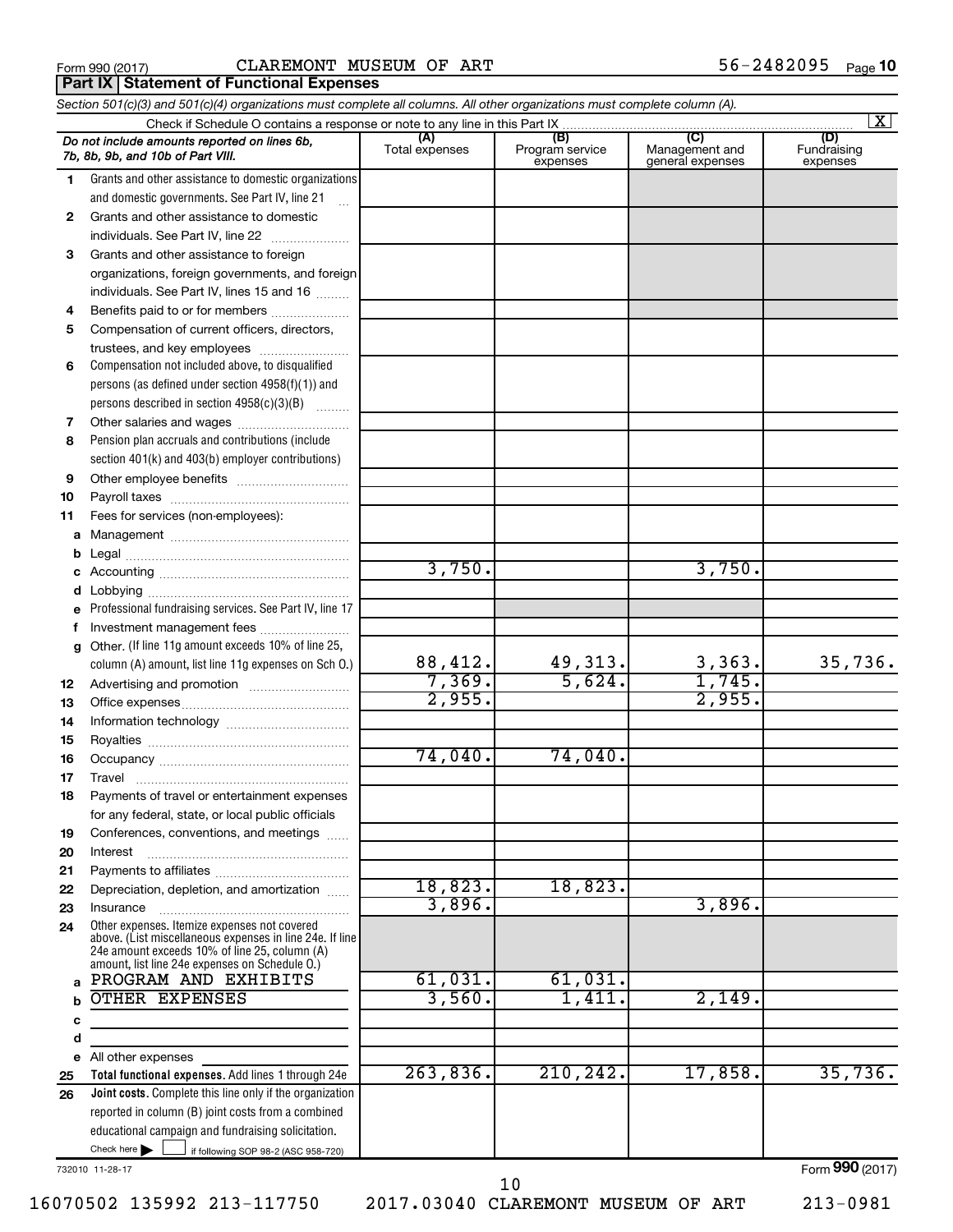| Form 990 (2017) | CLAREMONT MUSEUM OF ART | 56-2482095<br>Page 11 |
|-----------------|-------------------------|-----------------------|
|-----------------|-------------------------|-----------------------|

| Part X                      |          | <b>Balance Sheet</b>                                                                                                         |                      |                          |                 |                        |
|-----------------------------|----------|------------------------------------------------------------------------------------------------------------------------------|----------------------|--------------------------|-----------------|------------------------|
|                             |          |                                                                                                                              |                      |                          |                 |                        |
|                             |          |                                                                                                                              |                      | (A)<br>Beginning of year |                 | (B)<br>End of year     |
|                             | 1        |                                                                                                                              |                      | 116,072.                 | $\mathbf{1}$    | 164, 786.              |
|                             | 2        |                                                                                                                              |                      |                          | $\mathbf{2}$    |                        |
|                             | 3        |                                                                                                                              |                      |                          | 3               | 17,600.                |
|                             | 4        |                                                                                                                              |                      |                          | 4               |                        |
|                             | 5        | Loans and other receivables from current and former officers, directors,                                                     |                      |                          |                 |                        |
|                             |          | trustees, key employees, and highest compensated employees. Complete                                                         |                      |                          |                 |                        |
|                             |          | Part II of Schedule L                                                                                                        |                      |                          | 5               |                        |
|                             | 6        | Loans and other receivables from other disqualified persons (as defined under                                                |                      |                          |                 |                        |
|                             |          | section $4958(f)(1)$ , persons described in section $4958(c)(3)(B)$ , and contributing                                       |                      |                          |                 |                        |
|                             |          | employers and sponsoring organizations of section 501(c)(9) voluntary                                                        |                      |                          |                 |                        |
|                             |          | employees' beneficiary organizations (see instr). Complete Part II of Sch L                                                  |                      |                          | 6               |                        |
| Assets                      | 7        |                                                                                                                              |                      |                          | $\overline{7}$  |                        |
|                             | 8        |                                                                                                                              |                      |                          | 8               |                        |
|                             | 9        |                                                                                                                              |                      |                          | 9               |                        |
|                             |          | <b>10a</b> Land, buildings, and equipment: cost or other                                                                     |                      |                          |                 |                        |
|                             |          | basis. Complete Part VI of Schedule D  10a                                                                                   | 170,551.             |                          |                 |                        |
|                             |          |                                                                                                                              | $\overline{18,823.}$ | 165,551.                 | 10 <sub>c</sub> | 151,728.               |
|                             | 11       |                                                                                                                              |                      |                          | 11              |                        |
|                             | 12       |                                                                                                                              |                      |                          | 12              |                        |
|                             | 13       |                                                                                                                              |                      |                          | 13              |                        |
|                             | 14       |                                                                                                                              |                      |                          | 14              |                        |
|                             | 15       |                                                                                                                              |                      |                          | 15              |                        |
|                             | 16       |                                                                                                                              |                      | 281,623.                 | 16              | 334, 114.              |
|                             | 17       |                                                                                                                              |                      |                          | 17              | 1,913.                 |
|                             | 18       |                                                                                                                              |                      |                          | 18              |                        |
|                             | 19       |                                                                                                                              |                      |                          | 19              |                        |
|                             | 20       |                                                                                                                              |                      |                          | 20              |                        |
|                             | 21       | Escrow or custodial account liability. Complete Part IV of Schedule D                                                        |                      |                          | 21              |                        |
|                             | 22       | Loans and other payables to current and former officers, directors, trustees,                                                |                      |                          |                 |                        |
| Liabilities                 |          | key employees, highest compensated employees, and disqualified persons.                                                      |                      |                          |                 |                        |
|                             |          |                                                                                                                              |                      |                          | 22              |                        |
|                             | 23       | Secured mortgages and notes payable to unrelated third parties                                                               |                      |                          | 23              |                        |
|                             | 24       |                                                                                                                              |                      |                          | 24              |                        |
|                             | 25       | Other liabilities (including federal income tax, payables to related third                                                   |                      |                          |                 |                        |
|                             |          | parties, and other liabilities not included on lines 17-24). Complete Part X of                                              |                      |                          |                 |                        |
|                             |          | Schedule D                                                                                                                   |                      |                          | 25              |                        |
|                             | 26       | Total liabilities. Add lines 17 through 25                                                                                   |                      | 0.                       | 26              | 1,913.                 |
|                             |          | Organizations that follow SFAS 117 (ASC 958), check here $\blacktriangleright \begin{array}{c} \boxed{X} \\ \end{array}$ and |                      |                          |                 |                        |
|                             |          | complete lines 27 through 29, and lines 33 and 34.                                                                           |                      |                          |                 |                        |
|                             | 27       |                                                                                                                              |                      | 281,623.                 | 27              | 314,601.<br>17,600.    |
|                             | 28       |                                                                                                                              |                      |                          | 28              |                        |
|                             | 29       | Permanently restricted net assets                                                                                            |                      |                          | 29              |                        |
|                             |          | Organizations that do not follow SFAS 117 (ASC 958), check here ▶ □                                                          |                      |                          |                 |                        |
| Net Assets or Fund Balances |          | and complete lines 30 through 34.                                                                                            |                      |                          |                 |                        |
|                             | 30       |                                                                                                                              |                      |                          | 30              |                        |
|                             | 31       | Paid-in or capital surplus, or land, building, or equipment fund                                                             |                      |                          | 31              |                        |
|                             |          | Retained earnings, endowment, accumulated income, or other funds                                                             |                      |                          | 32              |                        |
|                             | 32       |                                                                                                                              |                      |                          |                 |                        |
|                             | 33<br>34 |                                                                                                                              |                      | 281,623.<br>281,623.     | 33<br>34        | 332, 201.<br>334, 114. |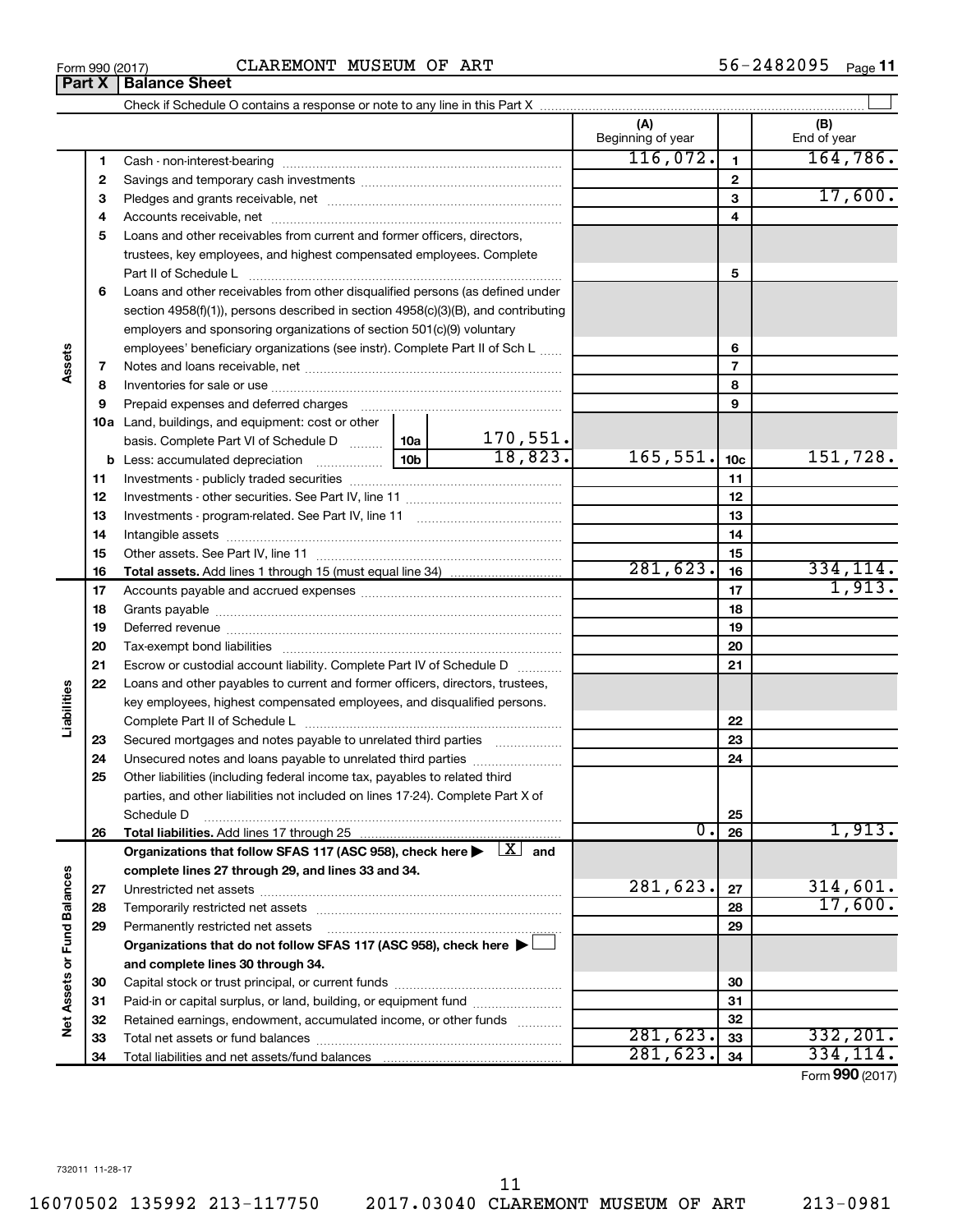|    | CLAREMONT MUSEUM OF ART<br>Form 990 (2017)                                                                                                                                                                                                                                                                                                                                                                                                                                   | 56-2482095              |                |                     | Page 12          |
|----|------------------------------------------------------------------------------------------------------------------------------------------------------------------------------------------------------------------------------------------------------------------------------------------------------------------------------------------------------------------------------------------------------------------------------------------------------------------------------|-------------------------|----------------|---------------------|------------------|
|    | Part XI   Reconciliation of Net Assets                                                                                                                                                                                                                                                                                                                                                                                                                                       |                         |                |                     |                  |
|    |                                                                                                                                                                                                                                                                                                                                                                                                                                                                              |                         |                |                     |                  |
|    |                                                                                                                                                                                                                                                                                                                                                                                                                                                                              |                         |                |                     |                  |
| 1  |                                                                                                                                                                                                                                                                                                                                                                                                                                                                              | $\mathbf{1}$            |                |                     | 314,414.         |
| 2  |                                                                                                                                                                                                                                                                                                                                                                                                                                                                              | $\mathbf{2}$            |                |                     | 263,836.         |
| З  | Revenue less expenses. Subtract line 2 from line 1                                                                                                                                                                                                                                                                                                                                                                                                                           | 3                       |                |                     | 50,578.          |
| 4  |                                                                                                                                                                                                                                                                                                                                                                                                                                                                              | $\overline{\mathbf{4}}$ |                |                     | 281,623.         |
| 5  |                                                                                                                                                                                                                                                                                                                                                                                                                                                                              | 5                       |                |                     |                  |
| 6  | Donated services and use of facilities                                                                                                                                                                                                                                                                                                                                                                                                                                       | 6                       |                |                     |                  |
| 7  | Investment expenses                                                                                                                                                                                                                                                                                                                                                                                                                                                          | $\overline{7}$          |                |                     |                  |
| 8  | Prior period adjustments<br>$\begin{minipage}{0.5\textwidth} \begin{tabular}{ l l l } \hline \multicolumn{1}{ l l l } \hline \multicolumn{1}{ l l } \hline \multicolumn{1}{ l } \multicolumn{1}{ l } \hline \multicolumn{1}{ l } \multicolumn{1}{ l } \multicolumn{1}{ l } \hline \multicolumn{1}{ l } \multicolumn{1}{ l } \multicolumn{1}{ l } \hline \multicolumn{1}{ l } \multicolumn{1}{ l } \hline \multicolumn{1}{ l } \multicolumn{1}{ l } \hline \multicolumn{1}{ $ | 8                       |                |                     |                  |
| 9  |                                                                                                                                                                                                                                                                                                                                                                                                                                                                              | 9                       |                |                     | $\overline{0}$ . |
| 10 | Net assets or fund balances at end of year. Combine lines 3 through 9 (must equal Part X, line 33,                                                                                                                                                                                                                                                                                                                                                                           |                         |                |                     |                  |
|    | column (B))                                                                                                                                                                                                                                                                                                                                                                                                                                                                  | 10                      |                |                     | 332,201.         |
|    | Part XII Financial Statements and Reporting                                                                                                                                                                                                                                                                                                                                                                                                                                  |                         |                |                     |                  |
|    |                                                                                                                                                                                                                                                                                                                                                                                                                                                                              |                         |                |                     |                  |
|    |                                                                                                                                                                                                                                                                                                                                                                                                                                                                              |                         |                | Yes                 | No               |
| 1. | $\lfloor$ X $\rfloor$ Accrual<br>Accounting method used to prepare the Form 990: $\Box$ Cash<br>$\Box$ Other                                                                                                                                                                                                                                                                                                                                                                 |                         |                |                     |                  |
|    | If the organization changed its method of accounting from a prior year or checked "Other," explain in Schedule O.                                                                                                                                                                                                                                                                                                                                                            |                         |                |                     |                  |
|    |                                                                                                                                                                                                                                                                                                                                                                                                                                                                              |                         | 2a             |                     | х                |
|    | If "Yes," check a box below to indicate whether the financial statements for the year were compiled or reviewed on a                                                                                                                                                                                                                                                                                                                                                         |                         |                |                     |                  |
|    | separate basis, consolidated basis, or both:                                                                                                                                                                                                                                                                                                                                                                                                                                 |                         |                |                     |                  |
|    | Both consolidated and separate basis<br>Separate basis<br>Consolidated basis                                                                                                                                                                                                                                                                                                                                                                                                 |                         |                |                     |                  |
|    |                                                                                                                                                                                                                                                                                                                                                                                                                                                                              |                         | 2 <sub>b</sub> | х                   |                  |
|    | If "Yes," check a box below to indicate whether the financial statements for the year were audited on a separate basis,                                                                                                                                                                                                                                                                                                                                                      |                         |                |                     |                  |
|    | consolidated basis, or both:                                                                                                                                                                                                                                                                                                                                                                                                                                                 |                         |                |                     |                  |
|    | $ \mathbf{X} $ Separate basis<br>Consolidated basis<br>Both consolidated and separate basis                                                                                                                                                                                                                                                                                                                                                                                  |                         |                |                     |                  |
|    | c If "Yes" to line 2a or 2b, does the organization have a committee that assumes responsibility for oversight of the audit,                                                                                                                                                                                                                                                                                                                                                  |                         |                |                     |                  |
|    |                                                                                                                                                                                                                                                                                                                                                                                                                                                                              |                         | 2c             | х                   |                  |
|    | If the organization changed either its oversight process or selection process during the tax year, explain in Schedule O.                                                                                                                                                                                                                                                                                                                                                    |                         |                |                     |                  |
|    | 3a As a result of a federal award, was the organization required to undergo an audit or audits as set forth in the Single Audit                                                                                                                                                                                                                                                                                                                                              |                         |                |                     |                  |
|    |                                                                                                                                                                                                                                                                                                                                                                                                                                                                              |                         | За             |                     | X                |
|    | <b>b</b> If "Yes," did the organization undergo the required audit or audits? If the organization did not undergo the required audit                                                                                                                                                                                                                                                                                                                                         |                         |                |                     |                  |
|    |                                                                                                                                                                                                                                                                                                                                                                                                                                                                              |                         | 3b             |                     |                  |
|    |                                                                                                                                                                                                                                                                                                                                                                                                                                                                              |                         |                | $000 \, \text{GeV}$ |                  |

Form (2017) **990**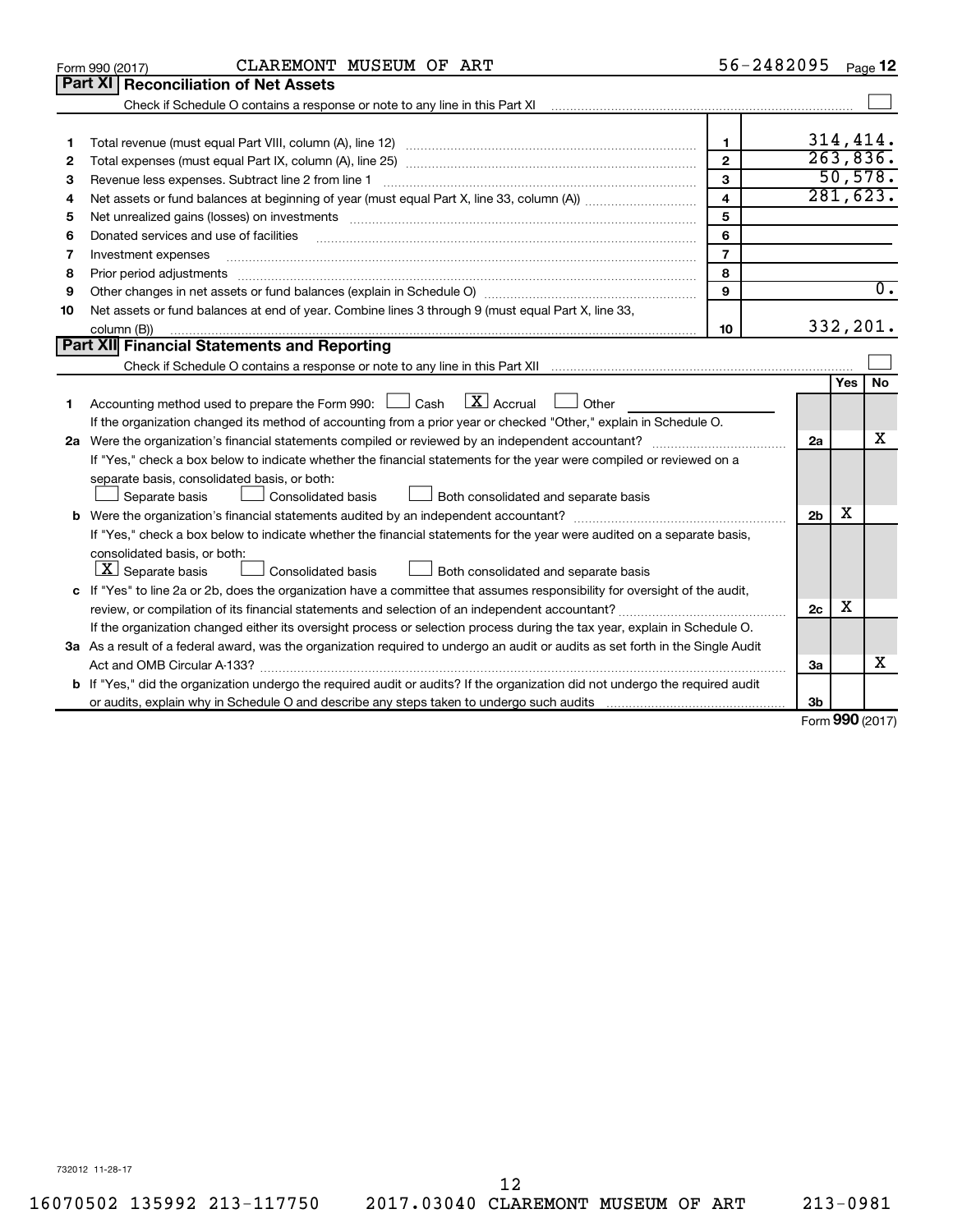**SCHEDULE A**

Department of the Treasury

# Form 990 or 990-EZ)<br>
Complete if the organization is a section 501(c)(3) organization or a section<br> **Public Charity Status and Public Support**

**4947(a)(1) nonexempt charitable trust.**

**| Attach to Form 990 or Form 990-EZ.** 

|   | OMB No. 1545-0047                   |
|---|-------------------------------------|
|   |                                     |
|   | <b>Open to Public</b><br>Inspection |
| Ń | entification nu                     |

|                |              | Internal Revenue Service |                                                                                    | Go to www.irs.gov/Form990 for instructions and the latest information.                                                                     |                                    |    |                            | Inspection                                                                                                                                    |
|----------------|--------------|--------------------------|------------------------------------------------------------------------------------|--------------------------------------------------------------------------------------------------------------------------------------------|------------------------------------|----|----------------------------|-----------------------------------------------------------------------------------------------------------------------------------------------|
|                |              | Name of the organization |                                                                                    |                                                                                                                                            |                                    |    |                            | <b>Employer identification number</b>                                                                                                         |
|                |              |                          | CLAREMONT MUSEUM OF ART                                                            |                                                                                                                                            |                                    |    |                            | 56-2482095                                                                                                                                    |
|                | Part I       |                          |                                                                                    | Reason for Public Charity Status (All organizations must complete this part.) See instructions.                                            |                                    |    |                            |                                                                                                                                               |
|                |              |                          |                                                                                    | The organization is not a private foundation because it is: (For lines 1 through 12, check only one box.)                                  |                                    |    |                            |                                                                                                                                               |
| 1              |              |                          |                                                                                    | A church, convention of churches, or association of churches described in section 170(b)(1)(A)(i).                                         |                                    |    |                            |                                                                                                                                               |
| 2              |              |                          |                                                                                    | A school described in section 170(b)(1)(A)(ii). (Attach Schedule E (Form 990 or 990-EZ).)                                                  |                                    |    |                            |                                                                                                                                               |
| з              |              |                          |                                                                                    | A hospital or a cooperative hospital service organization described in section 170(b)(1)(A)(iii).                                          |                                    |    |                            |                                                                                                                                               |
| 4              |              |                          |                                                                                    | A medical research organization operated in conjunction with a hospital described in section 170(b)(1)(A)(iii). Enter the hospital's name, |                                    |    |                            |                                                                                                                                               |
|                |              | city, and state:         |                                                                                    |                                                                                                                                            |                                    |    |                            |                                                                                                                                               |
| 5.             |              |                          |                                                                                    | An organization operated for the benefit of a college or university owned or operated by a governmental unit described in                  |                                    |    |                            |                                                                                                                                               |
|                |              |                          | section 170(b)(1)(A)(iv). (Complete Part II.)                                      |                                                                                                                                            |                                    |    |                            |                                                                                                                                               |
| 6              |              |                          |                                                                                    | A federal, state, or local government or governmental unit described in section 170(b)(1)(A)(v).                                           |                                    |    |                            |                                                                                                                                               |
| $\overline{7}$ | <u>  X  </u> |                          |                                                                                    | An organization that normally receives a substantial part of its support from a governmental unit or from the general public described in  |                                    |    |                            |                                                                                                                                               |
|                |              |                          | section 170(b)(1)(A)(vi). (Complete Part II.)                                      |                                                                                                                                            |                                    |    |                            |                                                                                                                                               |
| 8              |              |                          |                                                                                    | A community trust described in section 170(b)(1)(A)(vi). (Complete Part II.)                                                               |                                    |    |                            |                                                                                                                                               |
| 9              |              |                          |                                                                                    | An agricultural research organization described in section 170(b)(1)(A)(ix) operated in conjunction with a land-grant college              |                                    |    |                            |                                                                                                                                               |
|                |              |                          |                                                                                    | or university or a non-land-grant college of agriculture (see instructions). Enter the name, city, and state of the college or             |                                    |    |                            |                                                                                                                                               |
|                |              | university:              |                                                                                    |                                                                                                                                            |                                    |    |                            |                                                                                                                                               |
| 10             |              |                          |                                                                                    | An organization that normally receives: (1) more than 33 1/3% of its support from contributions, membership fees, and gross receipts from  |                                    |    |                            |                                                                                                                                               |
|                |              |                          |                                                                                    |                                                                                                                                            |                                    |    |                            | activities related to its exempt functions - subject to certain exceptions, and (2) no more than 33 1/3% of its support from gross investment |
|                |              |                          |                                                                                    | income and unrelated business taxable income (less section 511 tax) from businesses acquired by the organization after June 30, 1975.      |                                    |    |                            |                                                                                                                                               |
|                |              |                          | See section 509(a)(2). (Complete Part III.)                                        |                                                                                                                                            |                                    |    |                            |                                                                                                                                               |
| 11             |              |                          |                                                                                    | An organization organized and operated exclusively to test for public safety. See section 509(a)(4).                                       |                                    |    |                            |                                                                                                                                               |
| 12             |              |                          |                                                                                    | An organization organized and operated exclusively for the benefit of, to perform the functions of, or to carry out the purposes of one or |                                    |    |                            |                                                                                                                                               |
|                |              |                          |                                                                                    | more publicly supported organizations described in section 509(a)(1) or section 509(a)(2). See section 509(a)(3). Check the box in         |                                    |    |                            |                                                                                                                                               |
|                |              |                          |                                                                                    | lines 12a through 12d that describes the type of supporting organization and complete lines 12e, 12f, and 12g.                             |                                    |    |                            |                                                                                                                                               |
| а              |              |                          |                                                                                    | Type I. A supporting organization operated, supervised, or controlled by its supported organization(s), typically by giving                |                                    |    |                            |                                                                                                                                               |
|                |              |                          |                                                                                    | the supported organization(s) the power to regularly appoint or elect a majority of the directors or trustees of the supporting            |                                    |    |                            |                                                                                                                                               |
|                |              |                          | organization. You must complete Part IV, Sections A and B.                         |                                                                                                                                            |                                    |    |                            |                                                                                                                                               |
| b              |              |                          |                                                                                    | Type II. A supporting organization supervised or controlled in connection with its supported organization(s), by having                    |                                    |    |                            |                                                                                                                                               |
|                |              |                          |                                                                                    | control or management of the supporting organization vested in the same persons that control or manage the supported                       |                                    |    |                            |                                                                                                                                               |
|                |              |                          | organization(s). You must complete Part IV, Sections A and C.                      |                                                                                                                                            |                                    |    |                            |                                                                                                                                               |
| с              |              |                          |                                                                                    | Type III functionally integrated. A supporting organization operated in connection with, and functionally integrated with,                 |                                    |    |                            |                                                                                                                                               |
|                |              |                          |                                                                                    | its supported organization(s) (see instructions). You must complete Part IV, Sections A, D, and E.                                         |                                    |    |                            |                                                                                                                                               |
| d              |              |                          |                                                                                    | Type III non-functionally integrated. A supporting organization operated in connection with its supported organization(s)                  |                                    |    |                            |                                                                                                                                               |
|                |              |                          |                                                                                    | that is not functionally integrated. The organization generally must satisfy a distribution requirement and an attentiveness               |                                    |    |                            |                                                                                                                                               |
|                |              |                          |                                                                                    | requirement (see instructions). You must complete Part IV, Sections A and D, and Part V.                                                   |                                    |    |                            |                                                                                                                                               |
| е              |              |                          |                                                                                    | Check this box if the organization received a written determination from the IRS that it is a Type I, Type II, Type III                    |                                    |    |                            |                                                                                                                                               |
|                |              |                          |                                                                                    | functionally integrated, or Type III non-functionally integrated supporting organization.                                                  |                                    |    |                            |                                                                                                                                               |
| f              |              |                          |                                                                                    |                                                                                                                                            |                                    |    |                            |                                                                                                                                               |
| g              |              | (i) Name of supported    | Provide the following information about the supported organization(s).<br>(ii) EIN | (iii) Type of organization                                                                                                                 | (iv) Is the organization listed    |    | (v) Amount of monetary     | (vi) Amount of other                                                                                                                          |
|                |              | organization             |                                                                                    | (described on lines 1-10<br>above (see instructions))                                                                                      | in your governing document?<br>Yes | No | support (see instructions) | support (see instructions)                                                                                                                    |
|                |              |                          |                                                                                    |                                                                                                                                            |                                    |    |                            |                                                                                                                                               |
|                |              |                          |                                                                                    |                                                                                                                                            |                                    |    |                            |                                                                                                                                               |
|                |              |                          |                                                                                    |                                                                                                                                            |                                    |    |                            |                                                                                                                                               |
|                |              |                          |                                                                                    |                                                                                                                                            |                                    |    |                            |                                                                                                                                               |
|                |              |                          |                                                                                    |                                                                                                                                            |                                    |    |                            |                                                                                                                                               |
|                |              |                          |                                                                                    |                                                                                                                                            |                                    |    |                            |                                                                                                                                               |

LHA For Paperwork Reduction Act Notice, see the Instructions for Form 990 or 990-EZ. 732021 10-06-17 Schedule A (Form 990 or 990-EZ) 2017 13

**Total**

16070502 135992 213-117750 2017.03040 CLAREMONT MUSEUM OF ART 213-0981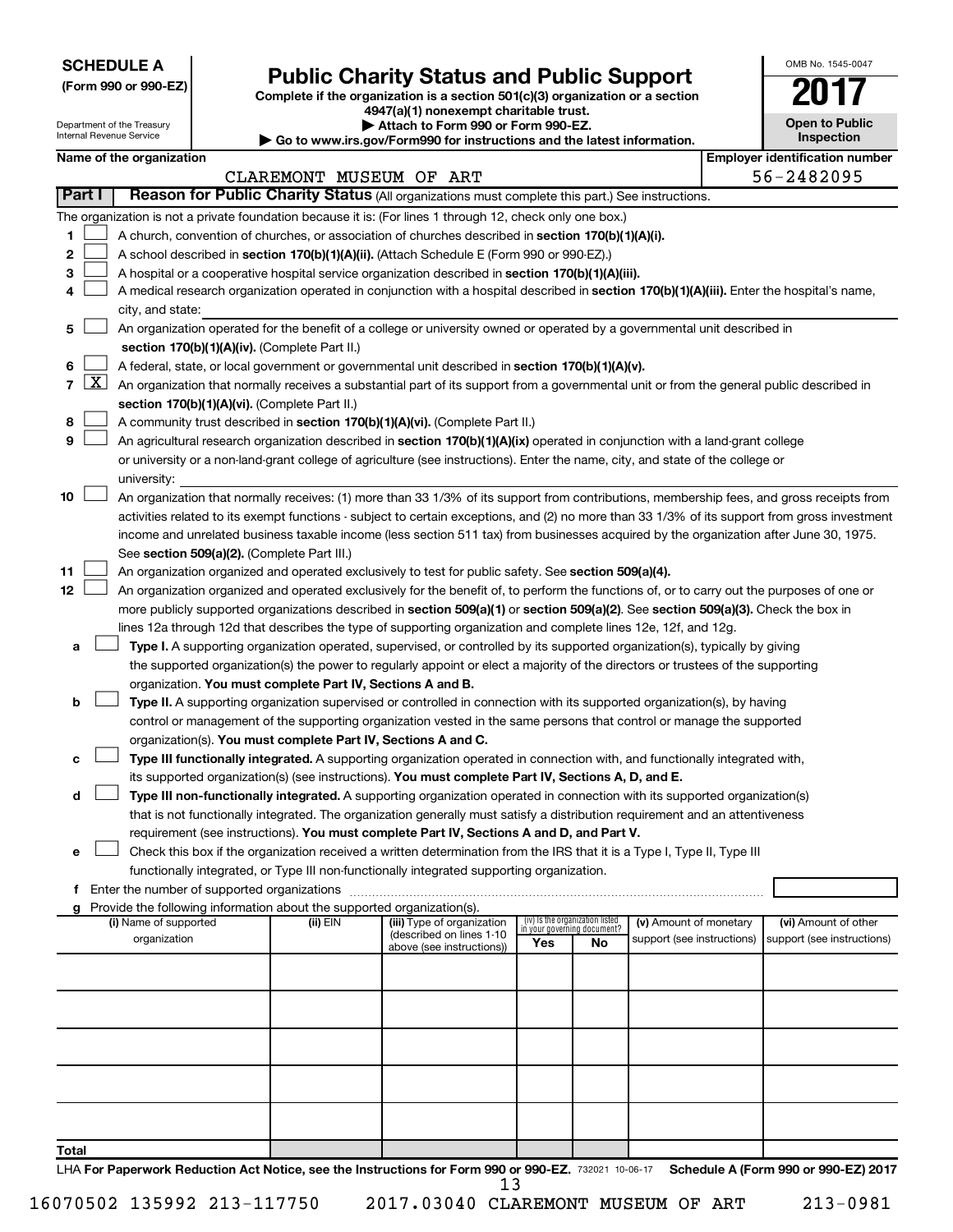### Schedule A (Form 990 or 990-EZ) 2017  $\mathtt{CLAREMONT}$  MUSEUM OF ART  $56-2482095$  Page

56-2482095 Page 2

(Complete only if you checked the box on line 5, 7, or 8 of Part I or if the organization failed to qualify under Part III. If the organization fails to qualify under the tests listed below, please complete Part III.) **Part II Support Schedule for Organizations Described in Sections 170(b)(1)(A)(iv) and 170(b)(1)(A)(vi)**

|     | <b>Section A. Public Support</b>                                                                                                           |          |                              |            |            |           |                                          |
|-----|--------------------------------------------------------------------------------------------------------------------------------------------|----------|------------------------------|------------|------------|-----------|------------------------------------------|
|     | Calendar year (or fiscal year beginning in)                                                                                                | (a) 2013 | (b) 2014                     | $(c)$ 2015 | $(d)$ 2016 | (e) 2017  | (f) Total                                |
|     | 1 Gifts, grants, contributions, and                                                                                                        |          |                              |            |            |           |                                          |
|     | membership fees received. (Do not                                                                                                          |          |                              |            |            |           |                                          |
|     | include any "unusual grants.")                                                                                                             | 112,832. | 171,028.                     | 121,000.   | 193,580.   | 186,202.  | 784,642.                                 |
|     | 2 Tax revenues levied for the organ-                                                                                                       |          |                              |            |            |           |                                          |
|     | ization's benefit and either paid to                                                                                                       |          |                              |            |            |           |                                          |
|     | or expended on its behalf                                                                                                                  |          |                              |            |            |           |                                          |
|     | 3 The value of services or facilities                                                                                                      |          |                              |            |            |           |                                          |
|     | furnished by a governmental unit to                                                                                                        |          |                              |            |            |           |                                          |
|     | the organization without charge                                                                                                            |          |                              |            |            | 72,000.   | $\frac{72,000}{856,642}$                 |
|     | Total. Add lines 1 through 3                                                                                                               |          | $112,832.$ 171,028. 121,000. |            | 193,580.   | 258, 202. |                                          |
| 5.  | The portion of total contributions                                                                                                         |          |                              |            |            |           |                                          |
|     | by each person (other than a                                                                                                               |          |                              |            |            |           |                                          |
|     | governmental unit or publicly                                                                                                              |          |                              |            |            |           |                                          |
|     | supported organization) included                                                                                                           |          |                              |            |            |           |                                          |
|     | on line 1 that exceeds 2% of the                                                                                                           |          |                              |            |            |           |                                          |
|     | amount shown on line 11,                                                                                                                   |          |                              |            |            |           |                                          |
|     | column (f)                                                                                                                                 |          |                              |            |            |           |                                          |
|     | 6 Public support. Subtract line 5 from line 4.                                                                                             |          |                              |            |            |           | 856, 642.                                |
|     | <b>Section B. Total Support</b>                                                                                                            |          |                              |            |            |           |                                          |
|     | Calendar year (or fiscal year beginning in)                                                                                                | (a) 2013 |                              | $(c)$ 2015 | $(d)$ 2016 | (e) 2017  | (f) Total                                |
|     | <b>7</b> Amounts from line 4                                                                                                               | 112,832. | (b) $2014$<br>$171, 028$ .   | 121,000.   | 193,580.   | 258, 202. | 856, 642.                                |
| 8.  | Gross income from interest,                                                                                                                |          |                              |            |            |           |                                          |
|     | dividends, payments received on                                                                                                            |          |                              |            |            |           |                                          |
|     | securities loans, rents, royalties,                                                                                                        |          |                              |            |            |           |                                          |
|     | and income from similar sources                                                                                                            |          |                              |            |            |           |                                          |
| 9   | Net income from unrelated business                                                                                                         |          |                              |            |            |           |                                          |
|     | activities, whether or not the                                                                                                             |          |                              |            |            |           |                                          |
|     | business is regularly carried on                                                                                                           |          |                              |            |            |           |                                          |
|     | 10 Other income. Do not include gain                                                                                                       |          |                              |            |            |           |                                          |
|     | or loss from the sale of capital                                                                                                           |          |                              |            |            |           |                                          |
|     | assets (Explain in Part VI.)                                                                                                               |          | 3,217.                       | 38,539.    | 6,003.     | 1,332.    |                                          |
|     | 11 Total support. Add lines 7 through 10                                                                                                   |          |                              |            |            |           | $\frac{49,091}{905,733}$                 |
| 12  | Gross receipts from related activities, etc. (see instructions)                                                                            |          |                              |            |            | 12        | 73, 110.                                 |
| 13  | First five years. If the Form 990 is for the organization's first, second, third, fourth, or fifth tax year as a section 501(c)(3)         |          |                              |            |            |           |                                          |
|     | organization, check this box and stop here                                                                                                 |          |                              |            |            |           |                                          |
|     | <b>Section C. Computation of Public Support Percentage</b>                                                                                 |          |                              |            |            |           |                                          |
|     |                                                                                                                                            |          |                              |            |            | 14        | 94.58<br>%                               |
|     |                                                                                                                                            |          |                              |            |            | 15        | 94.09<br>%                               |
|     | 16a 33 1/3% support test - 2017. If the organization did not check the box on line 13, and line 14 is 33 1/3% or more, check this box and  |          |                              |            |            |           |                                          |
|     | stop here. The organization qualifies as a publicly supported organization matching manufacture and content to                             |          |                              |            |            |           | $\blacktriangleright$ $\boxed{\text{X}}$ |
|     | b 33 1/3% support test - 2016. If the organization did not check a box on line 13 or 16a, and line 15 is 33 1/3% or more, check this box   |          |                              |            |            |           |                                          |
|     |                                                                                                                                            |          |                              |            |            |           |                                          |
|     | 17a 10% -facts-and-circumstances test - 2017. If the organization did not check a box on line 13, 16a, or 16b, and line 14 is 10% or more, |          |                              |            |            |           |                                          |
|     | and if the organization meets the "facts-and-circumstances" test, check this box and stop here. Explain in Part VI how the organization    |          |                              |            |            |           |                                          |
|     |                                                                                                                                            |          |                              |            |            |           |                                          |
|     | b 10% -facts-and-circumstances test - 2016. If the organization did not check a box on line 13, 16a, 16b, or 17a, and line 15 is 10% or    |          |                              |            |            |           |                                          |
|     | more, and if the organization meets the "facts-and-circumstances" test, check this box and stop here. Explain in Part VI how the           |          |                              |            |            |           |                                          |
|     | organization meets the "facts-and-circumstances" test. The organization qualifies as a publicly supported organization                     |          |                              |            |            |           |                                          |
|     | Private foundation. If the organization did not check a box on line 13, 16a, 16b, 17a, or 17b, check this box and see instructions         |          |                              |            |            |           |                                          |
| 18. |                                                                                                                                            |          |                              |            |            |           | $\Lambda$ (Faum 000 av 000 EZ) of        |

**Schedule A (Form 990 or 990-EZ) 2017**

732022 10-06-17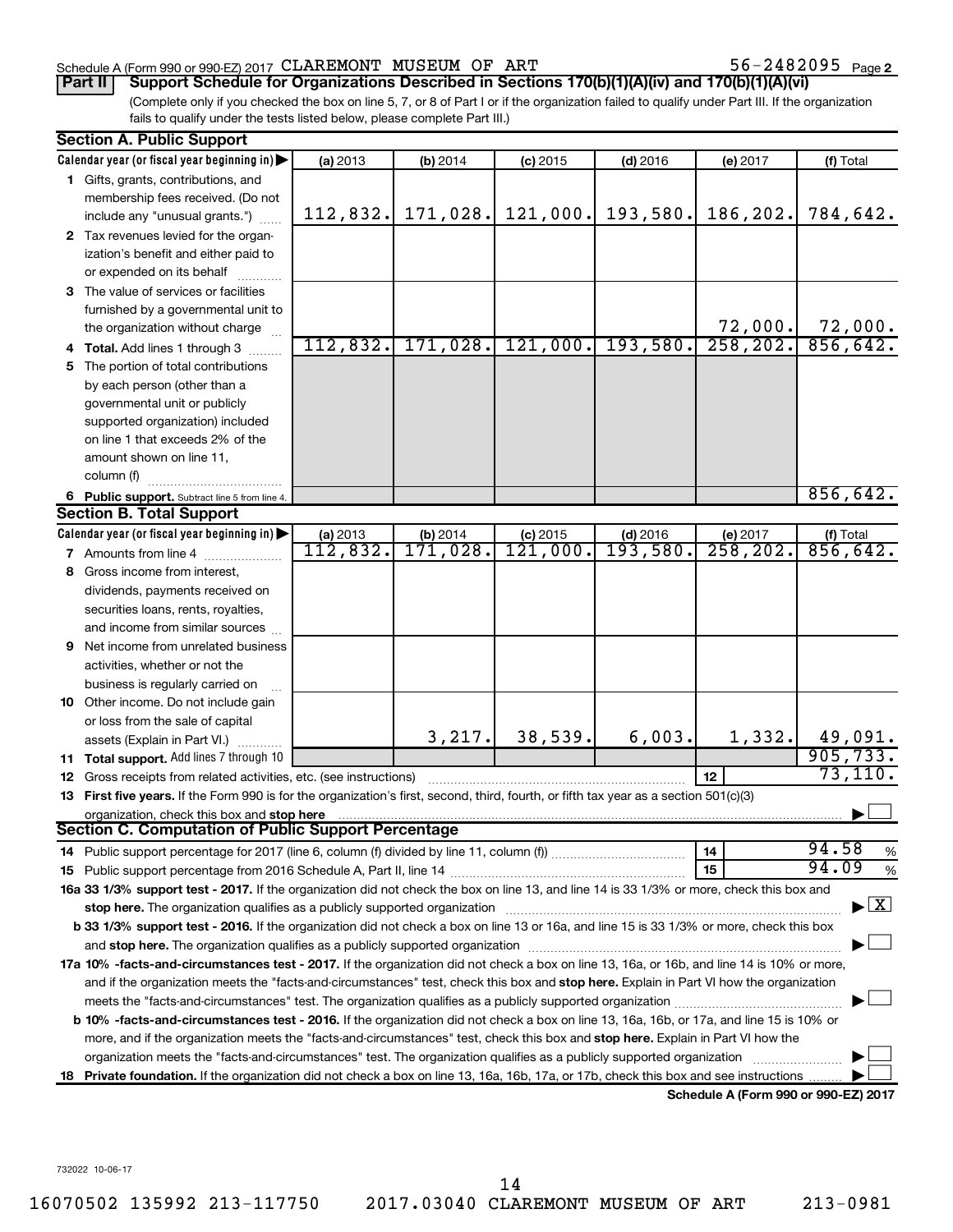### Schedule A (Form 990 or 990-EZ) 2017  $\mathtt{CLAREMONT}$  MUSEUM OF ART  $56-2482095$  Page

(Complete only if you checked the box on line 10 of Part I or if the organization failed to qualify under Part II. If the organization fails to **Part III Support Schedule for Organizations Described in Section 509(a)(2)** 

qualify under the tests listed below, please complete Part II.)

| 3.<br>4<br>5.<br>6<br>11 | 1 Gifts, grants, contributions, and<br>membership fees received. (Do not<br>include any "unusual grants.")<br>2 Gross receipts from admissions,<br>merchandise sold or services per-<br>formed, or facilities furnished in<br>any activity that is related to the<br>organization's tax-exempt purpose<br>Gross receipts from activities that<br>are not an unrelated trade or bus-<br>iness under section 513<br>Tax revenues levied for the organ-<br>ization's benefit and either paid to<br>or expended on its behalf<br>.<br>The value of services or facilities<br>furnished by a governmental unit to<br>the organization without charge<br>Total. Add lines 1 through 5<br>7a Amounts included on lines 1, 2, and<br>3 received from disqualified persons<br><b>b</b> Amounts included on lines 2 and 3 received<br>from other than disqualified persons that<br>exceed the greater of \$5,000 or 1% of the<br>amount on line 13 for the year<br>c Add lines 7a and 7b<br>8 Public support. (Subtract line 7c from line 6.)<br><b>Section B. Total Support</b><br>Calendar year (or fiscal year beginning in)<br><b>9</b> Amounts from line 6 | (a) 2013 |          |            |            |          |           |
|--------------------------|-------------------------------------------------------------------------------------------------------------------------------------------------------------------------------------------------------------------------------------------------------------------------------------------------------------------------------------------------------------------------------------------------------------------------------------------------------------------------------------------------------------------------------------------------------------------------------------------------------------------------------------------------------------------------------------------------------------------------------------------------------------------------------------------------------------------------------------------------------------------------------------------------------------------------------------------------------------------------------------------------------------------------------------------------------------------------------------------------------------------------------------------------------|----------|----------|------------|------------|----------|-----------|
|                          |                                                                                                                                                                                                                                                                                                                                                                                                                                                                                                                                                                                                                                                                                                                                                                                                                                                                                                                                                                                                                                                                                                                                                       |          |          |            |            |          |           |
|                          |                                                                                                                                                                                                                                                                                                                                                                                                                                                                                                                                                                                                                                                                                                                                                                                                                                                                                                                                                                                                                                                                                                                                                       |          |          |            |            |          |           |
|                          |                                                                                                                                                                                                                                                                                                                                                                                                                                                                                                                                                                                                                                                                                                                                                                                                                                                                                                                                                                                                                                                                                                                                                       |          |          |            |            |          |           |
|                          |                                                                                                                                                                                                                                                                                                                                                                                                                                                                                                                                                                                                                                                                                                                                                                                                                                                                                                                                                                                                                                                                                                                                                       |          |          |            |            |          |           |
|                          |                                                                                                                                                                                                                                                                                                                                                                                                                                                                                                                                                                                                                                                                                                                                                                                                                                                                                                                                                                                                                                                                                                                                                       |          |          |            |            |          |           |
|                          |                                                                                                                                                                                                                                                                                                                                                                                                                                                                                                                                                                                                                                                                                                                                                                                                                                                                                                                                                                                                                                                                                                                                                       |          |          |            |            |          |           |
|                          |                                                                                                                                                                                                                                                                                                                                                                                                                                                                                                                                                                                                                                                                                                                                                                                                                                                                                                                                                                                                                                                                                                                                                       |          |          |            |            |          |           |
|                          |                                                                                                                                                                                                                                                                                                                                                                                                                                                                                                                                                                                                                                                                                                                                                                                                                                                                                                                                                                                                                                                                                                                                                       |          |          |            |            |          |           |
|                          |                                                                                                                                                                                                                                                                                                                                                                                                                                                                                                                                                                                                                                                                                                                                                                                                                                                                                                                                                                                                                                                                                                                                                       |          |          |            |            |          |           |
|                          |                                                                                                                                                                                                                                                                                                                                                                                                                                                                                                                                                                                                                                                                                                                                                                                                                                                                                                                                                                                                                                                                                                                                                       |          |          |            |            |          |           |
|                          |                                                                                                                                                                                                                                                                                                                                                                                                                                                                                                                                                                                                                                                                                                                                                                                                                                                                                                                                                                                                                                                                                                                                                       |          |          |            |            |          |           |
|                          |                                                                                                                                                                                                                                                                                                                                                                                                                                                                                                                                                                                                                                                                                                                                                                                                                                                                                                                                                                                                                                                                                                                                                       |          |          |            |            |          |           |
|                          |                                                                                                                                                                                                                                                                                                                                                                                                                                                                                                                                                                                                                                                                                                                                                                                                                                                                                                                                                                                                                                                                                                                                                       |          |          |            |            |          |           |
|                          |                                                                                                                                                                                                                                                                                                                                                                                                                                                                                                                                                                                                                                                                                                                                                                                                                                                                                                                                                                                                                                                                                                                                                       |          |          |            |            |          |           |
|                          |                                                                                                                                                                                                                                                                                                                                                                                                                                                                                                                                                                                                                                                                                                                                                                                                                                                                                                                                                                                                                                                                                                                                                       |          |          |            |            |          |           |
|                          |                                                                                                                                                                                                                                                                                                                                                                                                                                                                                                                                                                                                                                                                                                                                                                                                                                                                                                                                                                                                                                                                                                                                                       |          |          |            |            |          |           |
|                          |                                                                                                                                                                                                                                                                                                                                                                                                                                                                                                                                                                                                                                                                                                                                                                                                                                                                                                                                                                                                                                                                                                                                                       |          |          |            |            |          |           |
|                          |                                                                                                                                                                                                                                                                                                                                                                                                                                                                                                                                                                                                                                                                                                                                                                                                                                                                                                                                                                                                                                                                                                                                                       |          |          |            |            |          |           |
|                          |                                                                                                                                                                                                                                                                                                                                                                                                                                                                                                                                                                                                                                                                                                                                                                                                                                                                                                                                                                                                                                                                                                                                                       |          |          |            |            |          |           |
|                          |                                                                                                                                                                                                                                                                                                                                                                                                                                                                                                                                                                                                                                                                                                                                                                                                                                                                                                                                                                                                                                                                                                                                                       |          | (b) 2014 | $(c)$ 2015 | $(d)$ 2016 | (e) 2017 | (f) Total |
|                          |                                                                                                                                                                                                                                                                                                                                                                                                                                                                                                                                                                                                                                                                                                                                                                                                                                                                                                                                                                                                                                                                                                                                                       |          |          |            |            |          |           |
|                          | <b>10a</b> Gross income from interest,<br>dividends, payments received on<br>securities loans, rents, royalties,<br>and income from similar sources                                                                                                                                                                                                                                                                                                                                                                                                                                                                                                                                                                                                                                                                                                                                                                                                                                                                                                                                                                                                   |          |          |            |            |          |           |
|                          | <b>b</b> Unrelated business taxable income                                                                                                                                                                                                                                                                                                                                                                                                                                                                                                                                                                                                                                                                                                                                                                                                                                                                                                                                                                                                                                                                                                            |          |          |            |            |          |           |
|                          | (less section 511 taxes) from businesses<br>acquired after June 30, 1975 [[11, 11, 11, 11]                                                                                                                                                                                                                                                                                                                                                                                                                                                                                                                                                                                                                                                                                                                                                                                                                                                                                                                                                                                                                                                            |          |          |            |            |          |           |
|                          | c Add lines 10a and 10b                                                                                                                                                                                                                                                                                                                                                                                                                                                                                                                                                                                                                                                                                                                                                                                                                                                                                                                                                                                                                                                                                                                               |          |          |            |            |          |           |
|                          | Net income from unrelated business<br>activities not included in line 10b.<br>whether or not the business is<br>regularly carried on                                                                                                                                                                                                                                                                                                                                                                                                                                                                                                                                                                                                                                                                                                                                                                                                                                                                                                                                                                                                                  |          |          |            |            |          |           |
|                          | <b>12</b> Other income. Do not include gain<br>or loss from the sale of capital<br>assets (Explain in Part VI.)                                                                                                                                                                                                                                                                                                                                                                                                                                                                                                                                                                                                                                                                                                                                                                                                                                                                                                                                                                                                                                       |          |          |            |            |          |           |
|                          | <b>13</b> Total support. (Add lines 9, 10c, 11, and 12.)                                                                                                                                                                                                                                                                                                                                                                                                                                                                                                                                                                                                                                                                                                                                                                                                                                                                                                                                                                                                                                                                                              |          |          |            |            |          |           |
|                          | 14 First five years. If the Form 990 is for the organization's first, second, third, fourth, or fifth tax year as a section 501(c)(3) organization,                                                                                                                                                                                                                                                                                                                                                                                                                                                                                                                                                                                                                                                                                                                                                                                                                                                                                                                                                                                                   |          |          |            |            |          |           |
|                          |                                                                                                                                                                                                                                                                                                                                                                                                                                                                                                                                                                                                                                                                                                                                                                                                                                                                                                                                                                                                                                                                                                                                                       |          |          |            |            |          |           |
|                          | Section C. Computation of Public Support Percentage                                                                                                                                                                                                                                                                                                                                                                                                                                                                                                                                                                                                                                                                                                                                                                                                                                                                                                                                                                                                                                                                                                   |          |          |            |            |          |           |
|                          |                                                                                                                                                                                                                                                                                                                                                                                                                                                                                                                                                                                                                                                                                                                                                                                                                                                                                                                                                                                                                                                                                                                                                       |          |          |            |            | 15       | %         |
|                          |                                                                                                                                                                                                                                                                                                                                                                                                                                                                                                                                                                                                                                                                                                                                                                                                                                                                                                                                                                                                                                                                                                                                                       |          |          |            |            | 16       | %         |
|                          | Section D. Computation of Investment Income Percentage                                                                                                                                                                                                                                                                                                                                                                                                                                                                                                                                                                                                                                                                                                                                                                                                                                                                                                                                                                                                                                                                                                |          |          |            |            |          |           |
|                          |                                                                                                                                                                                                                                                                                                                                                                                                                                                                                                                                                                                                                                                                                                                                                                                                                                                                                                                                                                                                                                                                                                                                                       |          |          |            |            | 17       | %         |
|                          |                                                                                                                                                                                                                                                                                                                                                                                                                                                                                                                                                                                                                                                                                                                                                                                                                                                                                                                                                                                                                                                                                                                                                       |          |          |            |            | 18       | %         |
|                          |                                                                                                                                                                                                                                                                                                                                                                                                                                                                                                                                                                                                                                                                                                                                                                                                                                                                                                                                                                                                                                                                                                                                                       |          |          |            |            |          |           |
|                          | 18 Investment income percentage from 2016 Schedule A, Part III, line 17                                                                                                                                                                                                                                                                                                                                                                                                                                                                                                                                                                                                                                                                                                                                                                                                                                                                                                                                                                                                                                                                               |          |          |            |            |          |           |
|                          | 19a 33 1/3% support tests - 2017. If the organization did not check the box on line 14, and line 15 is more than 33 1/3%, and line 17 is not                                                                                                                                                                                                                                                                                                                                                                                                                                                                                                                                                                                                                                                                                                                                                                                                                                                                                                                                                                                                          |          |          |            |            |          |           |
|                          | more than 33 1/3%, check this box and stop here. The organization qualifies as a publicly supported organization <i>marroummanness</i>                                                                                                                                                                                                                                                                                                                                                                                                                                                                                                                                                                                                                                                                                                                                                                                                                                                                                                                                                                                                                |          |          |            |            |          |           |
|                          | b 33 1/3% support tests - 2016. If the organization did not check a box on line 14 or line 19a, and line 16 is more than 33 1/3%, and                                                                                                                                                                                                                                                                                                                                                                                                                                                                                                                                                                                                                                                                                                                                                                                                                                                                                                                                                                                                                 |          |          |            |            |          |           |
| 732023 10-06-17          | line 18 is not more than 33 1/3%, check this box and stop here. The organization qualifies as a publicly supported organization                                                                                                                                                                                                                                                                                                                                                                                                                                                                                                                                                                                                                                                                                                                                                                                                                                                                                                                                                                                                                       |          |          |            |            |          |           |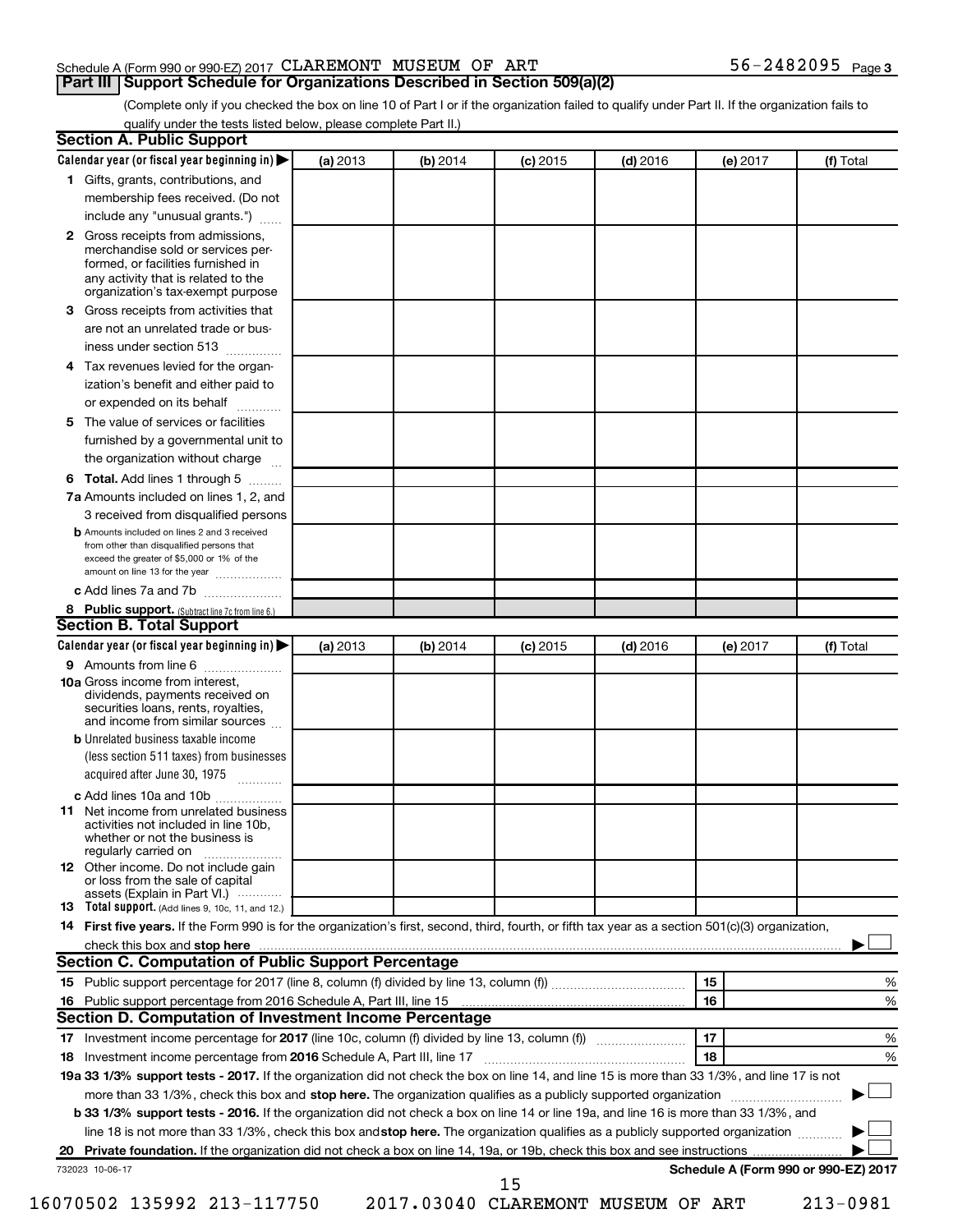**1**

**2**

**3a**

**3b**

**3c**

**4a**

**4b**

**4c**

**5a**

**5b 5c**

**6**

**7**

**8**

**9a**

**9b**

**9c**

**10a**

**10b**

**Yes No**

### **Part IV Supporting Organizations**

(Complete only if you checked a box in line 12 on Part I. If you checked 12a of Part I, complete Sections A and B. If you checked 12b of Part I, complete Sections A and C. If you checked 12c of Part I, complete Sections A, D, and E. If you checked 12d of Part I, complete Sections A and D, and complete Part V.)

### **Section A. All Supporting Organizations**

- **1** Are all of the organization's supported organizations listed by name in the organization's governing documents? If "No," describe in Part VI how the supported organizations are designated. If designated by *class or purpose, describe the designation. If historic and continuing relationship, explain.*
- **2** Did the organization have any supported organization that does not have an IRS determination of status under section 509(a)(1) or (2)? If "Yes," explain in Part **VI** how the organization determined that the supported *organization was described in section 509(a)(1) or (2).*
- **3a** Did the organization have a supported organization described in section 501(c)(4), (5), or (6)? If "Yes," answer *(b) and (c) below.*
- **b** Did the organization confirm that each supported organization qualified under section 501(c)(4), (5), or (6) and satisfied the public support tests under section 509(a)(2)? If "Yes," describe in Part VI when and how the *organization made the determination.*
- **c** Did the organization ensure that all support to such organizations was used exclusively for section 170(c)(2)(B) purposes? If "Yes," explain in Part VI what controls the organization put in place to ensure such use.
- **4 a** *If* Was any supported organization not organized in the United States ("foreign supported organization")? *"Yes," and if you checked 12a or 12b in Part I, answer (b) and (c) below.*
- **b** Did the organization have ultimate control and discretion in deciding whether to make grants to the foreign supported organization? If "Yes," describe in Part VI how the organization had such control and discretion *despite being controlled or supervised by or in connection with its supported organizations.*
- **c** Did the organization support any foreign supported organization that does not have an IRS determination under sections 501(c)(3) and 509(a)(1) or (2)? If "Yes," explain in Part VI what controls the organization used *to ensure that all support to the foreign supported organization was used exclusively for section 170(c)(2)(B) purposes.*
- **5a** Did the organization add, substitute, or remove any supported organizations during the tax year? If "Yes," answer (b) and (c) below (if applicable). Also, provide detail in **Part VI,** including (i) the names and EIN *numbers of the supported organizations added, substituted, or removed; (ii) the reasons for each such action; (iii) the authority under the organization's organizing document authorizing such action; and (iv) how the action was accomplished (such as by amendment to the organizing document).*
- **b** Type I or Type II only. Was any added or substituted supported organization part of a class already designated in the organization's organizing document?
- **c Substitutions only.**  Was the substitution the result of an event beyond the organization's control?
- **6** Did the organization provide support (whether in the form of grants or the provision of services or facilities) to **Part VI.** support or benefit one or more of the filing organization's supported organizations? If "Yes," provide detail in anyone other than (i) its supported organizations, (ii) individuals that are part of the charitable class benefited by one or more of its supported organizations, or (iii) other supporting organizations that also
- **7** Did the organization provide a grant, loan, compensation, or other similar payment to a substantial contributor regard to a substantial contributor? If "Yes," complete Part I of Schedule L (Form 990 or 990-EZ). (defined in section 4958(c)(3)(C)), a family member of a substantial contributor, or a 35% controlled entity with
- **8** Did the organization make a loan to a disqualified person (as defined in section 4958) not described in line 7? *If "Yes," complete Part I of Schedule L (Form 990 or 990-EZ).*
- **9 a** Was the organization controlled directly or indirectly at any time during the tax year by one or more in section 509(a)(1) or (2))? If "Yes," provide detail in **Part VI.** disqualified persons as defined in section 4946 (other than foundation managers and organizations described
- **b** Did one or more disqualified persons (as defined in line 9a) hold a controlling interest in any entity in which the supporting organization had an interest? If "Yes," provide detail in Part VI.
- **c** Did a disqualified person (as defined in line 9a) have an ownership interest in, or derive any personal benefit from, assets in which the supporting organization also had an interest? If "Yes," provide detail in Part VI.
- **10 a** Was the organization subject to the excess business holdings rules of section 4943 because of section supporting organizations)? If "Yes," answer 10b below. 4943(f) (regarding certain Type II supporting organizations, and all Type III non-functionally integrated
	- **b** Did the organization have any excess business holdings in the tax year? (Use Schedule C, Form 4720, to *determine whether the organization had excess business holdings.)*

732024 10-06-17

**Schedule A (Form 990 or 990-EZ) 2017**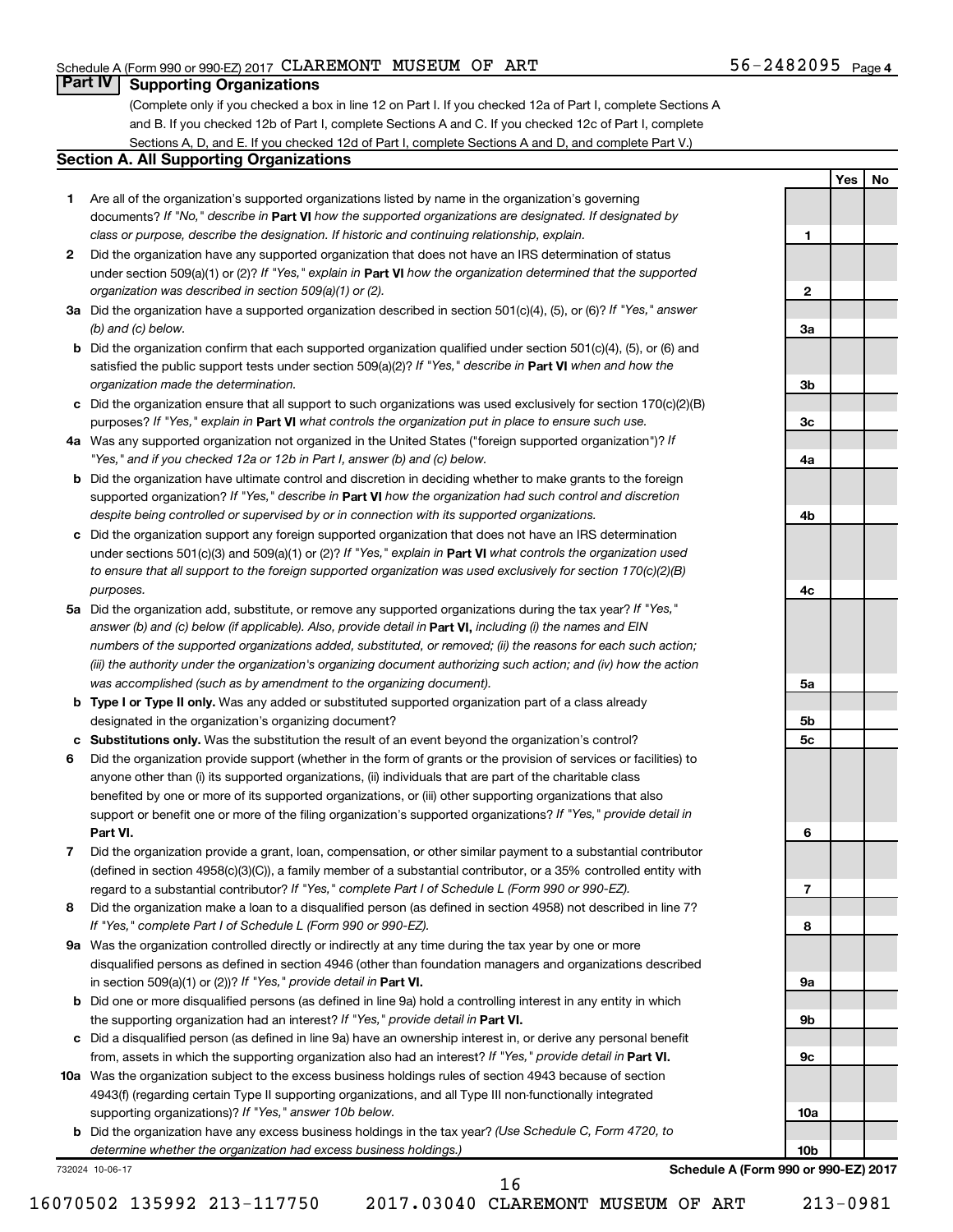#### Schedule A (Form 990 or 990-EZ) 2017 CLAREMON'L' MUSEUM OF ART' 5 b = Z 4 8 Z U 9 5 Page CLAREMONT MUSEUM OF ART 56-2482095

|    | <b>Part IV</b>  | <b>Supporting Organizations (continued)</b>                                                                                     |                 |     |    |
|----|-----------------|---------------------------------------------------------------------------------------------------------------------------------|-----------------|-----|----|
|    |                 |                                                                                                                                 |                 | Yes | No |
| 11 |                 | Has the organization accepted a gift or contribution from any of the following persons?                                         |                 |     |    |
| а  |                 | A person who directly or indirectly controls, either alone or together with persons described in (b) and (c)                    |                 |     |    |
|    |                 | below, the governing body of a supported organization?                                                                          | 11a             |     |    |
|    |                 | <b>b</b> A family member of a person described in (a) above?                                                                    | 11 <sub>b</sub> |     |    |
|    |                 | c A 35% controlled entity of a person described in (a) or (b) above? If "Yes" to a, b, or c, provide detail in Part VI.         | 11c             |     |    |
|    |                 | <b>Section B. Type I Supporting Organizations</b>                                                                               |                 |     |    |
|    |                 |                                                                                                                                 |                 | Yes | No |
| 1. |                 | Did the directors, trustees, or membership of one or more supported organizations have the power to                             |                 |     |    |
|    |                 | regularly appoint or elect at least a majority of the organization's directors or trustees at all times during the              |                 |     |    |
|    |                 | tax year? If "No," describe in Part VI how the supported organization(s) effectively operated, supervised, or                   |                 |     |    |
|    |                 | controlled the organization's activities. If the organization had more than one supported organization,                         |                 |     |    |
|    |                 | describe how the powers to appoint and/or remove directors or trustees were allocated among the supported                       |                 |     |    |
|    |                 | organizations and what conditions or restrictions, if any, applied to such powers during the tax year.                          | 1               |     |    |
| 2  |                 | Did the organization operate for the benefit of any supported organization other than the supported                             |                 |     |    |
|    |                 | organization(s) that operated, supervised, or controlled the supporting organization? If "Yes," explain in                      |                 |     |    |
|    |                 | Part VI how providing such benefit carried out the purposes of the supported organization(s) that operated,                     |                 |     |    |
|    |                 | supervised, or controlled the supporting organization.                                                                          | $\mathbf{2}$    |     |    |
|    |                 | <b>Section C. Type II Supporting Organizations</b>                                                                              |                 |     |    |
|    |                 |                                                                                                                                 |                 | Yes | No |
| 1. |                 | Were a majority of the organization's directors or trustees during the tax year also a majority of the directors                |                 |     |    |
|    |                 | or trustees of each of the organization's supported organization(s)? If "No," describe in Part VI how control                   |                 |     |    |
|    |                 | or management of the supporting organization was vested in the same persons that controlled or managed                          |                 |     |    |
|    |                 | the supported organization(s).                                                                                                  | 1               |     |    |
|    |                 | <b>Section D. All Type III Supporting Organizations</b>                                                                         |                 |     |    |
|    |                 |                                                                                                                                 |                 | Yes | No |
| 1  |                 | Did the organization provide to each of its supported organizations, by the last day of the fifth month of the                  |                 |     |    |
|    |                 | organization's tax year, (i) a written notice describing the type and amount of support provided during the prior tax           |                 |     |    |
|    |                 | year, (ii) a copy of the Form 990 that was most recently filed as of the date of notification, and (iii) copies of the          |                 |     |    |
|    |                 | organization's governing documents in effect on the date of notification, to the extent not previously provided?                | 1               |     |    |
| 2  |                 | Were any of the organization's officers, directors, or trustees either (i) appointed or elected by the supported                |                 |     |    |
|    |                 | organization(s) or (ii) serving on the governing body of a supported organization? If "No," explain in Part VI how              |                 |     |    |
|    |                 | the organization maintained a close and continuous working relationship with the supported organization(s).                     | $\mathbf{2}$    |     |    |
| 3  |                 | By reason of the relationship described in (2), did the organization's supported organizations have a                           |                 |     |    |
|    |                 | significant voice in the organization's investment policies and in directing the use of the organization's                      |                 |     |    |
|    |                 | income or assets at all times during the tax year? If "Yes," describe in Part VI the role the organization's                    |                 |     |    |
|    |                 | supported organizations played in this regard.                                                                                  | з               |     |    |
|    |                 | Section E. Type III Functionally Integrated Supporting Organizations                                                            |                 |     |    |
| 1  |                 | Check the box next to the method that the organization used to satisfy the Integral Part Test during the yealsee instructions). |                 |     |    |
| a  |                 | The organization satisfied the Activities Test. Complete line 2 below.                                                          |                 |     |    |
| b  |                 | The organization is the parent of each of its supported organizations. Complete line 3 below.                                   |                 |     |    |
| c  |                 | The organization supported a governmental entity. Describe in Part VI how you supported a government entity (see instructions). |                 |     |    |
| 2  |                 | Activities Test. Answer (a) and (b) below.                                                                                      |                 | Yes | No |
| а  |                 | Did substantially all of the organization's activities during the tax year directly further the exempt purposes of              |                 |     |    |
|    |                 | the supported organization(s) to which the organization was responsive? If "Yes," then in Part VI identify                      |                 |     |    |
|    |                 | those supported organizations and explain how these activities directly furthered their exempt purposes,                        |                 |     |    |
|    |                 | how the organization was responsive to those supported organizations, and how the organization determined                       |                 |     |    |
|    |                 | that these activities constituted substantially all of its activities.                                                          | 2a              |     |    |
| b  |                 | Did the activities described in (a) constitute activities that, but for the organization's involvement, one or more             |                 |     |    |
|    |                 | of the organization's supported organization(s) would have been engaged in? If "Yes," explain in Part VI the                    |                 |     |    |
|    |                 | reasons for the organization's position that its supported organization(s) would have engaged in these                          |                 |     |    |
|    |                 | activities but for the organization's involvement.                                                                              | 2b              |     |    |
| з  |                 | Parent of Supported Organizations. Answer (a) and (b) below.                                                                    |                 |     |    |
| а  |                 | Did the organization have the power to regularly appoint or elect a majority of the officers, directors, or                     |                 |     |    |
|    |                 | trustees of each of the supported organizations? Provide details in Part VI.                                                    | За              |     |    |
|    |                 | <b>b</b> Did the organization exercise a substantial degree of direction over the policies, programs, and activities of each    |                 |     |    |
|    |                 | of its supported organizations? If "Yes," describe in Part VI the role played by the organization in this regard.               | 3b              |     |    |
|    | 732025 10-06-17 | Schedule A (Form 990 or 990-EZ) 2017<br>17                                                                                      |                 |     |    |
|    |                 |                                                                                                                                 |                 |     |    |

16070502 135992 213-117750 2017.03040 CLAREMONT MUSEUM OF ART 213-0981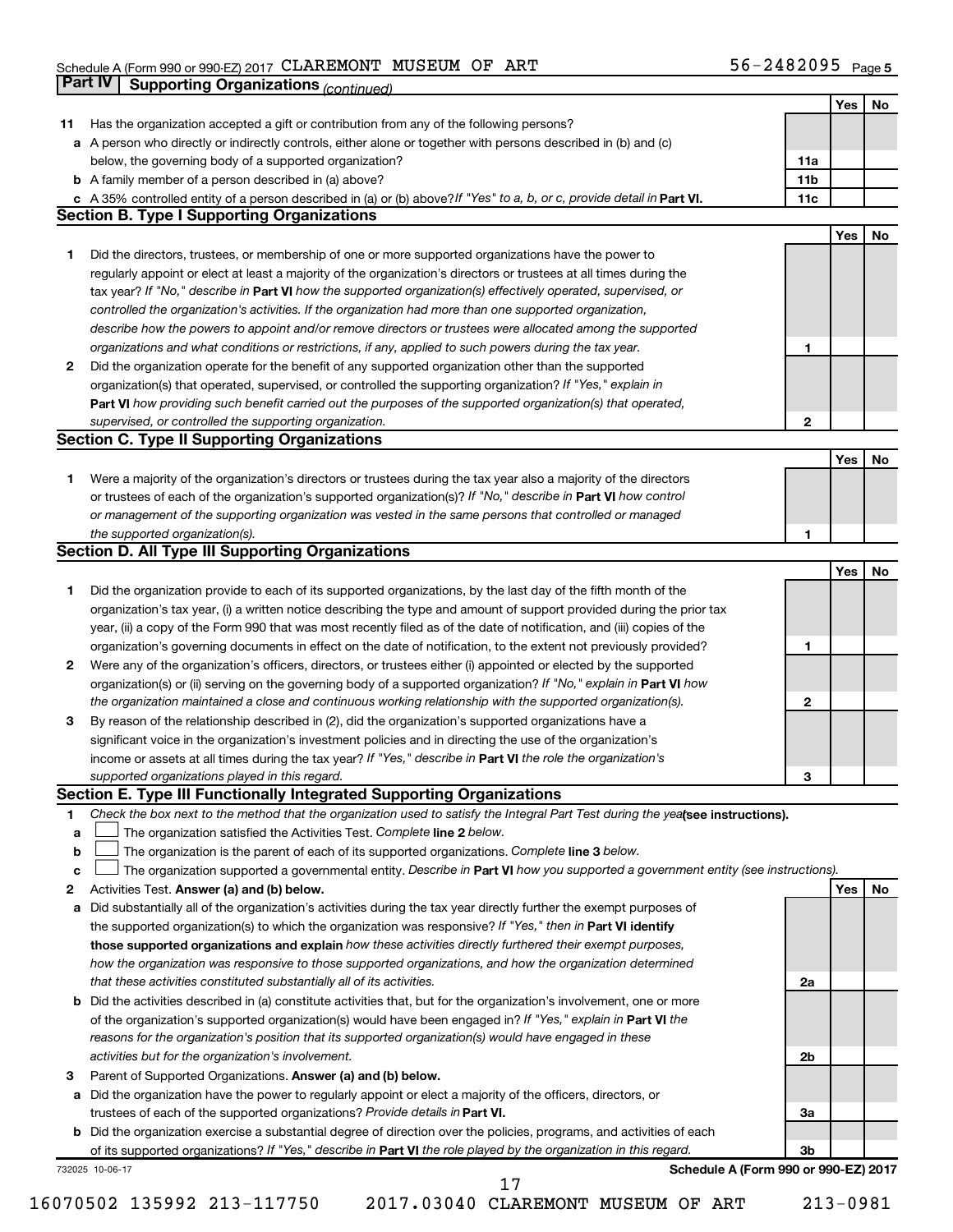### Schedule A (Form 990 or 990-EZ) 2017  $\mathtt{CLAREMONT}$  MUSEUM OF ART  $56-2482095$  Page **Part V Type III Non-Functionally Integrated 509(a)(3) Supporting Organizations**

1 **Letter See instructions.** All Check here if the organization satisfied the Integral Part Test as a qualifying trust on Nov. 20, 1970 (explain in Part VI.) See instructions. All other Type III non-functionally integrated supporting organizations must complete Sections A through E.

|   | Section A - Adjusted Net Income                                              |                | (A) Prior Year | (B) Current Year<br>(optional) |
|---|------------------------------------------------------------------------------|----------------|----------------|--------------------------------|
| 1 | Net short-term capital gain                                                  | 1              |                |                                |
| 2 | Recoveries of prior-year distributions                                       | $\overline{2}$ |                |                                |
| 3 | Other gross income (see instructions)                                        | 3              |                |                                |
| 4 | Add lines 1 through 3                                                        | 4              |                |                                |
| 5 | Depreciation and depletion                                                   | 5              |                |                                |
| 6 | Portion of operating expenses paid or incurred for production or             |                |                |                                |
|   | collection of gross income or for management, conservation, or               |                |                |                                |
|   | maintenance of property held for production of income (see instructions)     | 6              |                |                                |
| 7 | Other expenses (see instructions)                                            | $\overline{7}$ |                |                                |
| 8 | Adjusted Net Income (subtract lines 5, 6, and 7 from line 4)                 | 8              |                |                                |
|   | <b>Section B - Minimum Asset Amount</b>                                      |                | (A) Prior Year | (B) Current Year<br>(optional) |
| 1 | Aggregate fair market value of all non-exempt-use assets (see                |                |                |                                |
|   | instructions for short tax year or assets held for part of year):            |                |                |                                |
|   | a Average monthly value of securities                                        | 1a             |                |                                |
|   | <b>b</b> Average monthly cash balances                                       | 1 <sub>b</sub> |                |                                |
|   | c Fair market value of other non-exempt-use assets                           | 1c             |                |                                |
|   | d Total (add lines 1a, 1b, and 1c)                                           | 1d             |                |                                |
|   | <b>e</b> Discount claimed for blockage or other                              |                |                |                                |
|   | factors (explain in detail in Part VI):                                      |                |                |                                |
| 2 | Acquisition indebtedness applicable to non-exempt-use assets                 | $\mathbf{2}$   |                |                                |
| З | Subtract line 2 from line 1d                                                 | 3              |                |                                |
| 4 | Cash deemed held for exempt use. Enter 1-1/2% of line 3 (for greater amount, |                |                |                                |
|   | see instructions)                                                            | 4              |                |                                |
| 5 | Net value of non-exempt-use assets (subtract line 4 from line 3)             | 5              |                |                                |
| 6 | Multiply line 5 by .035                                                      | 6              |                |                                |
| 7 | Recoveries of prior-year distributions                                       | $\overline{7}$ |                |                                |
| 8 | Minimum Asset Amount (add line 7 to line 6)                                  | 8              |                |                                |
|   | <b>Section C - Distributable Amount</b>                                      |                |                | <b>Current Year</b>            |
| 1 | Adjusted net income for prior year (from Section A, line 8, Column A)        | 1              |                |                                |
| 2 | Enter 85% of line 1                                                          | $\mathbf{2}$   |                |                                |
| З | Minimum asset amount for prior year (from Section B, line 8, Column A)       | 3              |                |                                |
| 4 | Enter greater of line 2 or line 3                                            | 4              |                |                                |
| 5 | Income tax imposed in prior year                                             | 5              |                |                                |
| 6 | <b>Distributable Amount.</b> Subtract line 5 from line 4, unless subject to  |                |                |                                |
|   | emergency temporary reduction (see instructions)                             | 6              |                |                                |
|   |                                                                              |                |                |                                |

**7** Check here if the current year is the organization's first as a non-functionally integrated Type III supporting organization (see † instructions).

**Schedule A (Form 990 or 990-EZ) 2017**

732026 10-06-17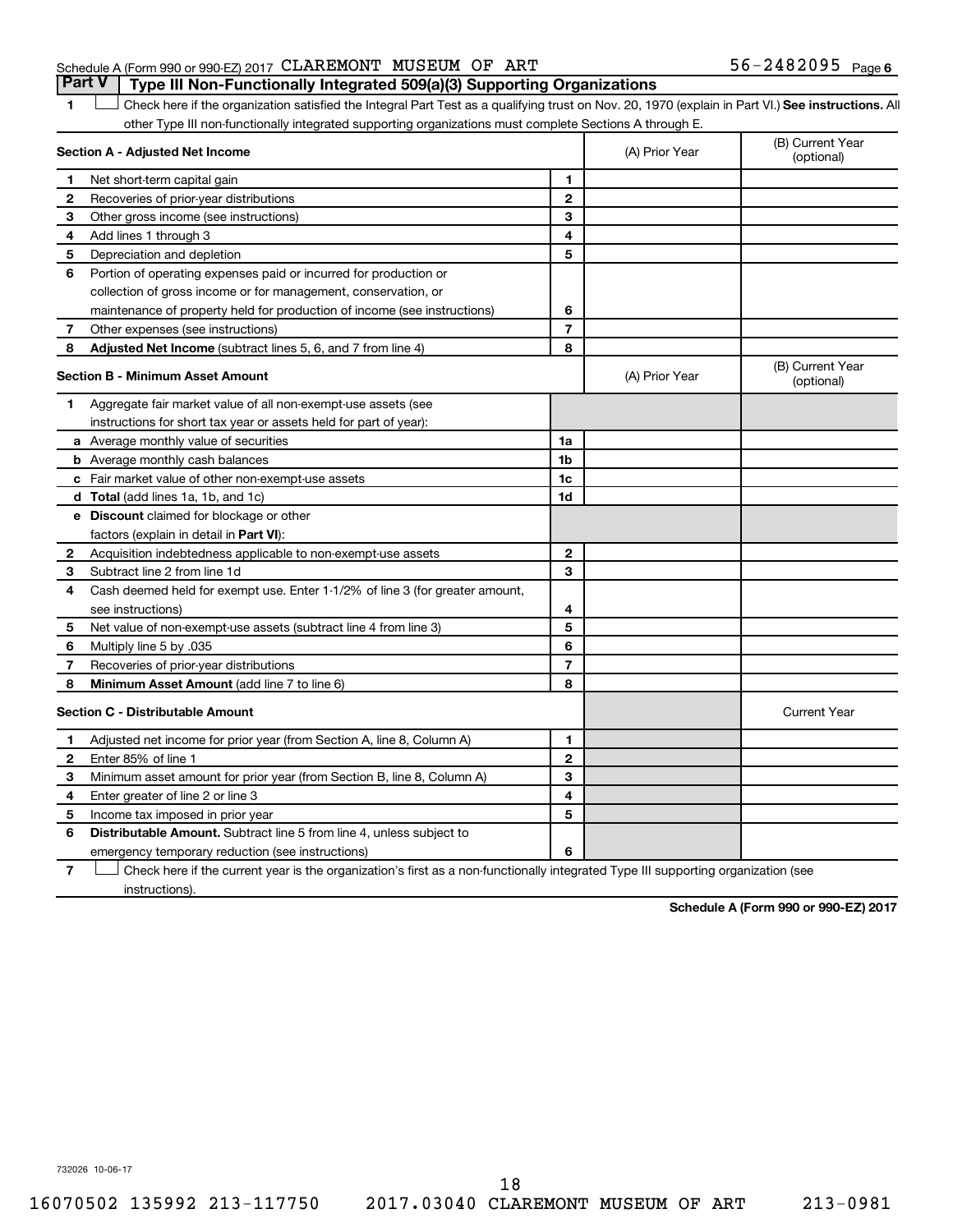| <b>Part V</b> | Type III Non-Functionally Integrated 509(a)(3) Supporting Organizations (continued)        |                             |                                       |                                                |  |
|---------------|--------------------------------------------------------------------------------------------|-----------------------------|---------------------------------------|------------------------------------------------|--|
|               | <b>Section D - Distributions</b>                                                           |                             |                                       | <b>Current Year</b>                            |  |
| 1             | Amounts paid to supported organizations to accomplish exempt purposes                      |                             |                                       |                                                |  |
| $\mathbf{2}$  | Amounts paid to perform activity that directly furthers exempt purposes of supported       |                             |                                       |                                                |  |
|               | organizations, in excess of income from activity                                           |                             |                                       |                                                |  |
| 3             | Administrative expenses paid to accomplish exempt purposes of supported organizations      |                             |                                       |                                                |  |
| 4             | Amounts paid to acquire exempt-use assets                                                  |                             |                                       |                                                |  |
| 5             | Qualified set-aside amounts (prior IRS approval required)                                  |                             |                                       |                                                |  |
| 6             | Other distributions (describe in <b>Part VI</b> ). See instructions.                       |                             |                                       |                                                |  |
| 7             | Total annual distributions. Add lines 1 through 6.                                         |                             |                                       |                                                |  |
| 8             | Distributions to attentive supported organizations to which the organization is responsive |                             |                                       |                                                |  |
|               | (provide details in Part VI). See instructions.                                            |                             |                                       |                                                |  |
| 9             | Distributable amount for 2017 from Section C, line 6                                       |                             |                                       |                                                |  |
| 10            | Line 8 amount divided by line 9 amount                                                     |                             |                                       |                                                |  |
|               |                                                                                            | (i)                         | (ii)                                  | (iii)                                          |  |
|               | Section E - Distribution Allocations (see instructions)                                    | <b>Excess Distributions</b> | <b>Underdistributions</b><br>Pre-2017 | <b>Distributable</b><br><b>Amount for 2017</b> |  |
| 1             | Distributable amount for 2017 from Section C, line 6                                       |                             |                                       |                                                |  |
| $\mathbf{2}$  | Underdistributions, if any, for years prior to 2017 (reason-                               |                             |                                       |                                                |  |
|               | able cause required- explain in Part VI). See instructions.                                |                             |                                       |                                                |  |
| 3             | Excess distributions carryover, if any, to 2017                                            |                             |                                       |                                                |  |
| a             |                                                                                            |                             |                                       |                                                |  |
|               | <b>b</b> From 2013                                                                         |                             |                                       |                                                |  |
|               | c From 2014                                                                                |                             |                                       |                                                |  |
|               | d From 2015                                                                                |                             |                                       |                                                |  |
|               | e From 2016                                                                                |                             |                                       |                                                |  |
|               | f Total of lines 3a through e                                                              |                             |                                       |                                                |  |
|               | <b>g</b> Applied to underdistributions of prior years                                      |                             |                                       |                                                |  |
|               | <b>h</b> Applied to 2017 distributable amount                                              |                             |                                       |                                                |  |
| Ť.            | Carryover from 2012 not applied (see instructions)                                         |                             |                                       |                                                |  |
|               | Remainder. Subtract lines 3g, 3h, and 3i from 3f.                                          |                             |                                       |                                                |  |
| 4             | Distributions for 2017 from Section D,                                                     |                             |                                       |                                                |  |
|               | line $7:$                                                                                  |                             |                                       |                                                |  |
|               | a Applied to underdistributions of prior years                                             |                             |                                       |                                                |  |
|               | <b>b</b> Applied to 2017 distributable amount                                              |                             |                                       |                                                |  |
| c             | Remainder. Subtract lines 4a and 4b from 4.                                                |                             |                                       |                                                |  |
| 5             | Remaining underdistributions for years prior to 2017, if                                   |                             |                                       |                                                |  |
|               | any. Subtract lines 3g and 4a from line 2. For result greater                              |                             |                                       |                                                |  |
|               | than zero, explain in Part VI. See instructions.                                           |                             |                                       |                                                |  |
| 6             | Remaining underdistributions for 2017. Subtract lines 3h                                   |                             |                                       |                                                |  |
|               | and 4b from line 1. For result greater than zero, explain in                               |                             |                                       |                                                |  |
|               | <b>Part VI.</b> See instructions.                                                          |                             |                                       |                                                |  |
| $\mathbf{7}$  | Excess distributions carryover to 2018. Add lines 3j                                       |                             |                                       |                                                |  |
|               | and 4c.                                                                                    |                             |                                       |                                                |  |
| 8             | Breakdown of line 7:                                                                       |                             |                                       |                                                |  |
|               | a Excess from 2013                                                                         |                             |                                       |                                                |  |
|               | <b>b</b> Excess from 2014                                                                  |                             |                                       |                                                |  |
|               | c Excess from 2015                                                                         |                             |                                       |                                                |  |
|               | d Excess from 2016                                                                         |                             |                                       |                                                |  |
|               | e Excess from 2017                                                                         |                             |                                       |                                                |  |

**Schedule A (Form 990 or 990-EZ) 2017**

732027 10-06-17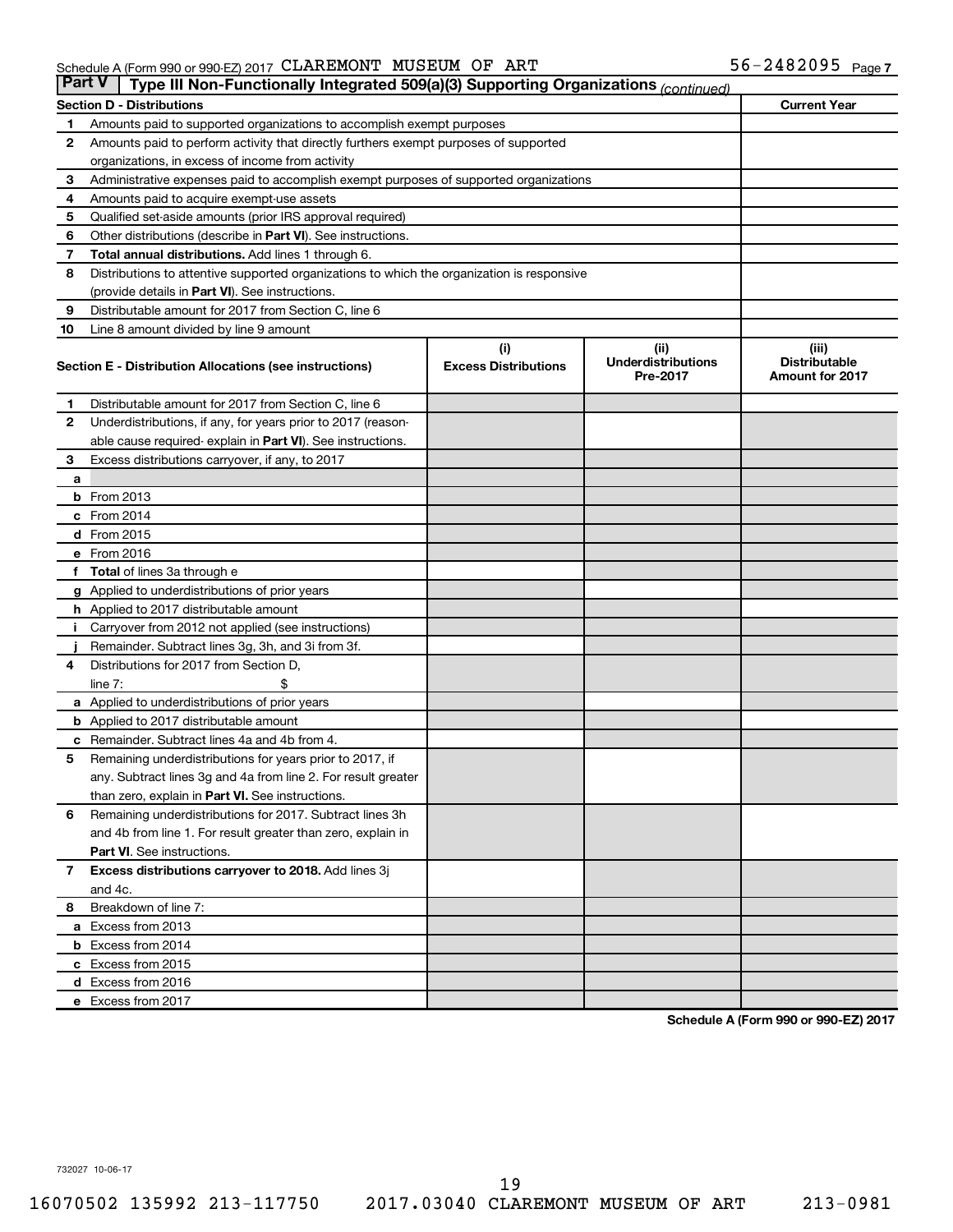|                 | Schedule A (Form 990 or 990-EZ) 2017 CLAREMONT MUSEUM OF ART                                                                                                                                                                                                                                                                                                                                                                                                                                                                                                                                |    |                                    | 56-2482095 Page 8                    |
|-----------------|---------------------------------------------------------------------------------------------------------------------------------------------------------------------------------------------------------------------------------------------------------------------------------------------------------------------------------------------------------------------------------------------------------------------------------------------------------------------------------------------------------------------------------------------------------------------------------------------|----|------------------------------------|--------------------------------------|
| <b>Part VI</b>  | Supplemental Information. Provide the explanations required by Part II, line 10; Part II, line 17a or 17b; Part III, line 12;<br>Part IV, Section A, lines 1, 2, 3b, 3c, 4b, 4c, 5a, 6, 9a, 9b, 9c, 11a, 11b, and 11c; Part IV, Section B, lines 1 and 2; Part IV, Section C,<br>line 1; Part IV, Section D, lines 2 and 3; Part IV, Section E, lines 1c, 2a, 2b, 3a, and 3b; Part V, line 1; Part V, Section B, line 1e; Part V,<br>Section D, lines 5, 6, and 8; and Part V, Section E, lines 2, 5, and 6. Also complete this part for any additional information.<br>(See instructions.) |    |                                    |                                      |
|                 |                                                                                                                                                                                                                                                                                                                                                                                                                                                                                                                                                                                             |    |                                    |                                      |
|                 |                                                                                                                                                                                                                                                                                                                                                                                                                                                                                                                                                                                             |    |                                    |                                      |
|                 |                                                                                                                                                                                                                                                                                                                                                                                                                                                                                                                                                                                             |    |                                    |                                      |
|                 |                                                                                                                                                                                                                                                                                                                                                                                                                                                                                                                                                                                             |    |                                    |                                      |
|                 |                                                                                                                                                                                                                                                                                                                                                                                                                                                                                                                                                                                             |    |                                    |                                      |
|                 |                                                                                                                                                                                                                                                                                                                                                                                                                                                                                                                                                                                             |    |                                    |                                      |
|                 |                                                                                                                                                                                                                                                                                                                                                                                                                                                                                                                                                                                             |    |                                    |                                      |
|                 |                                                                                                                                                                                                                                                                                                                                                                                                                                                                                                                                                                                             |    |                                    |                                      |
|                 |                                                                                                                                                                                                                                                                                                                                                                                                                                                                                                                                                                                             |    |                                    |                                      |
|                 |                                                                                                                                                                                                                                                                                                                                                                                                                                                                                                                                                                                             |    |                                    |                                      |
|                 |                                                                                                                                                                                                                                                                                                                                                                                                                                                                                                                                                                                             |    |                                    |                                      |
|                 |                                                                                                                                                                                                                                                                                                                                                                                                                                                                                                                                                                                             |    |                                    |                                      |
|                 |                                                                                                                                                                                                                                                                                                                                                                                                                                                                                                                                                                                             |    |                                    |                                      |
|                 |                                                                                                                                                                                                                                                                                                                                                                                                                                                                                                                                                                                             |    |                                    |                                      |
|                 |                                                                                                                                                                                                                                                                                                                                                                                                                                                                                                                                                                                             |    |                                    |                                      |
|                 |                                                                                                                                                                                                                                                                                                                                                                                                                                                                                                                                                                                             |    |                                    |                                      |
|                 |                                                                                                                                                                                                                                                                                                                                                                                                                                                                                                                                                                                             |    |                                    |                                      |
|                 |                                                                                                                                                                                                                                                                                                                                                                                                                                                                                                                                                                                             |    |                                    |                                      |
|                 |                                                                                                                                                                                                                                                                                                                                                                                                                                                                                                                                                                                             |    |                                    |                                      |
|                 |                                                                                                                                                                                                                                                                                                                                                                                                                                                                                                                                                                                             |    |                                    |                                      |
|                 |                                                                                                                                                                                                                                                                                                                                                                                                                                                                                                                                                                                             |    |                                    |                                      |
|                 |                                                                                                                                                                                                                                                                                                                                                                                                                                                                                                                                                                                             |    |                                    |                                      |
|                 |                                                                                                                                                                                                                                                                                                                                                                                                                                                                                                                                                                                             |    |                                    |                                      |
|                 |                                                                                                                                                                                                                                                                                                                                                                                                                                                                                                                                                                                             |    |                                    |                                      |
|                 |                                                                                                                                                                                                                                                                                                                                                                                                                                                                                                                                                                                             |    |                                    |                                      |
|                 |                                                                                                                                                                                                                                                                                                                                                                                                                                                                                                                                                                                             |    |                                    |                                      |
|                 |                                                                                                                                                                                                                                                                                                                                                                                                                                                                                                                                                                                             |    |                                    |                                      |
|                 |                                                                                                                                                                                                                                                                                                                                                                                                                                                                                                                                                                                             |    |                                    |                                      |
|                 |                                                                                                                                                                                                                                                                                                                                                                                                                                                                                                                                                                                             |    |                                    |                                      |
|                 |                                                                                                                                                                                                                                                                                                                                                                                                                                                                                                                                                                                             |    |                                    |                                      |
|                 |                                                                                                                                                                                                                                                                                                                                                                                                                                                                                                                                                                                             |    |                                    |                                      |
|                 |                                                                                                                                                                                                                                                                                                                                                                                                                                                                                                                                                                                             |    |                                    |                                      |
| 732028 10-06-17 |                                                                                                                                                                                                                                                                                                                                                                                                                                                                                                                                                                                             | 20 |                                    | Schedule A (Form 990 or 990-EZ) 2017 |
|                 | 16070502 135992 213-117750                                                                                                                                                                                                                                                                                                                                                                                                                                                                                                                                                                  |    | 2017.03040 CLAREMONT MUSEUM OF ART | $213 - 0981$                         |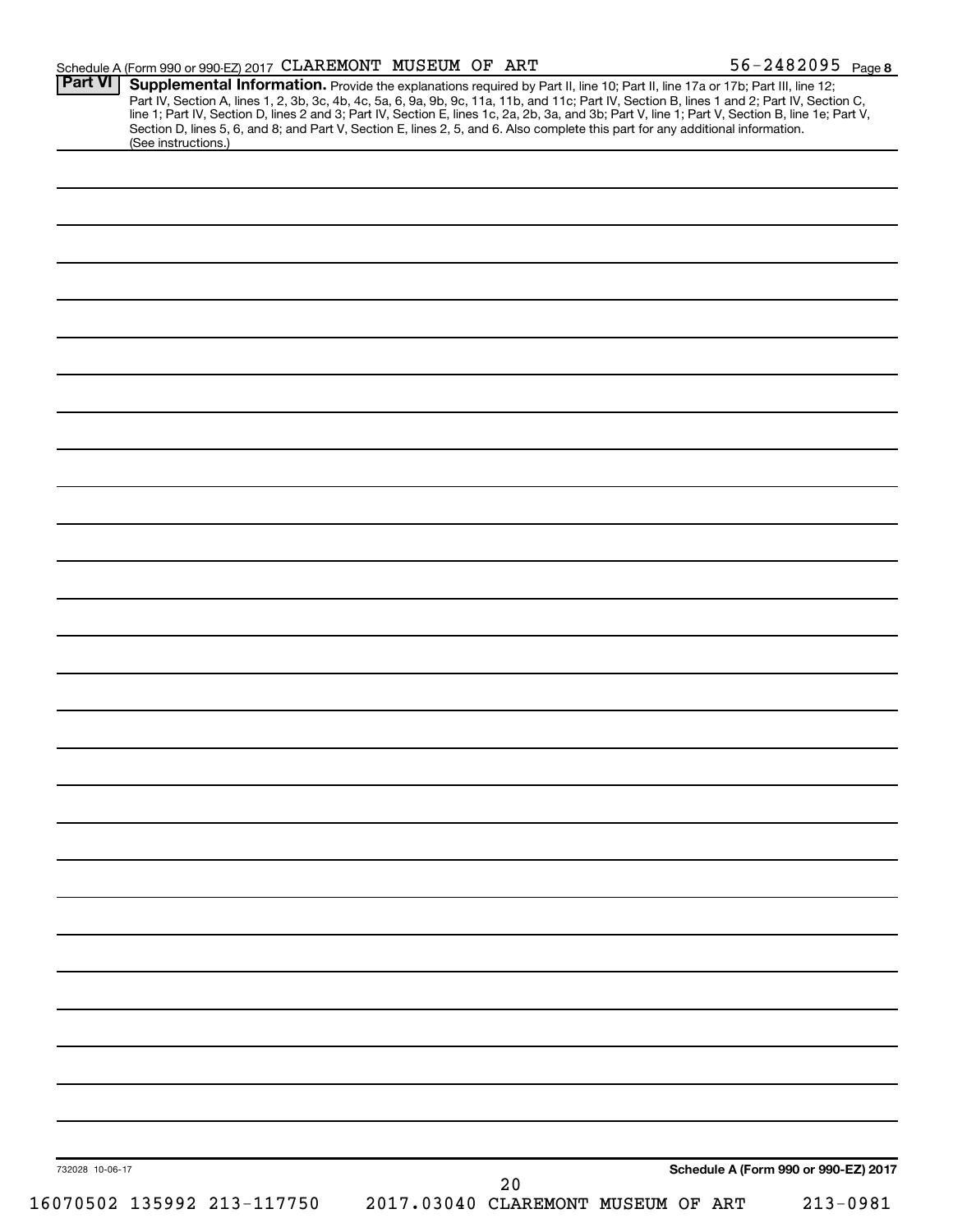## **Schedule B Schedule of Contributors**

**or 990-PF) | Attach to Form 990, Form 990-EZ, or Form 990-PF. | Go to www.irs.gov/Form990 for the latest information.** OMB No. 1545-0047

**2017**

**Name of the organization Employer identification number**

|  | ٠ | $\sim$<br>Λ |
|--|---|-------------|

| CLAREMONT MUSEUM OF ART | 56-2482095 |  |
|-------------------------|------------|--|
|-------------------------|------------|--|

| <b>Organization type (check one):</b> |                                                                                    |  |
|---------------------------------------|------------------------------------------------------------------------------------|--|
| Filers of:                            | Section:                                                                           |  |
| Form 990 or 990-FZ                    | $\lfloor \mathbf{X} \rfloor$ 501(c)( 3) (enter number) organization                |  |
|                                       | $4947(a)(1)$ nonexempt charitable trust <b>not</b> treated as a private foundation |  |
|                                       | 527 political organization                                                         |  |
| Form 990-PF                           | 501(c)(3) exempt private foundation                                                |  |
|                                       | 4947(a)(1) nonexempt charitable trust treated as a private foundation              |  |
|                                       |                                                                                    |  |

 $\boxed{\phantom{0}}$  501(c)(3) taxable private foundation

Check if your organization is covered by the General Rule or a Special Rule.

**Note:**  Only a section 501(c)(7), (8), or (10) organization can check boxes for both the General Rule and a Special Rule. See instructions.

### **General Rule**

 $\Box$ 

For an organization filing Form 990, 990-EZ, or 990-PF that received, during the year, contributions totaling \$5,000 or more (in money or property) from any one contributor. Complete Parts I and II. See instructions for determining a contributor's total contributions.

### **Special Rules**

any one contributor, during the year, total contributions of the greater of (1) \$5,000; or (2) 2% of the amount on (i) Form 990, Part VIII, line 1h;  $\boxed{\text{X}}$  For an organization described in section 501(c)(3) filing Form 990 or 990-EZ that met the 33 1/3% support test of the regulations under sections 509(a)(1) and 170(b)(1)(A)(vi), that checked Schedule A (Form 990 or 990-EZ), Part II, line 13, 16a, or 16b, and that received from or (ii) Form 990-EZ, line 1. Complete Parts I and II.

year, total contributions of more than \$1,000 *exclusively* for religious, charitable, scientific, literary, or educational purposes, or for For an organization described in section 501(c)(7), (8), or (10) filing Form 990 or 990-EZ that received from any one contributor, during the the prevention of cruelty to children or animals. Complete Parts I, II, and III.  $\Box$ 

purpose. Don't complete any of the parts unless the General Rule applies to this organization because it received nonexclusively year, contributions exclusively for religious, charitable, etc., purposes, but no such contributions totaled more than \$1,000. If this box is checked, enter here the total contributions that were received during the year for an exclusively religious, charitable, etc., For an organization described in section 501(c)(7), (8), or (10) filing Form 990 or 990-EZ that received from any one contributor, during the religious, charitable, etc., contributions totaling \$5,000 or more during the year  $\ldots$  $\ldots$  $\ldots$  $\ldots$  $\ldots$  $\ldots$  $\Box$ 

**Caution:**  An organization that isn't covered by the General Rule and/or the Special Rules doesn't file Schedule B (Form 990, 990-EZ, or 990-PF),  **must** but it answer "No" on Part IV, line 2, of its Form 990; or check the box on line H of its Form 990-EZ or on its Form 990-PF, Part I, line 2, to certify that it doesn't meet the filing requirements of Schedule B (Form 990, 990-EZ, or 990-PF).

LHA For Paperwork Reduction Act Notice, see the instructions for Form 990, 990-EZ, or 990-PF. Schedule B (Form 990, 990-EZ, or 990-PF) (2017)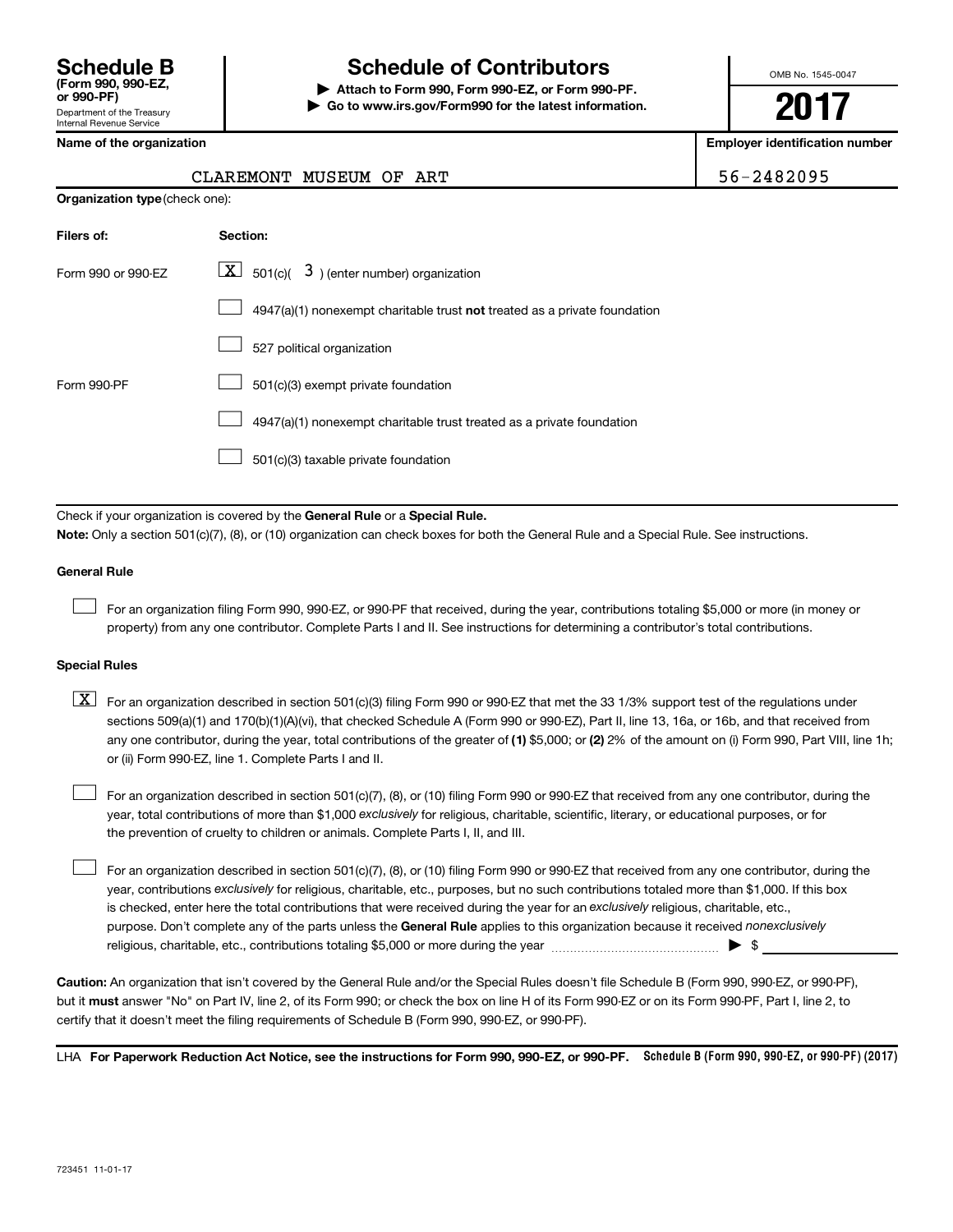### Schedule B (Form 990, 990-EZ, or 990-PF) (2017)

| Name of organization |  |  |
|----------------------|--|--|
|                      |  |  |

CLAREMONT MUSEUM OF ART 56-2482095

| Part I          | <b>Contributors</b> (see instructions). Use duplicate copies of Part I if additional space is needed. |                                   |                                                                                                     |
|-----------------|-------------------------------------------------------------------------------------------------------|-----------------------------------|-----------------------------------------------------------------------------------------------------|
| (a)             | (b)                                                                                                   | (c)                               | (d)                                                                                                 |
| No.<br>1        | Name, address, and ZIP + 4<br>CITY OF CLAREMONT                                                       | <b>Total contributions</b>        | Type of contribution<br>Person                                                                      |
|                 | 207 HARVARD AVE                                                                                       | 72,000.<br>\$                     | Payroll<br>$\overline{\mathbf{x}}$<br>Noncash                                                       |
|                 | CLAREMONT, CA 91711                                                                                   |                                   | (Complete Part II for<br>noncash contributions.)                                                    |
| (a)<br>No.      | (b)<br>Name, address, and ZIP + 4                                                                     | (c)<br><b>Total contributions</b> | (d)<br>Type of contribution                                                                         |
| 2               | CLAREMONT LINCOLN UNIVERSITY                                                                          |                                   | $\mathbf{X}$<br>Person                                                                              |
|                 | 250 WEST 1ST STREET #330                                                                              | 10,000.<br>\$                     | Payroll<br><b>Noncash</b>                                                                           |
|                 | CLAREMONT, CA 91711                                                                                   |                                   | (Complete Part II for<br>noncash contributions.)                                                    |
| (a)<br>No.      | (b)<br>Name, address, and ZIP + 4                                                                     | (c)<br><b>Total contributions</b> | (d)<br>Type of contribution                                                                         |
| 3               | <b>BARBARA BROWN</b>                                                                                  |                                   | $\overline{\mathbf{X}}$<br>Person                                                                   |
|                 | PO BOX 1136                                                                                           | 2,180.<br>\$                      | Payroll<br><b>Noncash</b>                                                                           |
|                 | CLAREMONT, CA 91711                                                                                   |                                   | (Complete Part II for<br>noncash contributions.)                                                    |
|                 |                                                                                                       |                                   |                                                                                                     |
| (a)<br>No.      | (b)<br>Name, address, and ZIP + 4                                                                     | (c)<br><b>Total contributions</b> | (d)<br>Type of contribution                                                                         |
| 4               | <b>BARBARA BROWN</b>                                                                                  |                                   | Person                                                                                              |
|                 | PO BOX 1136                                                                                           | 4,370.<br>\$                      | Payroll<br>$\overline{\mathbf{X}}$<br>Noncash                                                       |
|                 | CLAREMONT, CA 91711                                                                                   |                                   | (Complete Part II for<br>noncash contributions.)                                                    |
| (a)<br>No.      | (b)<br>Name, address, and ZIP + 4                                                                     | (c)<br><b>Total contributions</b> | (d)<br>Type of contribution                                                                         |
| 5               | MARGUERITE MCINTOSH                                                                                   |                                   | X<br>Person                                                                                         |
|                 | PO BOX 1136                                                                                           | 6,000.<br>\$                      | Payroll<br><b>Noncash</b>                                                                           |
|                 | CLAREMONT, CA 91711                                                                                   |                                   | (Complete Part II for<br>noncash contributions.)                                                    |
| (a)<br>No.      | (b)<br>Name, address, and ZIP + 4                                                                     | (c)<br><b>Total contributions</b> | (d)<br>Type of contribution                                                                         |
| 6               | <b>JANET MYHRE</b>                                                                                    |                                   | х<br>Person                                                                                         |
|                 | PO BOX 1136                                                                                           | 5,000.<br>\$                      | Payroll<br><b>Noncash</b>                                                                           |
| 723452 11-01-17 | CLAREMONT, CA 91711                                                                                   |                                   | (Complete Part II for<br>noncash contributions.)<br>Schedule B (Form 990, 990-EZ, or 990-PF) (2017) |

16070502 135992 213-117750 2017.03040 CLAREMONT MUSEUM OF ART 213-0981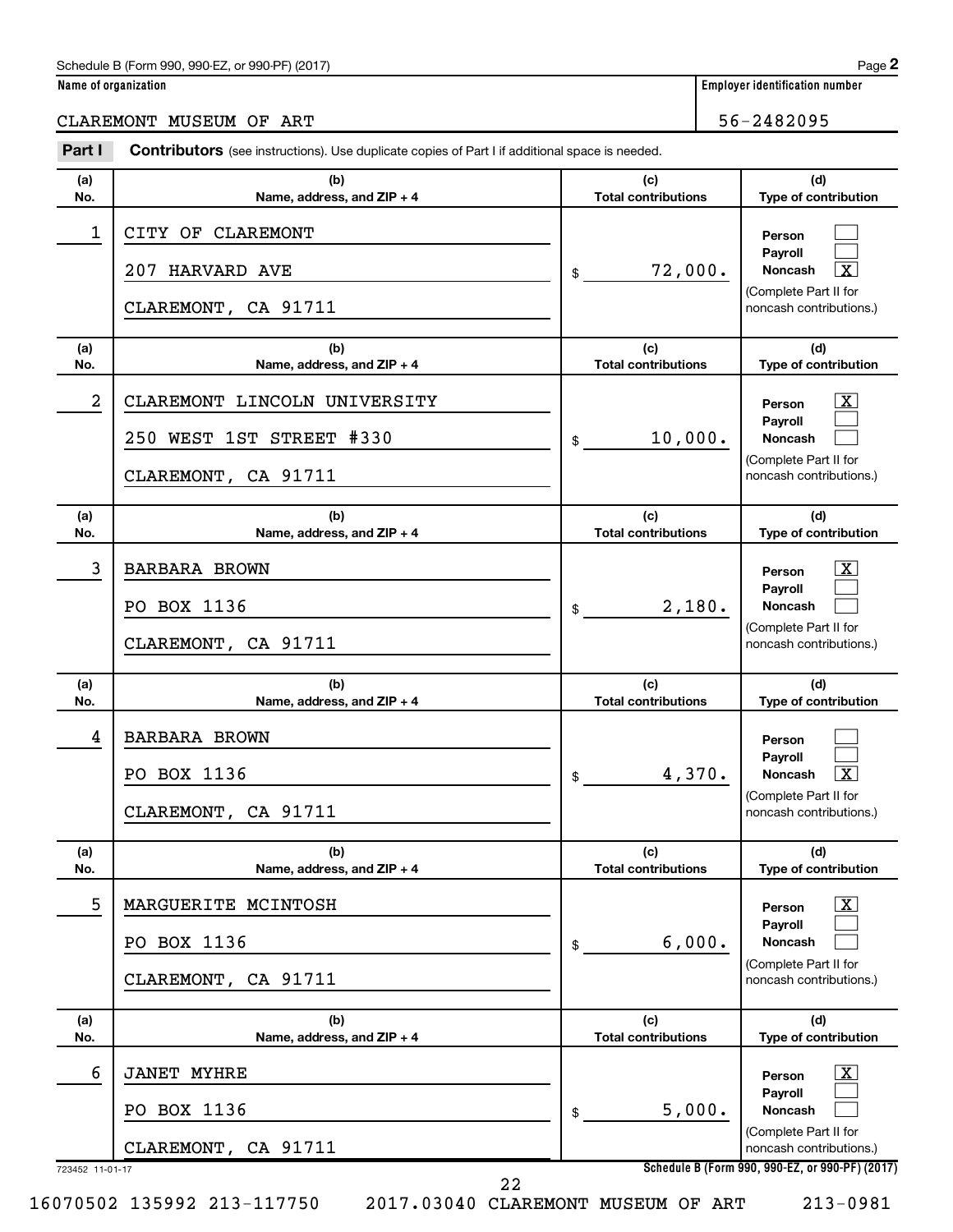### Schedule B (Form 990, 990-EZ, or 990-PF) (2017)

|  | Name of organization |  |
|--|----------------------|--|
|  |                      |  |

CLAREMONT MUSEUM OF ART **1990 CLAREMONT MUSEUM** OF ART

#### 723452 11-01-17 **Schedule B (Form 990, 990-EZ, or 990-PF) (2017) (a) No. (b) Name, address, and ZIP + 4 (c) Total contributions (d) Type of contribution Person Payroll Noncash (a) No. (b) Name, address, and ZIP + 4 (c) Total contributions (d) Type of contribution Person Payroll Noncash (a) No. (b) Name, address, and ZIP + 4 (c) Total contributions (d) Type of contribution Person Payroll Noncash (a) No. (b) Name, address, and ZIP + 4 (c) Total contributions (d) Type of contribution Person Payroll Noncash (a) No. (b) Name, address, and ZIP + 4 (c) Total contributions (d) Type of contribution Person Payroll Noncash (a) No. (b) Name, address, and ZIP + 4 (c) Total contributions (d) Type of contribution Person Payroll Noncash Part I** Contributors (see instructions). Use duplicate copies of Part I if additional space is needed. \$ (Complete Part II for noncash contributions.) \$ (Complete Part II for noncash contributions.) \$ (Complete Part II for noncash contributions.) \$ (Complete Part II for noncash contributions.) \$ (Complete Part II for noncash contributions.) \$ (Complete Part II for noncash contributions.)  $\Box$  $\Box$ †  $\overline{\mathbf{X}}$  $\Box$  $\Box$  $\boxed{\textbf{X}}$  $\Box$  $\Box$  $\boxed{\textbf{X}}$  $\Box$  $\Box$  $\Box$  $\Box$  $\Box$  $\Box$  $\Box$  $\Box$ 7 JANET MYHRE PO BOX 1136  $\frac{1}{3}$  3,868. CLAREMONT, CA 91711 8 | DAVID AND AHLENE WELSH PO BOX 1136  $\frac{1}{3}$  7,650. CLAREMONT, CA 91711 9 LOS ANGELES COUNTY ARTS COMMISSION X  $1055$  WILSHIRE BLVD, SUITE  $800$   $\vert \text{\tiny{\text{$s$}}}$   $10$ ,750. LOS ANGELES, CA 90017 10 | CITY OF CLAREMONT  $207$  HARVARD AVE  $\begin{array}{ccc} 207 & 4,400. \end{array}$ CLAREMONT, CA 91711 16070502 135992 213-117750 2017.03040 CLAREMONT MUSEUM OF ART 213-0981 23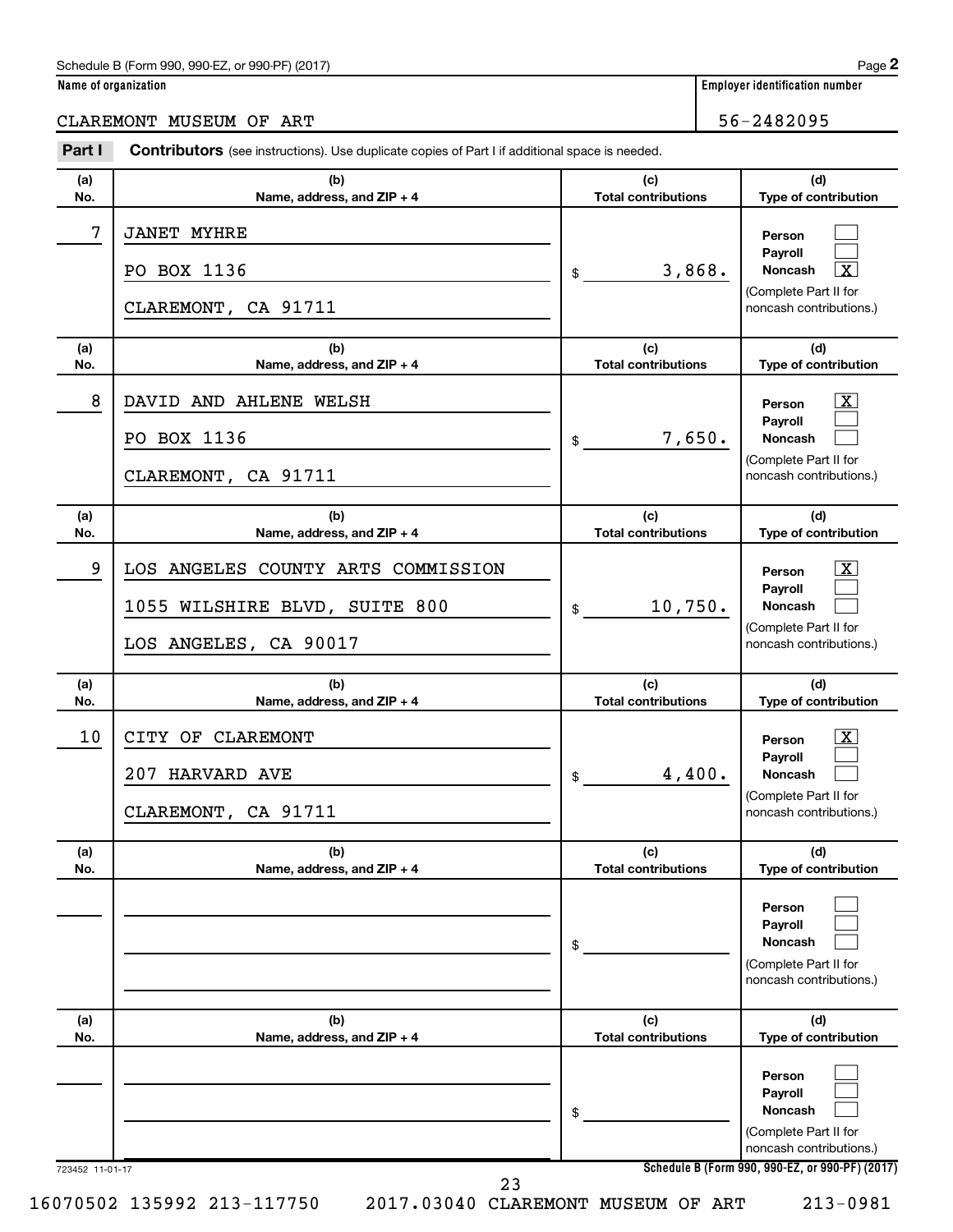CLAREMONT MUSEUM OF ART 36-2482095

Part II Noncash Property (see instructions). Use duplicate copies of Part II if additional space is needed.

| (a)        |                                       | (c)                      |               |
|------------|---------------------------------------|--------------------------|---------------|
| No.        | (b)                                   | FMV (or estimate)        | (d)           |
| from       | Description of noncash property given | (See instructions.)      | Date received |
| Part I     |                                       |                          |               |
|            | <b>RENT</b>                           |                          |               |
| 1          |                                       |                          |               |
|            |                                       |                          |               |
|            |                                       | 72,000.<br>\$            | 12/31/17      |
|            |                                       |                          |               |
| (a)        |                                       |                          |               |
| No.        | (b)                                   | (c)<br>FMV (or estimate) | (d)           |
| from       | Description of noncash property given | (See instructions.)      | Date received |
| Part I     |                                       |                          |               |
|            | <b>OTHER</b>                          |                          |               |
| 4          |                                       |                          |               |
|            |                                       |                          |               |
|            |                                       | 4,370.<br>\$             | 12/31/17      |
|            |                                       |                          |               |
| (a)        |                                       |                          |               |
| No.        | (b)                                   | (c)                      | (d)           |
| from       | Description of noncash property given | FMV (or estimate)        | Date received |
| Part I     |                                       | (See instructions.)      |               |
|            | <b>OTHER</b>                          |                          |               |
| $\sqrt{ }$ |                                       |                          |               |
|            |                                       |                          |               |
|            |                                       | 3,868.<br>\$             | 12/31/17      |
|            |                                       |                          |               |
| (a)        |                                       |                          |               |
| No.        | (b)                                   | (c)                      | (d)           |
| from       | Description of noncash property given | FMV (or estimate)        | Date received |
| Part I     |                                       | (See instructions.)      |               |
|            |                                       |                          |               |
|            |                                       |                          |               |
|            |                                       |                          |               |
|            |                                       | \$                       |               |
|            |                                       |                          |               |
| (a)        |                                       |                          |               |
| No.        | (b)                                   | (c)                      | (d)           |
| from       | Description of noncash property given | FMV (or estimate)        | Date received |
| Part I     |                                       | (See instructions.)      |               |
|            |                                       |                          |               |
|            |                                       |                          |               |
|            |                                       |                          |               |
|            |                                       | \$                       |               |
|            |                                       |                          |               |
| (a)        |                                       |                          |               |
| No.        | (b)                                   | (c)                      | (d)           |
| from       | Description of noncash property given | FMV (or estimate)        | Date received |
| Part I     |                                       | (See instructions.)      |               |
|            |                                       |                          |               |
|            |                                       |                          |               |
|            |                                       |                          |               |
|            |                                       | \$                       |               |
|            |                                       |                          |               |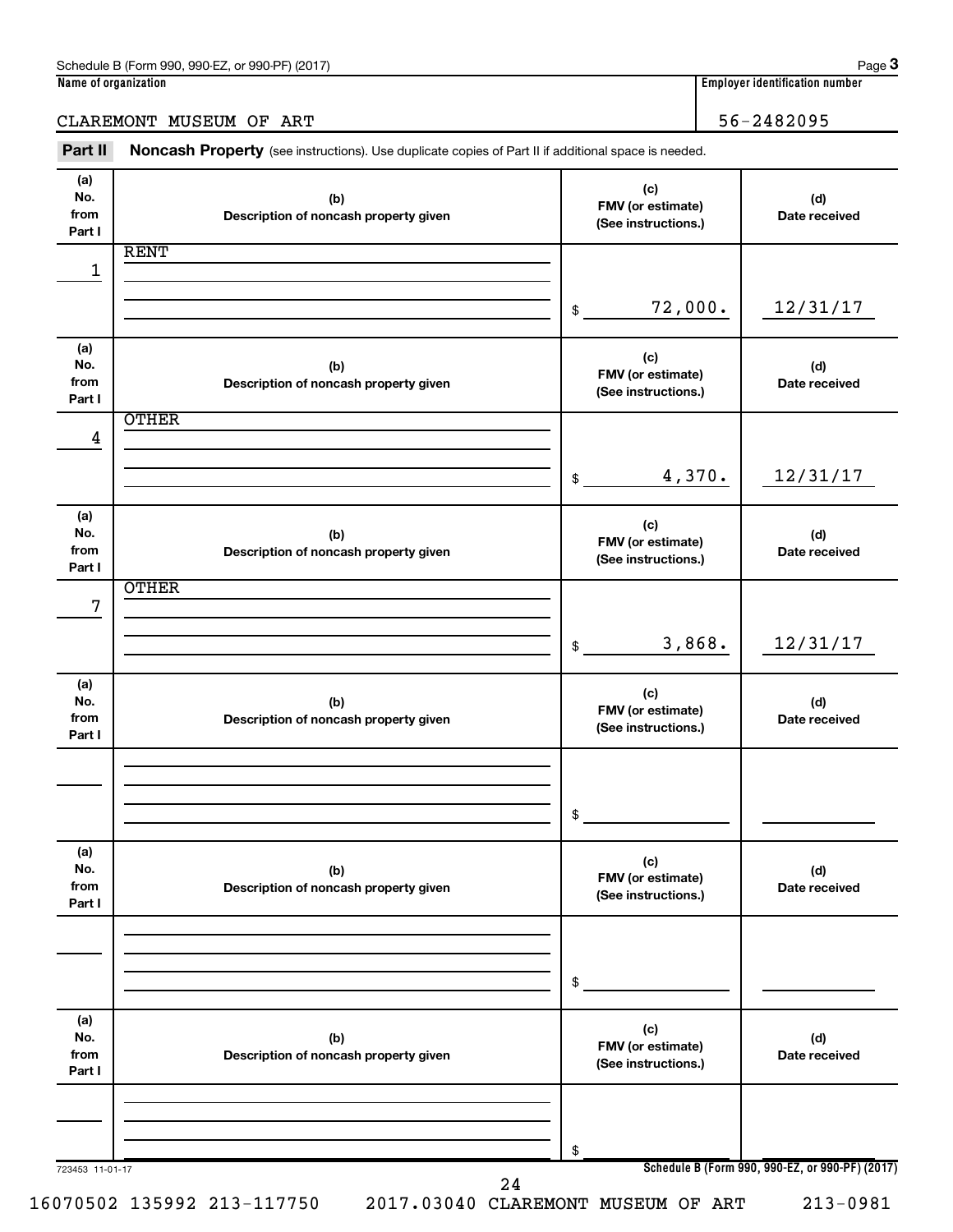| Name of organization      |                                                                                                                                                                                                                             |                      | <b>Employer identification number</b>                                                                                                                               |
|---------------------------|-----------------------------------------------------------------------------------------------------------------------------------------------------------------------------------------------------------------------------|----------------------|---------------------------------------------------------------------------------------------------------------------------------------------------------------------|
| Part III                  | CLAREMONT MUSEUM OF ART<br>the year from any one contributor. Complete columns (a) through (e) and the following line entry. For organizations                                                                              |                      | 56-2482095<br>Exclusively religious, charitable, etc., contributions to organizations described in section 501(c)(7), (8), or (10) that total more than \$1,000 for |
|                           | completing Part III, enter the total of exclusively religious, charitable, etc., contributions of \$1,000 or less for the year. (Enter this info. once.)<br>Use duplicate copies of Part III if additional space is needed. |                      |                                                                                                                                                                     |
| (a) No.<br>from<br>Part I | (b) Purpose of gift                                                                                                                                                                                                         | (c) Use of gift      | (d) Description of how gift is held                                                                                                                                 |
|                           |                                                                                                                                                                                                                             | (e) Transfer of gift |                                                                                                                                                                     |
|                           | Transferee's name, address, and ZIP + 4                                                                                                                                                                                     |                      | Relationship of transferor to transferee                                                                                                                            |
| (a) No.<br>from<br>Part I | (b) Purpose of gift                                                                                                                                                                                                         | (c) Use of gift      | (d) Description of how gift is held                                                                                                                                 |
|                           |                                                                                                                                                                                                                             | (e) Transfer of gift |                                                                                                                                                                     |
|                           | Transferee's name, address, and ZIP + 4                                                                                                                                                                                     |                      | Relationship of transferor to transferee                                                                                                                            |
| (a) No.<br>from<br>Part I | (b) Purpose of gift                                                                                                                                                                                                         | (c) Use of gift      | (d) Description of how gift is held                                                                                                                                 |
|                           | Transferee's name, address, and ZIP + 4                                                                                                                                                                                     | (e) Transfer of gift | Relationship of transferor to transferee                                                                                                                            |
| (a) No.<br>from<br>Part I | (b) Purpose of gift                                                                                                                                                                                                         | (c) Use of gift      | (d) Description of how gift is held                                                                                                                                 |
|                           |                                                                                                                                                                                                                             | (e) Transfer of gift |                                                                                                                                                                     |
|                           | Transferee's name, address, and ZIP + 4                                                                                                                                                                                     |                      | Relationship of transferor to transferee                                                                                                                            |
| 723454 11-01-17           |                                                                                                                                                                                                                             | 25                   | Schedule B (Form 990, 990-EZ, or 990-PF) (2017)                                                                                                                     |

16070502 135992 213-117750 2017.03040 CLAREMONT MUSEUM OF ART 213-0981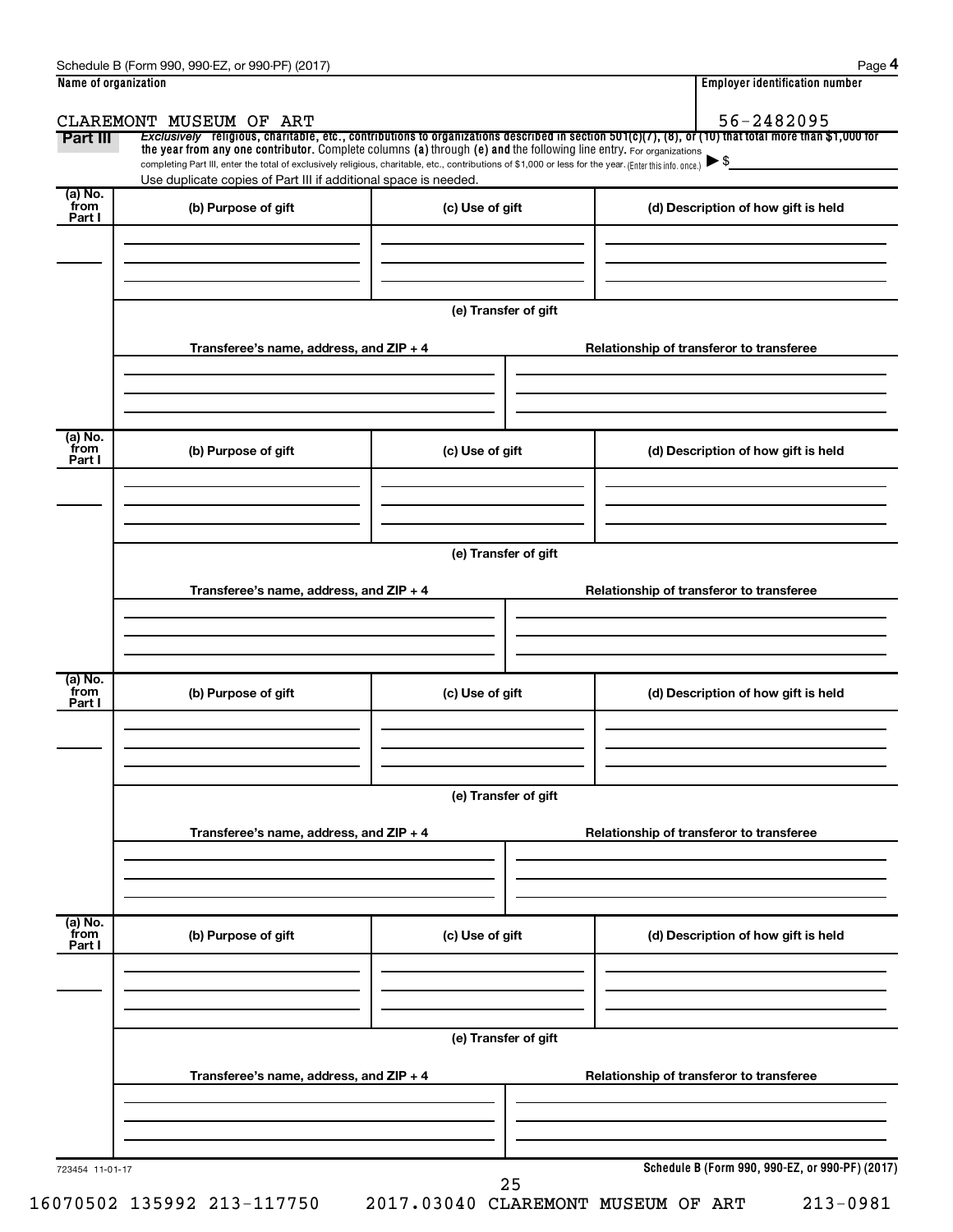| (Form 990) |
|------------|
|            |

## **SCHEDULE D Supplemental Financial Statements**<br> **Form 990 2017**<br> **Part IV** line 6.7.8.9.10, 11a, 11b, 11d, 11d, 11d, 11d, 11d, 12a, 0r, 12b

**(Form 990) | Complete if the organization answered "Yes" on Form 990, Part IV, line 6, 7, 8, 9, 10, 11a, 11b, 11c, 11d, 11e, 11f, 12a, or 12b.**

**| Attach to Form 990. |Go to www.irs.gov/Form990 for instructions and the latest information.**



Department of the Treasury Internal Revenue Service

Name of the organization<br>CLAREMONT MUSEUM OF ART 56-2482095 CLAREMONT MUSEUM OF ART

| Part I  | Organizations Maintaining Donor Advised Funds or Other Similar Funds or Accounts. Complete if the                                                         |                                                    |                              |                                 |
|---------|-----------------------------------------------------------------------------------------------------------------------------------------------------------|----------------------------------------------------|------------------------------|---------------------------------|
|         | organization answered "Yes" on Form 990, Part IV, line 6.                                                                                                 |                                                    |                              |                                 |
|         |                                                                                                                                                           | (a) Donor advised funds                            |                              | (b) Funds and other accounts    |
| 1       |                                                                                                                                                           |                                                    |                              |                                 |
| 2       | Aggregate value of contributions to (during year)                                                                                                         |                                                    |                              |                                 |
| З       | Aggregate value of grants from (during year)                                                                                                              |                                                    |                              |                                 |
| 4       |                                                                                                                                                           |                                                    |                              |                                 |
| 5       | Did the organization inform all donors and donor advisors in writing that the assets held in donor advised funds                                          |                                                    |                              |                                 |
|         |                                                                                                                                                           |                                                    |                              | Yes<br>No                       |
| 6       | Did the organization inform all grantees, donors, and donor advisors in writing that grant funds can be used only                                         |                                                    |                              |                                 |
|         | for charitable purposes and not for the benefit of the donor or donor advisor, or for any other purpose conferring                                        |                                                    |                              |                                 |
| Part II | impermissible private benefit?<br>Conservation Easements. Complete if the organization answered "Yes" on Form 990, Part IV, line 7.                       |                                                    |                              | Yes<br>No                       |
| 1       | Purpose(s) of conservation easements held by the organization (check all that apply).                                                                     |                                                    |                              |                                 |
|         | Preservation of land for public use (e.g., recreation or education)                                                                                       | Preservation of a historically important land area |                              |                                 |
|         | Protection of natural habitat                                                                                                                             | Preservation of a certified historic structure     |                              |                                 |
|         | Preservation of open space                                                                                                                                |                                                    |                              |                                 |
| 2       | Complete lines 2a through 2d if the organization held a qualified conservation contribution in the form of a conservation easement on the last            |                                                    |                              |                                 |
|         | day of the tax year.                                                                                                                                      |                                                    |                              | Held at the End of the Tax Year |
| а       |                                                                                                                                                           |                                                    | 2a                           |                                 |
|         |                                                                                                                                                           |                                                    | 2 <sub>b</sub>               |                                 |
|         | Number of conservation easements on a certified historic structure included in (a) manufacture included in (a)                                            |                                                    | 2c                           |                                 |
| d       | Number of conservation easements included in (c) acquired after 7/25/06, and not on a historic structure                                                  |                                                    |                              |                                 |
|         |                                                                                                                                                           |                                                    | 2d                           |                                 |
| 3       | Number of conservation easements modified, transferred, released, extinguished, or terminated by the organization during the tax                          |                                                    |                              |                                 |
|         | year                                                                                                                                                      |                                                    |                              |                                 |
| 4       | Number of states where property subject to conservation easement is located >                                                                             |                                                    |                              |                                 |
| 5       | Does the organization have a written policy regarding the periodic monitoring, inspection, handling of                                                    |                                                    |                              |                                 |
|         | violations, and enforcement of the conservation easements it holds?                                                                                       |                                                    |                              | Yes<br>No                       |
| 6       | Staff and volunteer hours devoted to monitoring, inspecting, handling of violations, and enforcing conservation easements during the year                 |                                                    |                              |                                 |
|         |                                                                                                                                                           |                                                    |                              |                                 |
| 7       | Amount of expenses incurred in monitoring, inspecting, handling of violations, and enforcing conservation easements during the year                       |                                                    |                              |                                 |
|         | $\blacktriangleright$ s                                                                                                                                   |                                                    |                              |                                 |
| 8       | Does each conservation easement reported on line 2(d) above satisfy the requirements of section 170(h)(4)(B)(i)                                           |                                                    |                              |                                 |
|         |                                                                                                                                                           |                                                    |                              | <b>No</b><br>Yes                |
| 9       | In Part XIII, describe how the organization reports conservation easements in its revenue and expense statement, and balance sheet, and                   |                                                    |                              |                                 |
|         | include, if applicable, the text of the footnote to the organization's financial statements that describes the organization's accounting for              |                                                    |                              |                                 |
|         | conservation easements.                                                                                                                                   |                                                    |                              |                                 |
|         | Organizations Maintaining Collections of Art, Historical Treasures, or Other Similar Assets.<br>Part III                                                  |                                                    |                              |                                 |
|         | Complete if the organization answered "Yes" on Form 990, Part IV, line 8.                                                                                 |                                                    |                              |                                 |
|         | 1a If the organization elected, as permitted under SFAS 116 (ASC 958), not to report in its revenue statement and balance sheet works of art,             |                                                    |                              |                                 |
|         | historical treasures, or other similar assets held for public exhibition, education, or research in furtherance of public service, provide, in Part XIII, |                                                    |                              |                                 |
|         | the text of the footnote to its financial statements that describes these items.                                                                          |                                                    |                              |                                 |
| b       | If the organization elected, as permitted under SFAS 116 (ASC 958), to report in its revenue statement and balance sheet works of art, historical         |                                                    |                              |                                 |
|         | treasures, or other similar assets held for public exhibition, education, or research in furtherance of public service, provide the following amounts     |                                                    |                              |                                 |
|         | relating to these items:                                                                                                                                  |                                                    |                              |                                 |
|         |                                                                                                                                                           |                                                    |                              | $\frac{1}{2}$                   |
|         | (ii) Assets included in Form 990, Part X                                                                                                                  |                                                    |                              | $\triangleright$ \$             |
| 2       | If the organization received or held works of art, historical treasures, or other similar assets for financial gain, provide                              |                                                    |                              |                                 |
|         | the following amounts required to be reported under SFAS 116 (ASC 958) relating to these items:                                                           |                                                    |                              |                                 |
| а       |                                                                                                                                                           |                                                    | ▶<br>$\blacktriangleright$ s | -\$                             |
|         | LHA For Paperwork Reduction Act Notice, see the Instructions for Form 990.                                                                                |                                                    |                              | Schedule D (Form 990) 2017      |
|         | 732051 10-09-17                                                                                                                                           |                                                    |                              |                                 |
|         |                                                                                                                                                           | 26                                                 |                              |                                 |

16070502 135992 213-117750 2017.03040 CLAREMONT MUSEUM OF ART 213-0981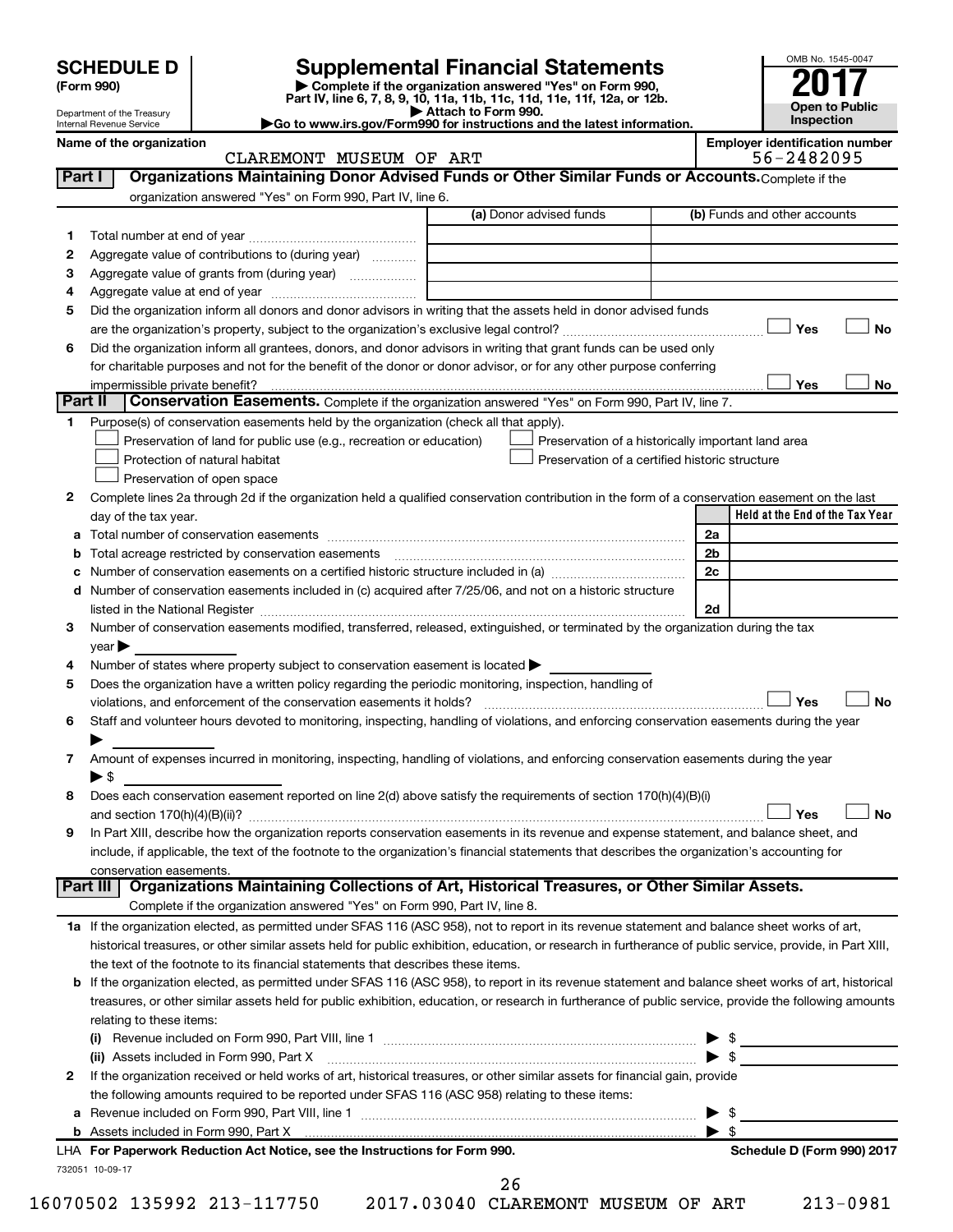|               | Schedule D (Form 990) 2017             |                                                                                                                                                                                                                                | CLAREMONT MUSEUM OF ART                 |   |                |                                                                             |                                 | $56 - 2482095$ Page 2             |                |          |                          |
|---------------|----------------------------------------|--------------------------------------------------------------------------------------------------------------------------------------------------------------------------------------------------------------------------------|-----------------------------------------|---|----------------|-----------------------------------------------------------------------------|---------------------------------|-----------------------------------|----------------|----------|--------------------------|
|               | Part III                               | Organizations Maintaining Collections of Art, Historical Treasures, or Other Similar Assets (continued)                                                                                                                        |                                         |   |                |                                                                             |                                 |                                   |                |          |                          |
| З             |                                        | Using the organization's acquisition, accession, and other records, check any of the following that are a significant use of its collection items                                                                              |                                         |   |                |                                                                             |                                 |                                   |                |          |                          |
|               | (check all that apply):                |                                                                                                                                                                                                                                |                                         |   |                |                                                                             |                                 |                                   |                |          |                          |
| a             | $\boxed{\textbf{X}}$ Public exhibition |                                                                                                                                                                                                                                |                                         |   |                | Loan or exchange programs                                                   |                                 |                                   |                |          |                          |
| b             | Scholarly research                     |                                                                                                                                                                                                                                |                                         |   | Other          |                                                                             |                                 |                                   |                |          |                          |
| c             |                                        | $\boxed{\mathbf{X}}$ Preservation for future generations                                                                                                                                                                       |                                         |   |                |                                                                             |                                 |                                   |                |          |                          |
| 4             |                                        | Provide a description of the organization's collections and explain how they further the organization's exempt purpose in Part XIII.                                                                                           |                                         |   |                |                                                                             |                                 |                                   |                |          |                          |
| 5             |                                        | During the year, did the organization solicit or receive donations of art, historical treasures, or other similar assets                                                                                                       |                                         |   |                |                                                                             |                                 |                                   |                |          | $\overline{\text{X}}$ No |
|               | Part IV                                | <b>Escrow and Custodial Arrangements.</b> Complete if the organization answered "Yes" on Form 990, Part IV, line 9, or                                                                                                         |                                         |   |                |                                                                             |                                 |                                   | Yes            |          |                          |
|               |                                        | reported an amount on Form 990, Part X, line 21.                                                                                                                                                                               |                                         |   |                |                                                                             |                                 |                                   |                |          |                          |
|               |                                        | 1a Is the organization an agent, trustee, custodian or other intermediary for contributions or other assets not included                                                                                                       |                                         |   |                |                                                                             |                                 |                                   |                |          |                          |
|               |                                        |                                                                                                                                                                                                                                |                                         |   |                |                                                                             |                                 |                                   | Yes            |          | <b>No</b>                |
|               |                                        | b If "Yes," explain the arrangement in Part XIII and complete the following table:                                                                                                                                             |                                         |   |                |                                                                             |                                 |                                   |                |          |                          |
|               |                                        |                                                                                                                                                                                                                                |                                         |   |                |                                                                             |                                 |                                   | Amount         |          |                          |
|               |                                        | c Beginning balance measurements and the contract of the contract of the contract of the contract of the contract of the contract of the contract of the contract of the contract of the contract of the contract of the contr |                                         |   |                |                                                                             | 1c                              |                                   |                |          |                          |
|               |                                        |                                                                                                                                                                                                                                |                                         |   |                |                                                                             | 1d                              |                                   |                |          |                          |
|               |                                        | e Distributions during the year manufactured and continuum control of the control of the control of the state of the control of the control of the control of the control of the control of the control of the control of the  |                                         |   |                |                                                                             | 1e                              |                                   |                |          |                          |
| f.            |                                        |                                                                                                                                                                                                                                |                                         |   |                |                                                                             | 1f                              |                                   |                |          |                          |
|               |                                        | 2a Did the organization include an amount on Form 990, Part X, line 21, for escrow or custodial account liability?                                                                                                             |                                         |   |                |                                                                             |                                 |                                   | Yes            |          | No                       |
|               |                                        | <b>b</b> If "Yes," explain the arrangement in Part XIII. Check here if the explanation has been provided on Part XIII                                                                                                          |                                         |   |                |                                                                             |                                 |                                   |                |          |                          |
| <b>Part V</b> |                                        | <b>Endowment Funds.</b> Complete if the organization answered "Yes" on Form 990, Part IV, line 10.                                                                                                                             |                                         |   |                |                                                                             |                                 |                                   |                |          |                          |
|               |                                        |                                                                                                                                                                                                                                | (a) Current year                        |   | (b) Prior year | (c) Two years back $\vert$ (d) Three years back $\vert$ (e) Four years back |                                 |                                   |                |          |                          |
|               |                                        | <b>1a</b> Beginning of year balance                                                                                                                                                                                            |                                         |   |                |                                                                             |                                 |                                   |                |          |                          |
| b             |                                        |                                                                                                                                                                                                                                |                                         |   |                |                                                                             |                                 |                                   |                |          |                          |
|               |                                        | Net investment earnings, gains, and losses                                                                                                                                                                                     |                                         |   |                |                                                                             |                                 |                                   |                |          |                          |
|               |                                        |                                                                                                                                                                                                                                |                                         |   |                |                                                                             |                                 |                                   |                |          |                          |
|               | e Other expenditures for facilities    |                                                                                                                                                                                                                                |                                         |   |                |                                                                             |                                 |                                   |                |          |                          |
|               | and programs                           |                                                                                                                                                                                                                                |                                         |   |                |                                                                             |                                 |                                   |                |          |                          |
|               |                                        |                                                                                                                                                                                                                                |                                         |   |                |                                                                             |                                 |                                   |                |          |                          |
| g             |                                        | Provide the estimated percentage of the current year end balance (line 1g, column (a)) held as:                                                                                                                                |                                         |   |                |                                                                             |                                 |                                   |                |          |                          |
| 2<br>а        |                                        | Board designated or quasi-endowment                                                                                                                                                                                            |                                         | % |                |                                                                             |                                 |                                   |                |          |                          |
| b             | Permanent endowment                    |                                                                                                                                                                                                                                | %                                       |   |                |                                                                             |                                 |                                   |                |          |                          |
|               |                                        | <b>c</b> Temporarily restricted endowment $\blacktriangleright$                                                                                                                                                                | %                                       |   |                |                                                                             |                                 |                                   |                |          |                          |
|               |                                        | The percentages on lines 2a, 2b, and 2c should equal 100%.                                                                                                                                                                     |                                         |   |                |                                                                             |                                 |                                   |                |          |                          |
|               |                                        | 3a Are there endowment funds not in the possession of the organization that are held and administered for the organization                                                                                                     |                                         |   |                |                                                                             |                                 |                                   |                |          |                          |
|               | by:                                    |                                                                                                                                                                                                                                |                                         |   |                |                                                                             |                                 |                                   |                | Yes      | No                       |
|               | (i)                                    |                                                                                                                                                                                                                                |                                         |   |                |                                                                             |                                 |                                   | 3a(i)          |          |                          |
|               |                                        |                                                                                                                                                                                                                                |                                         |   |                |                                                                             |                                 |                                   | 3a(ii)         |          |                          |
|               |                                        |                                                                                                                                                                                                                                |                                         |   |                |                                                                             |                                 |                                   | 3b             |          |                          |
| 4             |                                        | Describe in Part XIII the intended uses of the organization's endowment funds.                                                                                                                                                 |                                         |   |                |                                                                             |                                 |                                   |                |          |                          |
|               | <b>Part VI</b>                         | <b>Land, Buildings, and Equipment.</b>                                                                                                                                                                                         |                                         |   |                |                                                                             |                                 |                                   |                |          |                          |
|               |                                        | Complete if the organization answered "Yes" on Form 990, Part IV, line 11a. See Form 990, Part X, line 10.                                                                                                                     |                                         |   |                |                                                                             |                                 |                                   |                |          |                          |
|               |                                        | Description of property                                                                                                                                                                                                        | (a) Cost or other<br>basis (investment) |   |                | (b) Cost or other<br>basis (other)                                          | (c) Accumulated<br>depreciation |                                   | (d) Book value |          |                          |
|               |                                        |                                                                                                                                                                                                                                |                                         |   |                |                                                                             |                                 |                                   |                |          |                          |
|               |                                        |                                                                                                                                                                                                                                |                                         |   |                |                                                                             |                                 |                                   |                |          |                          |
|               |                                        |                                                                                                                                                                                                                                |                                         |   |                | 170,551.                                                                    | 18,823.                         |                                   |                | 151,728. |                          |
|               |                                        |                                                                                                                                                                                                                                |                                         |   |                |                                                                             |                                 |                                   |                |          |                          |
|               |                                        |                                                                                                                                                                                                                                |                                         |   |                |                                                                             |                                 |                                   |                |          |                          |
|               |                                        | Total. Add lines 1a through 1e. (Column (d) must equal Form 990, Part X, column (B), line 10c.)                                                                                                                                |                                         |   |                |                                                                             |                                 | <b>Cohodulo D (Form 000) 2017</b> |                | 151,728. |                          |

**Schedule D (Form 990) 2017**

732052 10-09-17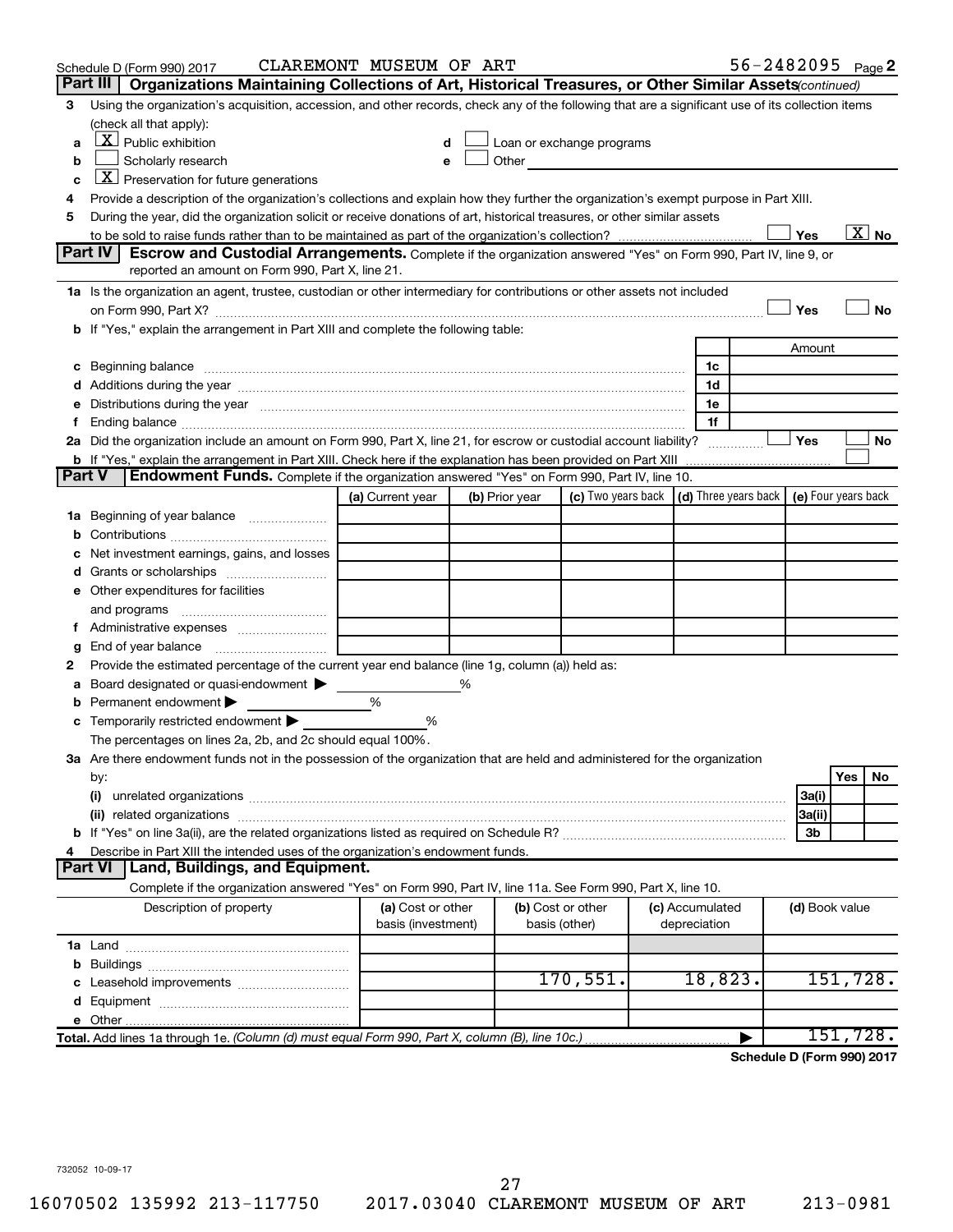| (a) Description of security or category (including name of security)                                              | (b) Book value  |                |                                                           | (c) Method of valuation: Cost or end-of-year market value |
|-------------------------------------------------------------------------------------------------------------------|-----------------|----------------|-----------------------------------------------------------|-----------------------------------------------------------|
|                                                                                                                   |                 |                |                                                           |                                                           |
|                                                                                                                   |                 |                |                                                           |                                                           |
| $(3)$ Other                                                                                                       |                 |                |                                                           |                                                           |
| (A)                                                                                                               |                 |                |                                                           |                                                           |
| (B)                                                                                                               |                 |                |                                                           |                                                           |
| (C)                                                                                                               |                 |                |                                                           |                                                           |
| (D)                                                                                                               |                 |                |                                                           |                                                           |
| (E)                                                                                                               |                 |                |                                                           |                                                           |
| (F)                                                                                                               |                 |                |                                                           |                                                           |
| (G)                                                                                                               |                 |                |                                                           |                                                           |
| (H)                                                                                                               |                 |                |                                                           |                                                           |
| Total. (Col. (b) must equal Form 990, Part X, col. (B) line 12.) $\blacktriangleright$                            |                 |                |                                                           |                                                           |
| Part VIII Investments - Program Related.                                                                          |                 |                |                                                           |                                                           |
| Complete if the organization answered "Yes" on Form 990, Part IV, line 11c. See Form 990, Part X, line 13.        |                 |                |                                                           |                                                           |
| (a) Description of investment                                                                                     | (b) Book value  |                | (c) Method of valuation: Cost or end-of-year market value |                                                           |
| (1)                                                                                                               |                 |                |                                                           |                                                           |
| (2)                                                                                                               |                 |                |                                                           |                                                           |
| (3)                                                                                                               |                 |                |                                                           |                                                           |
| (4)                                                                                                               |                 |                |                                                           |                                                           |
| (5)                                                                                                               |                 |                |                                                           |                                                           |
| (6)                                                                                                               |                 |                |                                                           |                                                           |
| (7)                                                                                                               |                 |                |                                                           |                                                           |
| (8)                                                                                                               |                 |                |                                                           |                                                           |
| (9)                                                                                                               |                 |                |                                                           |                                                           |
|                                                                                                                   |                 |                |                                                           |                                                           |
| Total. (Col. (b) must equal Form 990, Part X, col. (B) line $13.$ )                                               |                 |                |                                                           |                                                           |
| Part IX<br><b>Other Assets.</b>                                                                                   |                 |                |                                                           |                                                           |
| Complete if the organization answered "Yes" on Form 990, Part IV, line 11d. See Form 990, Part X, line 15.        |                 |                |                                                           |                                                           |
|                                                                                                                   | (a) Description |                |                                                           |                                                           |
| (1)                                                                                                               |                 |                |                                                           |                                                           |
| (2)                                                                                                               |                 |                |                                                           | (b) Book value                                            |
| (3)                                                                                                               |                 |                |                                                           |                                                           |
| (4)                                                                                                               |                 |                |                                                           |                                                           |
| (5)                                                                                                               |                 |                |                                                           |                                                           |
| (6)                                                                                                               |                 |                |                                                           |                                                           |
| (7)                                                                                                               |                 |                |                                                           |                                                           |
| (8)                                                                                                               |                 |                |                                                           |                                                           |
| (9)                                                                                                               |                 |                |                                                           |                                                           |
| Total. (Column (b) must equal Form 990, Part X, col. (B) line 15.)                                                |                 |                |                                                           |                                                           |
| Part X<br><b>Other Liabilities.</b>                                                                               |                 |                |                                                           |                                                           |
| Complete if the organization answered "Yes" on Form 990, Part IV, line 11e or 11f. See Form 990, Part X, line 25. |                 |                |                                                           |                                                           |
| (a) Description of liability<br>1.                                                                                |                 | (b) Book value |                                                           |                                                           |
| (1)<br>Federal income taxes                                                                                       |                 |                |                                                           |                                                           |
| (2)                                                                                                               |                 |                |                                                           |                                                           |
| (3)                                                                                                               |                 |                |                                                           |                                                           |
| (4)                                                                                                               |                 |                |                                                           |                                                           |
| (5)                                                                                                               |                 |                |                                                           |                                                           |
| (6)                                                                                                               |                 |                |                                                           |                                                           |
|                                                                                                                   |                 |                |                                                           |                                                           |
| (7)                                                                                                               |                 |                |                                                           |                                                           |
| (8)<br>(9)                                                                                                        |                 |                |                                                           |                                                           |

732053 10-09-17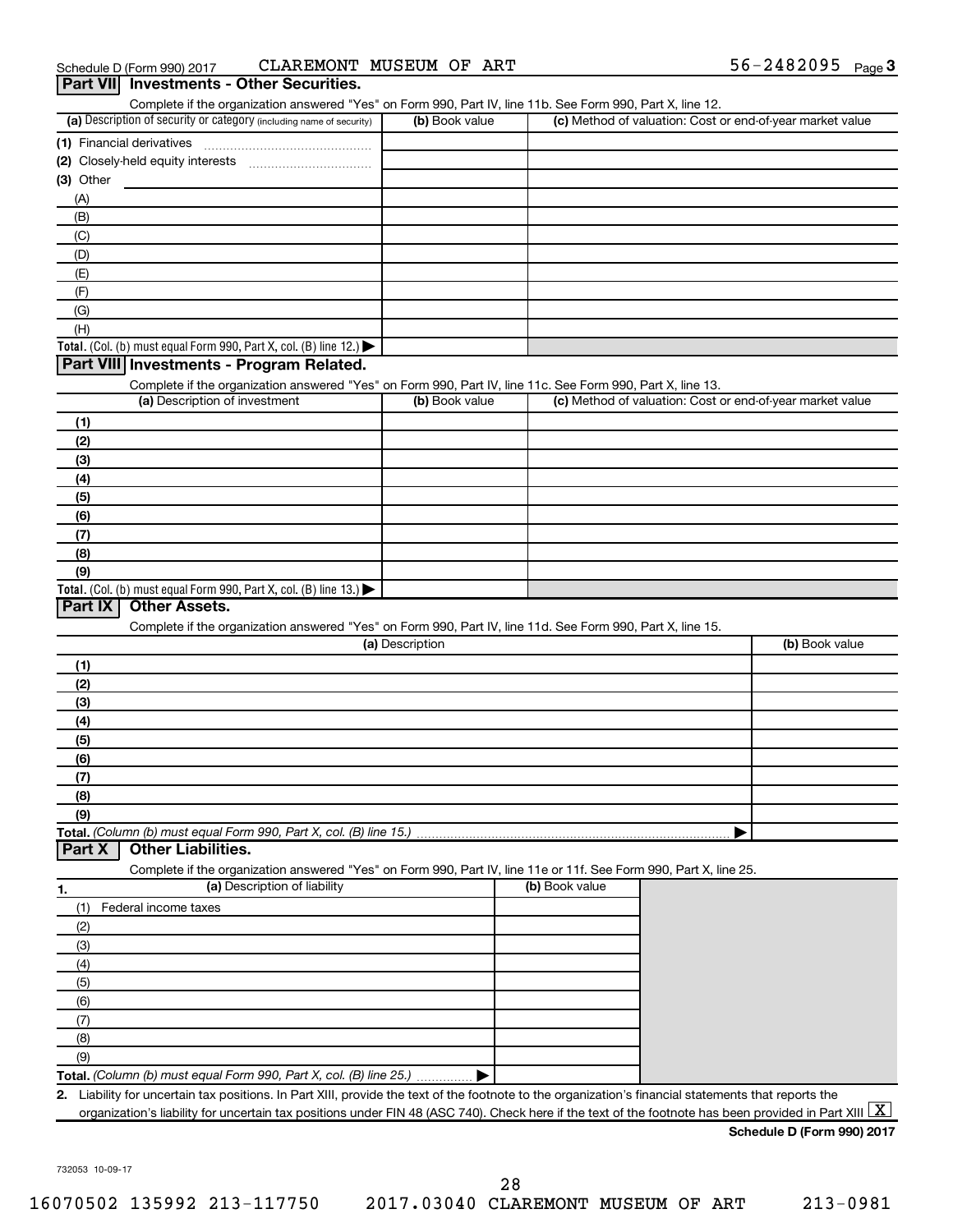|    | CLAREMONT MUSEUM OF ART<br>Schedule D (Form 990) 2017                                                                                                                                                                                                  |                |                | 56-2482095 $_{Page 4}$ |
|----|--------------------------------------------------------------------------------------------------------------------------------------------------------------------------------------------------------------------------------------------------------|----------------|----------------|------------------------|
|    | Reconciliation of Revenue per Audited Financial Statements With Revenue per Return.<br>Part XI                                                                                                                                                         |                |                |                        |
|    | Complete if the organization answered "Yes" on Form 990, Part IV, line 12a.                                                                                                                                                                            |                |                |                        |
| 1  | Total revenue, gains, and other support per audited financial statements [11] [11] Total revenue, [21] Total revenue of the support per audited financial statements                                                                                   |                | $\blacksquare$ | 314, 414.              |
| 2  | Amounts included on line 1 but not on Form 990, Part VIII, line 12:                                                                                                                                                                                    |                |                |                        |
| a  | Net unrealized gains (losses) on investments [111] [12] matter and the unrealized gains (losses) on investments                                                                                                                                        | 2a             |                |                        |
|    |                                                                                                                                                                                                                                                        | 2 <sub>b</sub> |                |                        |
| с  | Recoveries of prior year grants [11,111] [11] Recoveries of prior year grants [11] [11] Recoveries of prior year grants [11] [11] [11] $\frac{1}{2}$ [11] $\frac{1}{2}$ [11] $\frac{1}{2}$ [11] $\frac{1}{2}$ [11] $\frac{1}{2}$ [11] $\frac{1}{2}$ [1 | 2 <sub>c</sub> |                |                        |
| d  |                                                                                                                                                                                                                                                        | 2d             |                |                        |
| е  | Add lines 2a through 2d <b>continuum continuum contract and all the contract and all the contract and all the contract and all the contract of the contract of the contract of the contract of the contract of the contract of t</b>                   |                | <b>2e</b>      | 0.                     |
| з  |                                                                                                                                                                                                                                                        |                | 3              | 314, 414.              |
| 4  | Amounts included on Form 990. Part VIII. line 12, but not on line 1:                                                                                                                                                                                   |                |                |                        |
| a  |                                                                                                                                                                                                                                                        | 4a             |                |                        |
| b  |                                                                                                                                                                                                                                                        | 4 <sub>b</sub> |                |                        |
| c. | Add lines 4a and 4b                                                                                                                                                                                                                                    |                | 4с             | $0$ .                  |
| 5  |                                                                                                                                                                                                                                                        |                | 5              | 314, 414.              |
|    |                                                                                                                                                                                                                                                        |                |                |                        |
|    | Part XII   Reconciliation of Expenses per Audited Financial Statements With Expenses per Return.                                                                                                                                                       |                |                |                        |
|    | Complete if the organization answered "Yes" on Form 990, Part IV, line 12a.                                                                                                                                                                            |                |                |                        |
| 1  |                                                                                                                                                                                                                                                        |                | $\mathbf{1}$   | 263,836.               |
| 2  | Amounts included on line 1 but not on Form 990, Part IX, line 25:                                                                                                                                                                                      |                |                |                        |
| a  |                                                                                                                                                                                                                                                        | 2a             |                |                        |
| b  |                                                                                                                                                                                                                                                        | 2 <sub>b</sub> |                |                        |
| с  |                                                                                                                                                                                                                                                        | 2 <sub>c</sub> |                |                        |
| d  |                                                                                                                                                                                                                                                        | 2d             |                |                        |
| е  | Add lines 2a through 2d <b>must be a constructed as the constant of the constant of the constant of the construction</b>                                                                                                                               |                | <b>2e</b>      | ο.                     |
| 3  |                                                                                                                                                                                                                                                        |                | 3              | 263,836.               |
| 4  | Amounts included on Form 990, Part IX, line 25, but not on line 1:                                                                                                                                                                                     |                |                |                        |
| а  |                                                                                                                                                                                                                                                        | 4a             |                |                        |
| b  |                                                                                                                                                                                                                                                        | 4b             |                |                        |
|    | Add lines 4a and 4b                                                                                                                                                                                                                                    |                | 4с             | 0.                     |
|    | Part XIII Supplemental Information.                                                                                                                                                                                                                    |                | 5              | 263,836.               |

Provide the descriptions required for Part II, lines 3, 5, and 9; Part III, lines 1a and 4; Part IV, lines 1b and 2b; Part V, line 4; Part X, line 2; Part XI, lines 2d and 4b; and Part XII, lines 2d and 4b. Also complete this part to provide any additional information.

### PART III, LINE 1A:

| THE COLLECTIONS ARE MAINTAINED FOR PUBLIC EXHIBITION, EDUCATION, AND       |
|----------------------------------------------------------------------------|
| RESEARCH IN FURTHERANCE OF PUBLIC SERVICE, RATHER THAN FOR FINANCIAL GAIN. |
| THE ORGANIZATION'S COLLECTIONS, ACQUIRED THROUGH PURCHASE AND DONATION,    |
| ARE NOT RECOGNIZED AS ASSETS IN THE ACCOMPANYING FINANCIAL STATEMENTS.     |
| CONTRIBUTED COLLECTION ITEMS ARE NOT REFLECTED IN THE FINANCIAL            |
| STATEMENTS.                                                                |
|                                                                            |
| PART III, LINE 4:                                                          |
| THE ORGANIZATION SUPPORTS CLAREMONT'S ARTISTIC LEGACY AND THE CULTURAL     |
| VITALITY OF THE REGION. THE MUSEUM HOLDS EVENTS, ART PROJECTS AND          |

EXHIBITIONS AT THE HISTORIC CLAREMONT DEPOT AS WELL AS AT VARIOUS

732054 10-09-17 **Schedule D (Form 990) 2017** 16070502 135992 213-117750 2017.03040 CLAREMONT MUSEUM OF ART 213-0981 29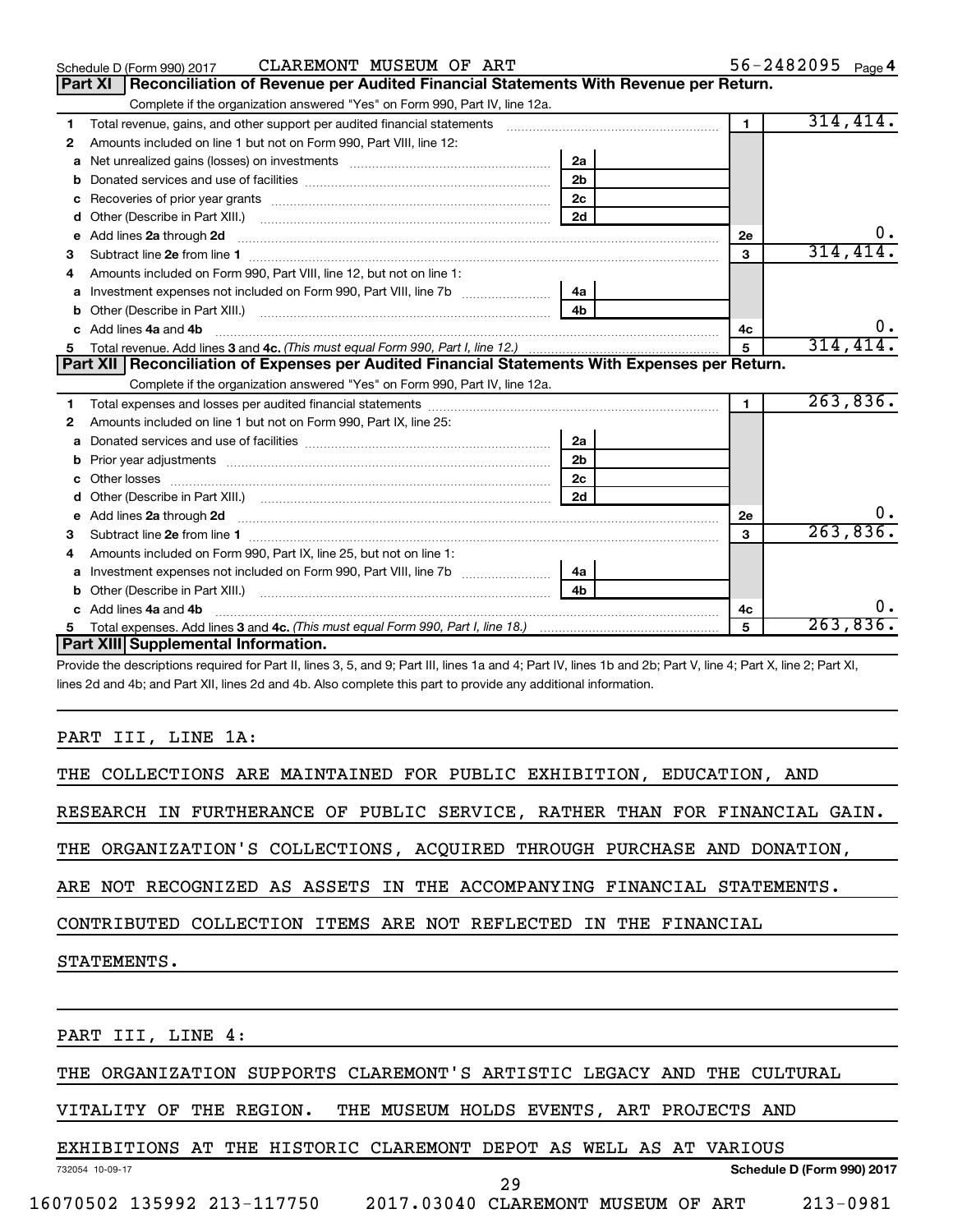*(continued)* **Part XIII Supplemental Information** 

LOCATIONS. THE ORGANIZATION SEEKS TO INSPIRE, STIMULATE AND ENHANCE THE

COMMUNITY THROUGH COLLECTIONS, EDUCATION PROGRAMS AND EXHIBITIONS.

PART X, LINE 2:

THE ORGANIZATION IS A NON-PROFIT ENTITY EXEMPT FROM THE PAYMENT OF INCOME TAXES UNDER INTERNAL REVENUE CODE SECTION 501(C)(3) AND CALIFORNIA REVENUE AND TAXATION CODE SECTION 23701D. ACCORDINGLY, NO PROVISION HAS BEEN MADE FOR INCOME TAXES. MANAGEMENT HAS DETERMINED THAT ALL INCOME TAX POSITIONS ARE MORE LIKELY THAN NOT OF BEING SUSTAINED UPON POTENTIAL AUDIT OR EXAMINATION; THEREFORE, NO DISCLOSURES OF UNCERTAIN INCOME TAX POSITIONS ARE REQUIRED. THE ORGANIZATION FILES INFORMATIONAL RETURNS IN THE U.S. FEDERAL JURISDICTION, AND THE STATE OF CALIFORNIA. THE STATUTE OF LIMITATIONS FOR FEDERAL AND CALIFORNIA STATE PURPOSES IS GENERALLY THREE AND FOUR YEARS, RESPECTIVELY.

**Schedule D (Form 990) 2017**

732055 10-09-17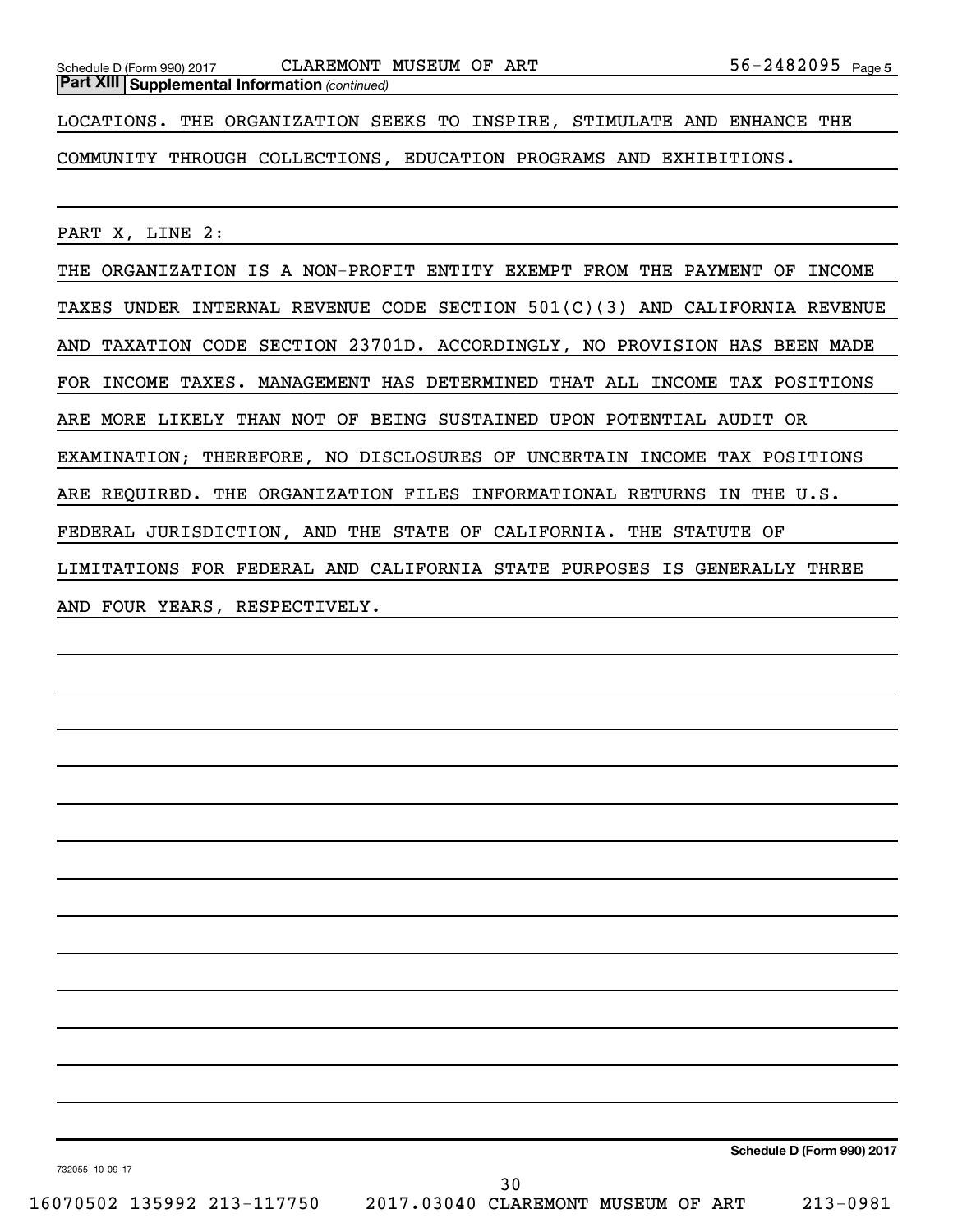| <b>SCHEDULE M</b> |  |
|-------------------|--|
| (Form 990)        |  |

## ◆ Complete if the organizations answered "Yes" on Form 990, Part IV, lines 29 or 30.<br>▶ Complete if the organizations answered "Yes" on Form 990, Part IV, lines 29 or 30. **Noncash Contributions**

OMB No. 1545-0047

| Department of the Treasury |
|----------------------------|
| Internal Revenue Service   |

**Attach to Form 990.** J

**Open To Public Inspection**

Name of the organization

 **Go to www.irs.gov/Form990 for the latest information.** J

| <b>Employer identification number</b> |
|---------------------------------------|
| 56-2482095                            |

| CLAREMONT MUSEUM OF ART |  | 56-2482095 |
|-------------------------|--|------------|
| operty'                 |  |            |

| Part I | <b>Types of Property</b>                                                                                                       |                               |                                      |                                                                                                      |                                                              |            |     |     |
|--------|--------------------------------------------------------------------------------------------------------------------------------|-------------------------------|--------------------------------------|------------------------------------------------------------------------------------------------------|--------------------------------------------------------------|------------|-----|-----|
|        |                                                                                                                                | (a)<br>Check if<br>applicable | (b)<br>Number of<br>contributions or | (c)<br>Noncash contribution<br>amounts reported on<br>items contributed Form 990, Part VIII, line 1g | (d)<br>Method of determining<br>noncash contribution amounts |            |     |     |
| 1.     |                                                                                                                                |                               |                                      |                                                                                                      |                                                              |            |     |     |
| 2      |                                                                                                                                |                               |                                      |                                                                                                      |                                                              |            |     |     |
| З      | Art - Fractional interests                                                                                                     |                               |                                      |                                                                                                      |                                                              |            |     |     |
| 4      |                                                                                                                                |                               |                                      |                                                                                                      |                                                              |            |     |     |
| 5      | Clothing and household goods                                                                                                   |                               |                                      |                                                                                                      |                                                              |            |     |     |
| 6      |                                                                                                                                |                               |                                      |                                                                                                      |                                                              |            |     |     |
| 7      |                                                                                                                                |                               |                                      |                                                                                                      |                                                              |            |     |     |
| 8      |                                                                                                                                |                               |                                      |                                                                                                      |                                                              |            |     |     |
| 9      | Securities - Publicly traded                                                                                                   |                               |                                      |                                                                                                      |                                                              |            |     |     |
| 10     | Securities - Closely held stock                                                                                                |                               |                                      |                                                                                                      |                                                              |            |     |     |
| 11     | Securities - Partnership, LLC, or                                                                                              |                               |                                      |                                                                                                      |                                                              |            |     |     |
|        | trust interests                                                                                                                |                               |                                      |                                                                                                      |                                                              |            |     |     |
| 12     |                                                                                                                                |                               |                                      |                                                                                                      |                                                              |            |     |     |
| 13     | Qualified conservation contribution -                                                                                          |                               |                                      |                                                                                                      |                                                              |            |     |     |
|        |                                                                                                                                |                               |                                      |                                                                                                      |                                                              |            |     |     |
| 14     | Qualified conservation contribution - Other                                                                                    |                               |                                      |                                                                                                      |                                                              |            |     |     |
| 15     |                                                                                                                                |                               |                                      |                                                                                                      |                                                              |            |     |     |
| 16     | Real estate - Commercial                                                                                                       |                               |                                      |                                                                                                      |                                                              |            |     |     |
| 17     |                                                                                                                                |                               |                                      |                                                                                                      |                                                              |            |     |     |
| 18     |                                                                                                                                |                               |                                      |                                                                                                      |                                                              |            |     |     |
| 19     |                                                                                                                                |                               |                                      |                                                                                                      |                                                              |            |     |     |
| 20     | Drugs and medical supplies                                                                                                     |                               |                                      |                                                                                                      |                                                              |            |     |     |
| 21     |                                                                                                                                |                               |                                      |                                                                                                      |                                                              |            |     |     |
| 22     |                                                                                                                                |                               |                                      |                                                                                                      |                                                              |            |     |     |
| 23     |                                                                                                                                |                               |                                      |                                                                                                      |                                                              |            |     |     |
| 24     |                                                                                                                                |                               |                                      |                                                                                                      |                                                              |            |     |     |
| 25     | ( RENT<br>Other $\blacktriangleright$                                                                                          | $\overline{\mathbf{x}}$       |                                      | 72,000.FMV                                                                                           |                                                              |            |     |     |
| 26     | OTHER ITEMS<br>Other $\blacktriangleright$                                                                                     | $\overline{\text{x}}$         | 2                                    | 8,238.FMV                                                                                            |                                                              |            |     |     |
| 27     | Other $\blacktriangleright$                                                                                                    |                               |                                      |                                                                                                      |                                                              |            |     |     |
| 28     | Other $\blacktriangleright$                                                                                                    |                               |                                      |                                                                                                      |                                                              |            |     |     |
| 29     | Number of Forms 8283 received by the organization during the tax year for contributions                                        |                               |                                      |                                                                                                      |                                                              |            |     |     |
|        | for which the organization completed Form 8283, Part IV, Donee Acknowledgement                                                 |                               |                                      | 29                                                                                                   |                                                              |            |     |     |
|        |                                                                                                                                |                               |                                      |                                                                                                      |                                                              |            | Yes | No. |
|        | 30a During the year, did the organization receive by contribution any property reported in Part I, lines 1 through 28, that it |                               |                                      |                                                                                                      |                                                              |            |     |     |
|        | must hold for at least three years from the date of the initial contribution, and which isn't required to be used for          |                               |                                      |                                                                                                      |                                                              |            |     |     |
|        |                                                                                                                                |                               |                                      |                                                                                                      |                                                              | <b>30a</b> |     | x   |
|        | <b>b</b> If "Yes," describe the arrangement in Part II.                                                                        |                               |                                      |                                                                                                      |                                                              |            |     |     |
| 31     | Does the organization have a gift acceptance policy that requires the review of any nonstandard contributions?                 |                               |                                      |                                                                                                      |                                                              | 31         |     | x   |
|        | 32a Does the organization hire or use third parties or related organizations to solicit, process, or sell noncash              |                               |                                      |                                                                                                      |                                                              |            |     |     |
|        | contributions?                                                                                                                 |                               |                                      |                                                                                                      |                                                              | 32a        |     | х   |
|        | <b>b</b> If "Yes," describe in Part II.                                                                                        |                               |                                      |                                                                                                      |                                                              |            |     |     |
| 33     | If the organization didn't report an amount in column (c) for a type of property for which column (a) is checked,              |                               |                                      |                                                                                                      |                                                              |            |     |     |
|        | describe in Part II.                                                                                                           |                               |                                      |                                                                                                      |                                                              |            |     |     |

**For Paperwork Reduction Act Notice, see the Instructions for Form 990. Schedule M (Form 990) 2017** LHA

732141 09-07-17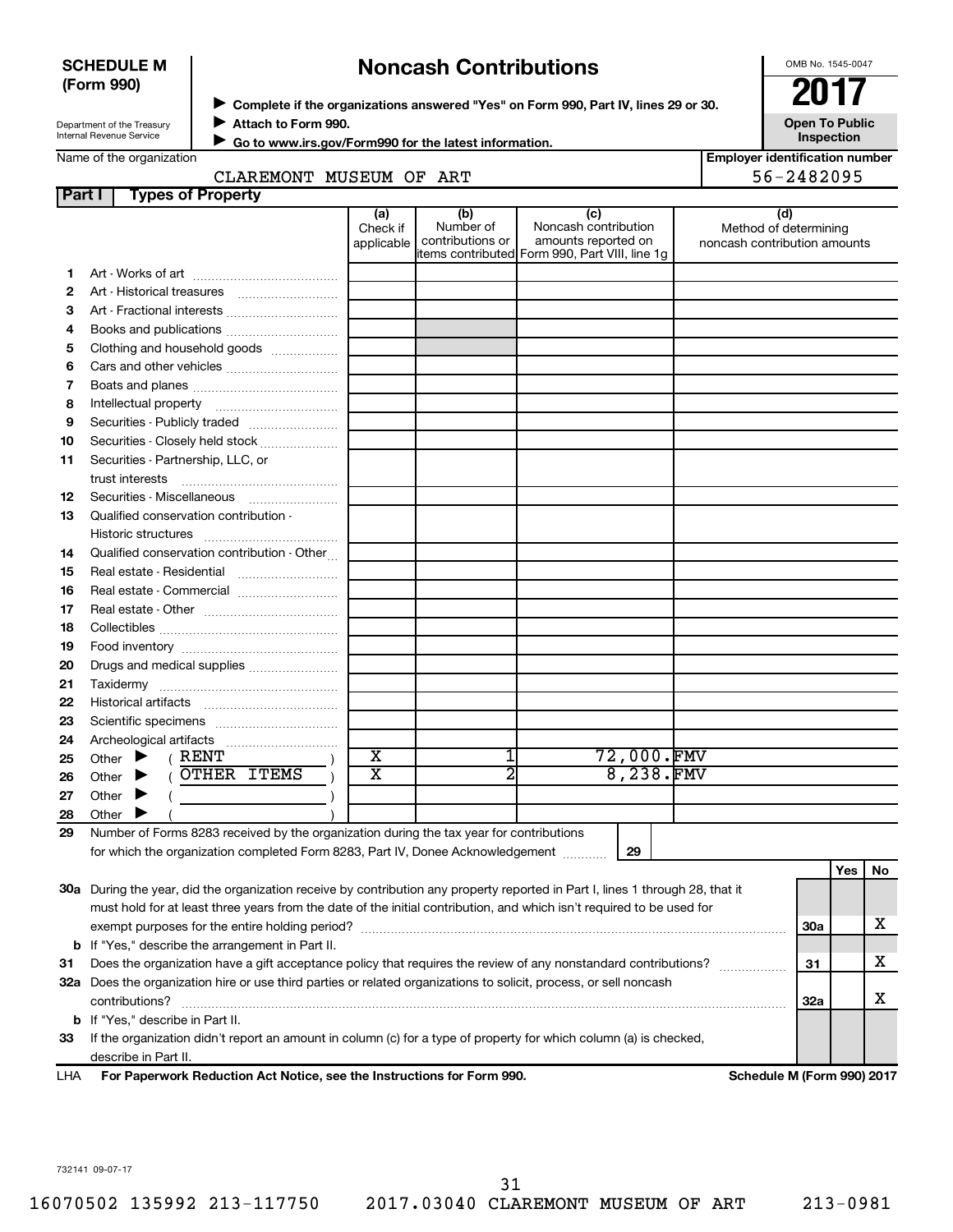Provide the information required by Part I, lines 30b, 32b, and 33, and whether the organization is reporting in Part I, column (b), the number of contributions, the number of items received, or a combination of both. Also complete this part for any additional information. **Part II Supplemental Information.** 

| 732142 09-07-17 |  |        |                                                               | Schedule M (Form 990) 2017 |
|-----------------|--|--------|---------------------------------------------------------------|----------------------------|
|                 |  | $3\,2$ | 16070502 135992 213-117750 2017.03040 CLAREMONT MUSEUM OF ART |                            |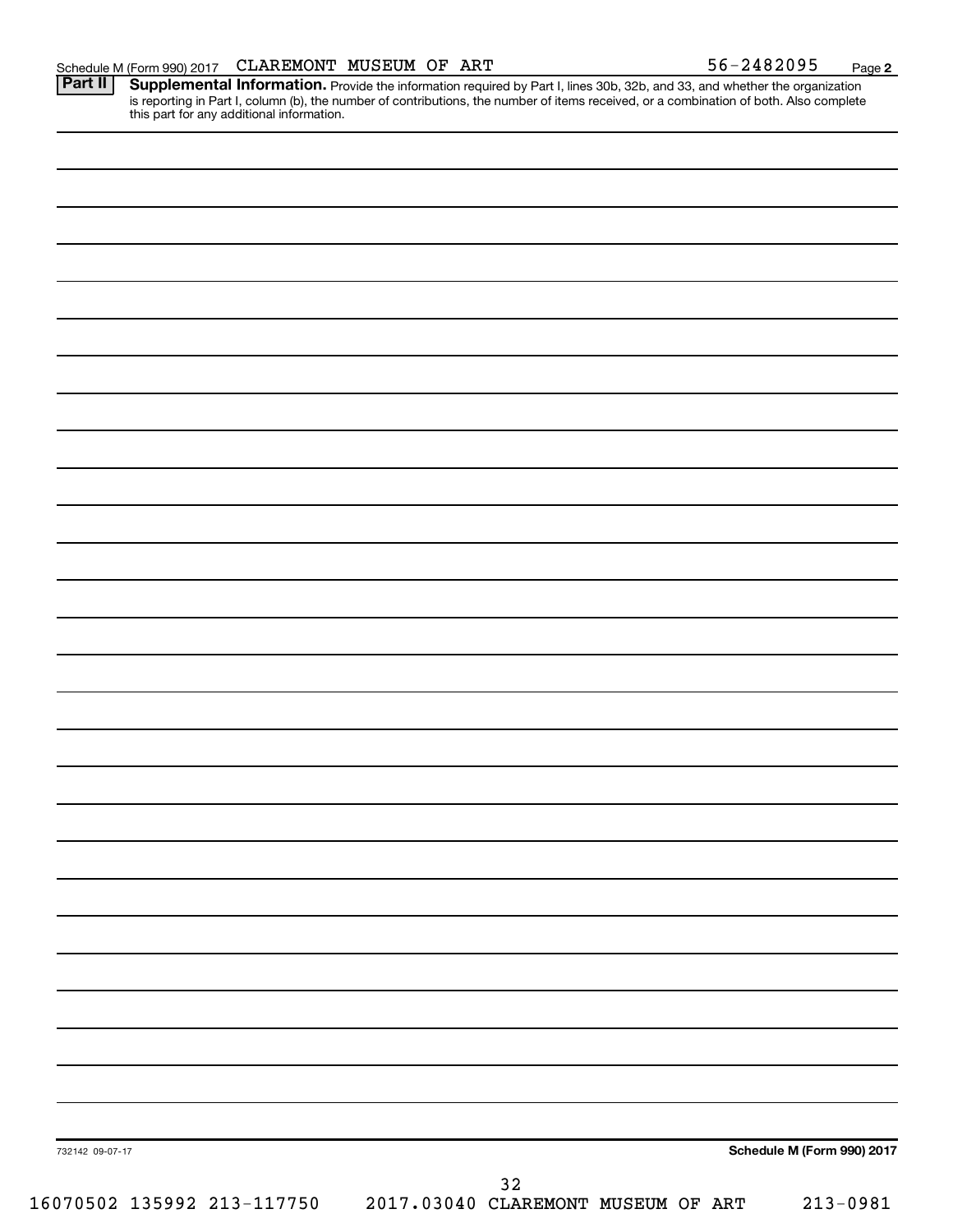**(Form 990 or 990-EZ)**

Department of the Treasury Internal Revenue Service Name of the organization

**Complete to provide information for responses to specific questions on Form 990 or 990-EZ or to provide any additional information. | Attach to Form 990 or 990-EZ. SCHEDULE O Supplemental Information to Form 990 or 990-EZ** <br>(Form 990 or 990-EZ) Complete to provide information for responses to specific questions on

**| Go to www.irs.gov/Form990 for the latest information.**

CLAREMONT MUSEUM OF ART 56-2482095

FORM 990, PART I, LINE 1, DESCRIPTION OF ORGANIZATION MISSION:

HERITAGE AND SUPPORTS THE CULTURAL VITALITY OF THE REGION. WE SEEK TO

INSPIRE, STIMULATE AND ENHANCE THE COMMUNITY THROUGH OUR COLLECTION,

EDUCATION PROGRAMS AND EXHIBITIONS.

FORM 990, PART III, LINE 4D, OTHER PROGRAM SERVICES:

OTHER MUSEUM ACTIVITIES

FORM 990, PART VI, SECTION B, LINE 11B:

THE FINANCE COMMITTEE OF THE BOARD REVIEWS AND PROVIDES A RECOMMENDATION TO THE BOARD PRIOR TO SUBMISSION. COPIES OF THE 990 ARE MADE AVAILABLE TO THE BOARD AFTER SUBMISSION.

FORM 990, PART VI, SECTION C, LINE 19:

THE 990 TAX RETURN WILL BE POSTED ON THE CLAREMONT MUSEUM WEBSITE. IT WILL ALSO BE AVAILABLE UPON REQUEST. THE OTHER GOVERNING DOCUMENTS WILL BE MADE AVAILABLE UPON REQUEST.

FORM 990, PART IX, LINE 11G, OTHER FEES:

EVENTS:

PROGRAM SERVICE EXPENSES 0.

MANAGEMENT AND GENERAL EXPENSES 3,363.

FUNDRAISING EXPENSES 35,736.

TOTAL EXPENSES 39,099.

732211 09-07-17 LHA For Paperwork Reduction Act Notice, see the Instructions for Form 990 or 990-EZ. Schedule O (Form 990 or 990-EZ) (2017) OTHER FEES FOR SERVICES: 33

16070502 135992 213-117750 2017.03040 CLAREMONT MUSEUM OF ART 213-0981

OMB No. 1545-0047

**Open to Public Inspection**

**Employer identification number**